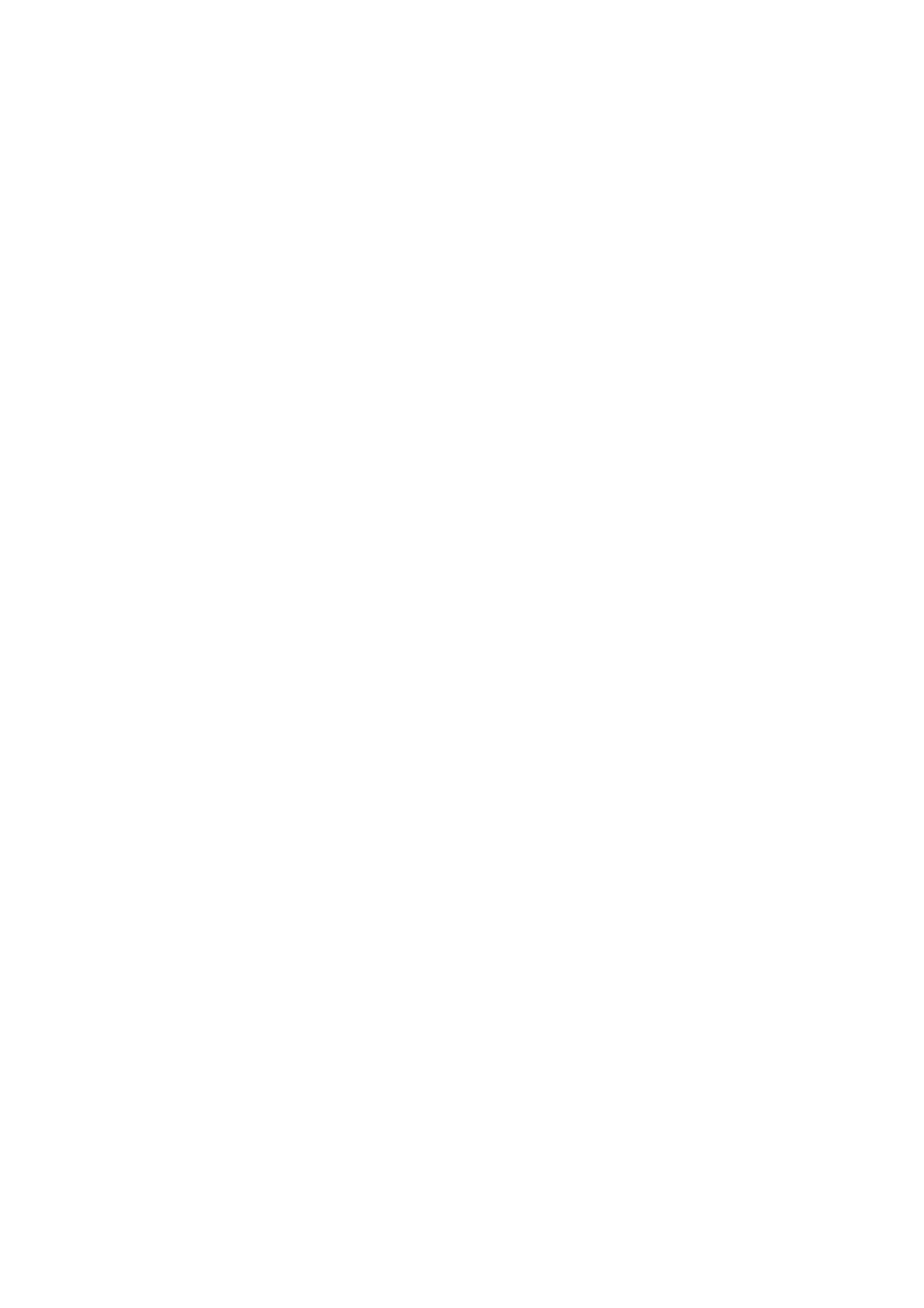# Principles, Profits or just PR?

# Triple P investments under the Equator Principles

# An Anniversary Assessment

June 4 2004



BankTrack - Donker Curtiusstraat 7-523 1051 JL Amsterdam, the Netherlands Tel. +31-20-6868111 , Fax. +31-20-6866251 coord@banktrack.org, www.banktrack.org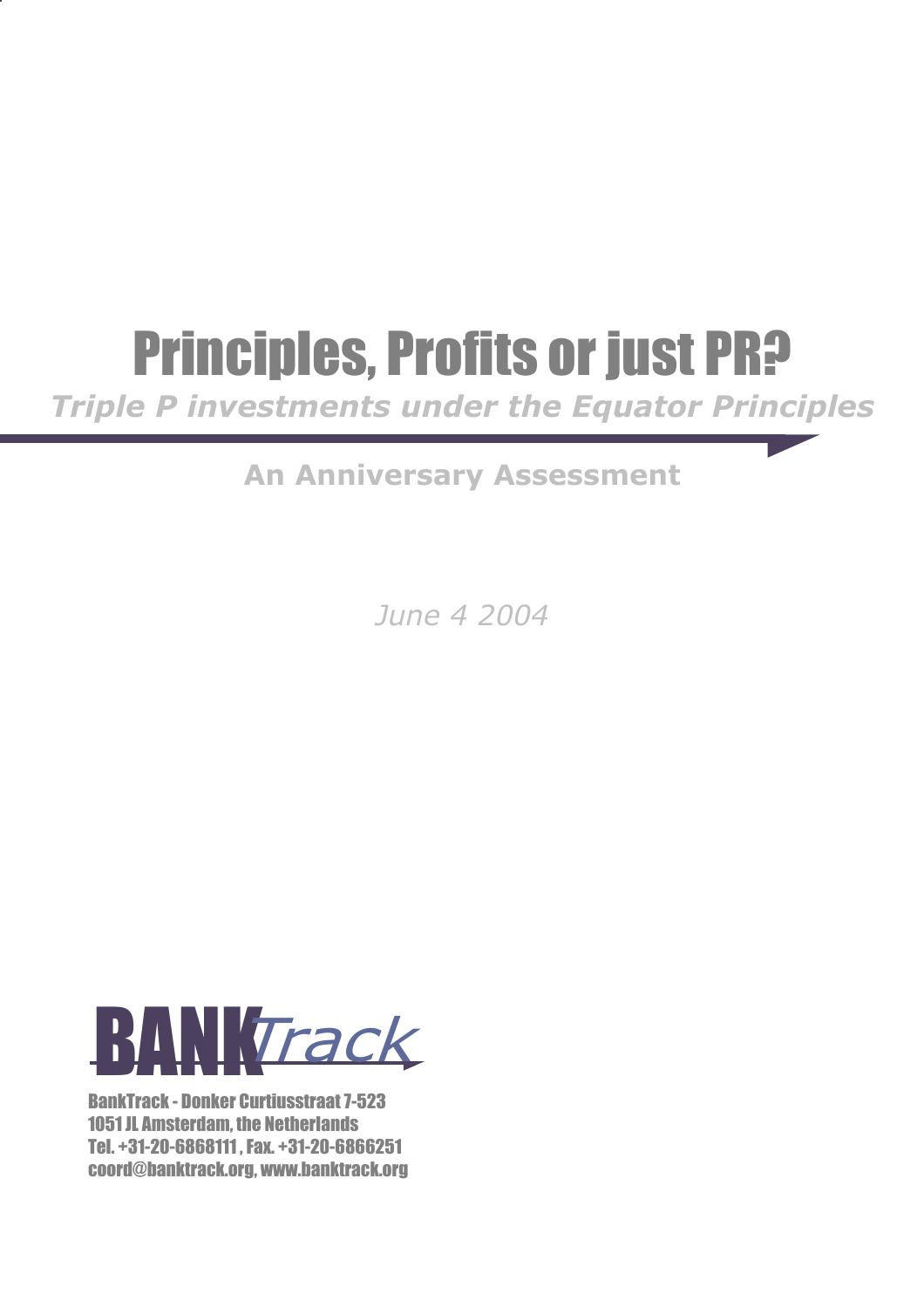#### This report also exists in an illustrated version. See www.banktrack.org

#### **Acknowledgements**

BankTrack wishes to thank the following people for contributing to this publication: Bart Bruil, Netherlands (design); Michelle Chan-Fishel, Friends of the Earth US ('implementation Eps', editing); Johan Frijns, BankTrack (coordination, editing); Jan Willem van Gelder, Profundo, Netherlands (project research); Ilyse Hogue, Rainforest Action Network ('expectations'), US; David Hunter, Center for International Environmental Law, US ('accountability mechanisms'); Jennifer Kalafut, Bank Information Center, US ('Safeguard policies'); Simon McRae, Friends of the Earth UK ('Karanjukhar'); Greg Muttitt, Platform, UK ('BTC, Sakhalin II'); Heffa Schücking, Urgewald, Germany ('Omkareshwar').

The work of BankTrack is made possible by the financial support of the CS Mott Foundation and the Dutch Ministry for the Environment VROM.

Front page: Women from the Omkareshwar submergence area in India. Over 50,000 people will be evicted for this dam project (photo; Urgewald)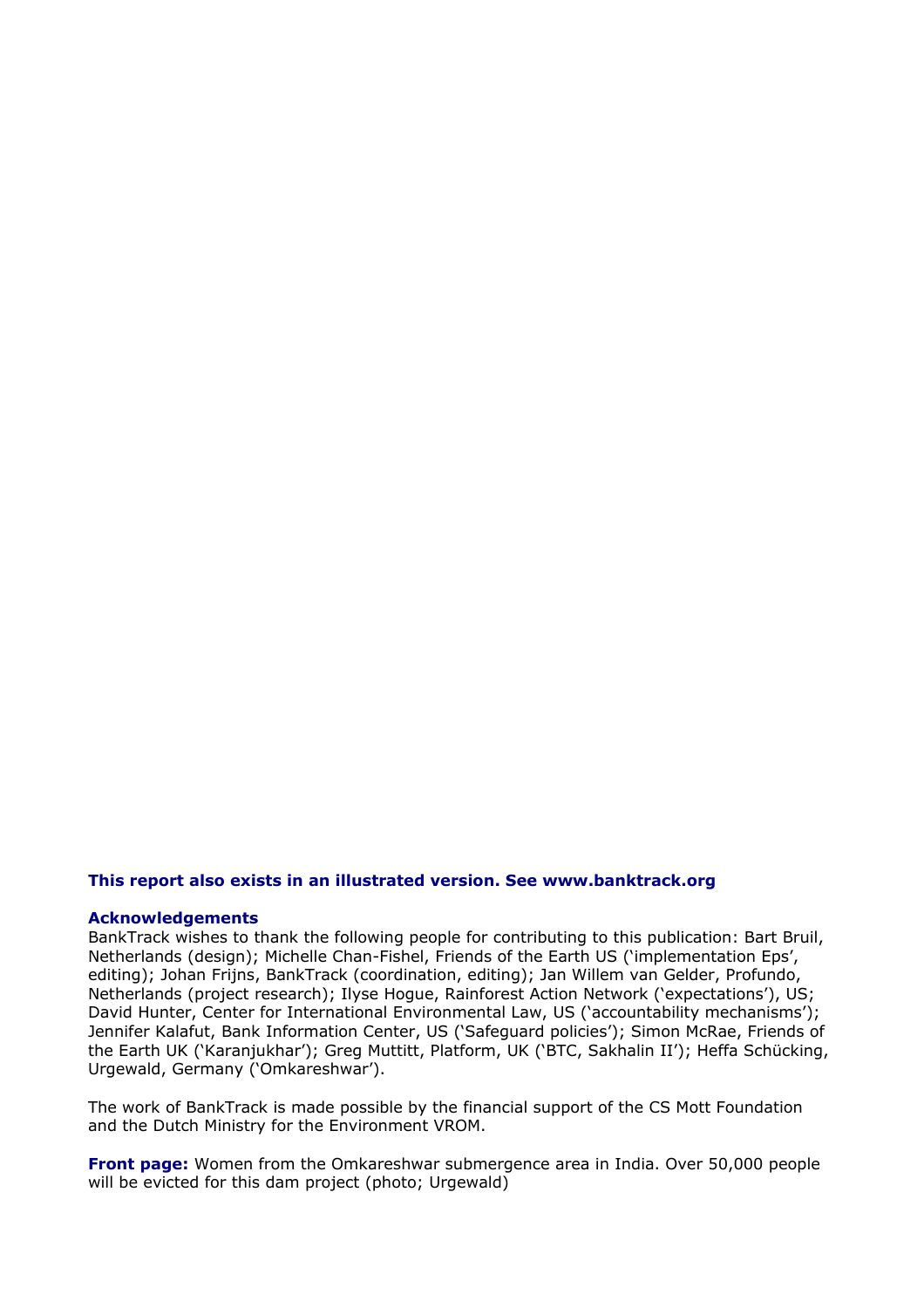# Table of Contents

### 1. Introduction; public expectations of private banks 6

| 2. The Equator Principles; business as usual?           | 10       |
|---------------------------------------------------------|----------|
| 2.1. The Kárahnjúkar hydro project - Iceland            | 11       |
| 2.2. The Baku-Tbilisi-Ceyhan oil pipeline               | 13       |
| 2.3. Kainantu gold project - Papua New Guinea           | 17<br>18 |
| 2.4. Lukoil D6 oil project - Baltic Sea                 |          |
| 2.5. Maggi soybean expansion - Brazil                   | 19       |
| 2.6. Mindanao power plant - Philippines                 | 20       |
| 2.7. Trans Thai-Malaysia pipeline - Thailand            | 20       |
| 2.8. Transredes network expansion - Bolivia             | 21       |
| 3. Trouble Ahead?                                       | 23       |
| 3.1. The Sakhalin II oil and gas project - Russia       | 23       |
| 3.2. The Omkareshwar Dam - India                        | 25       |
| 3.3. Nam Theun 2 hydropower project - Laos              | 28       |
| 3.4. East Siberia gas pipeline - Russia                 | 29       |
| 3.5. Rio Blanco copper mine - Peru                      | 30       |
| 4. Putting principles into practice                     | 32       |
| 5. Eroding confidence                                   | 37       |
| 6. Strengthening the Equator Principles                 | 41       |
| 6.1. An Independent Accountability Mechanism            | 41       |
| 7. Now move on                                          | 44       |
| <b>Appendix 1 The Equator Principles</b>                | 46       |
| <b>Appendix 2 Signatories to the Equator Principles</b> | 49       |
| <b>Notes</b>                                            | 50       |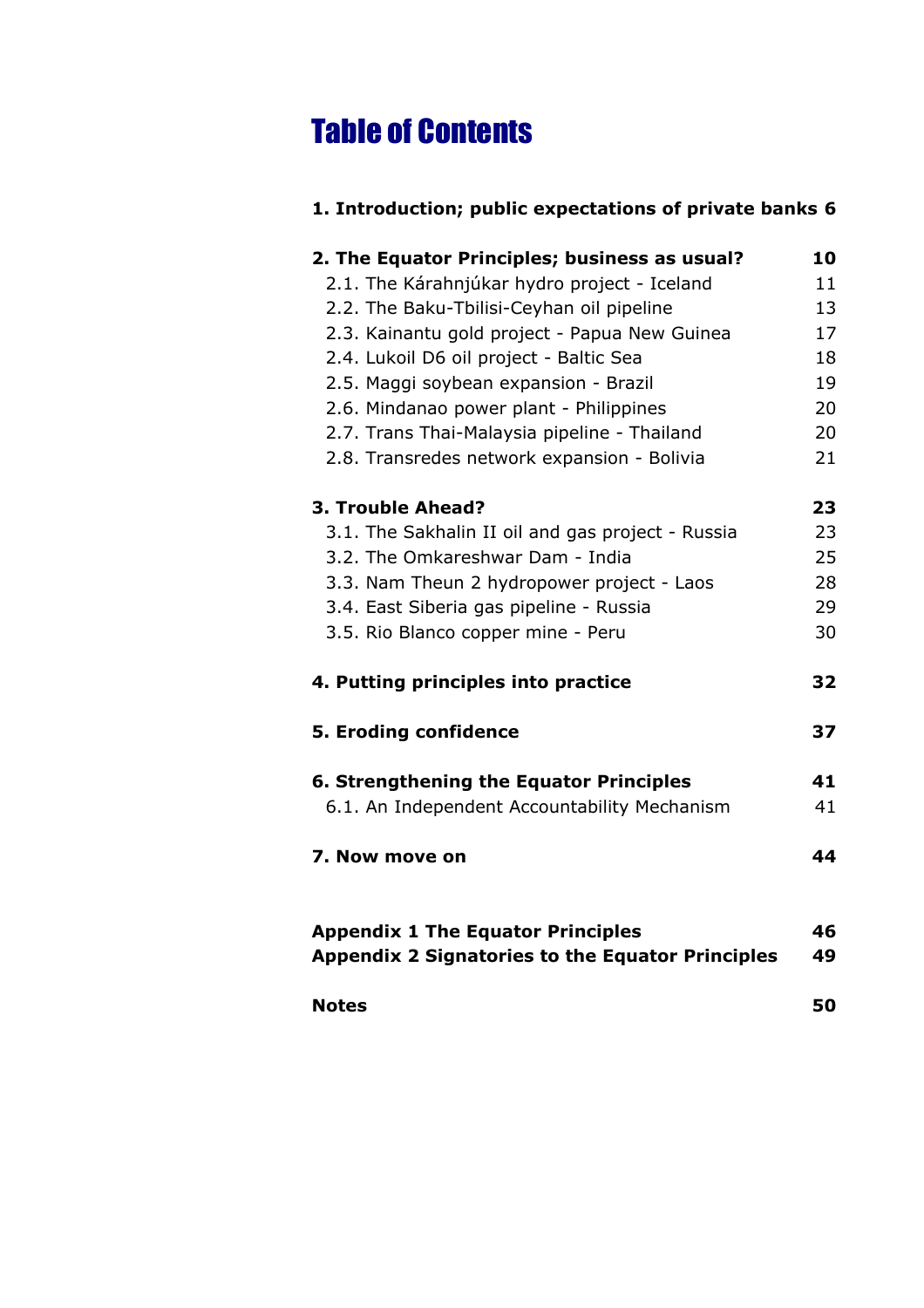# 1. Introduction; public expectations of private banks

On June 4th, 2003, in response to growing international pressure, 10 private financial institutions announced the first collective norms addressing environmental and social issues in the sector. Led by Citigroup, ABN AMRO, Barclays and West LB, the banks presented a united approach to attempt to mitigate environmental and social risk associated with financing projects in the world's most fragile ecosystems. Today, at the 1st anniversary, twenty three banks and two public financial institutions (the Danish Export Creidit Agency, EKF, and the European Investment Bank, EIB) have signed on to the Equator Principles (EPs).

The announcement of the EPs marked one step toward sustainability for an influential sector of society that previously had been largely operating in anonymity. Since the beginning of the 1980s other financial institutions as the World Bank and the International Monetary Fund found themselves the subjects in the glare of a discerning public eye. In the late 1990s, the attention of NGOs expanded to include the regional development banks and the group of Export Credit Agencies (ECAs). All those years, private banks found their role usually too far removed from the centre of damaging projects to invite much direct scrutiny. However, in the last few years, that dynamic had begun to shift.

The private financial sector has quietly grown in power, with confounding dynamics with regard to accountability. These are private institutions with a fiduciary responsibility to their shareholders, yet a vast sphere of stakeholders is affected by every financing decision made by these banks. The insulation of these institutions from democratic decision making has led to an ever-widening circle of discontent, as lending capacity grew while provisions to protect the global environment and the rights of people remained non-existent.<sup>1</sup> A recent slew of mergers has created conglomerates with even more control over financial services, and national laws and regulations continue to struggle to keep pace with mega-banks who operate worldwide, some in more than 100 countries.

All of these factors have created a climate where commercial banks have been willing to move into regions and finance projects where those accustomed to the public eye and averse to scandal fear to tread. The infamous Three Gorges Dam in the Yangtze River Valley in China was financed by private institutions while the World Bank stayed away of the project. Investment banks also stepped in to finance the crude oil pipeline (OCP) which now traverses nine protected areas in Ecuador. This project is intended to double oil export capacity in a country already reeling from the impacts of unchecked oil development on an unprepared population. When public financiers fall short of their environmental and social guidelines, such as in the Baku-Tibilisi-Ceyhan pipeline, the commercial banks seem quick to drop their standards as well.

Commercial banks have been willing to move into regions and finance projects where those accustomed to the public eye and averse to scandal fear to tread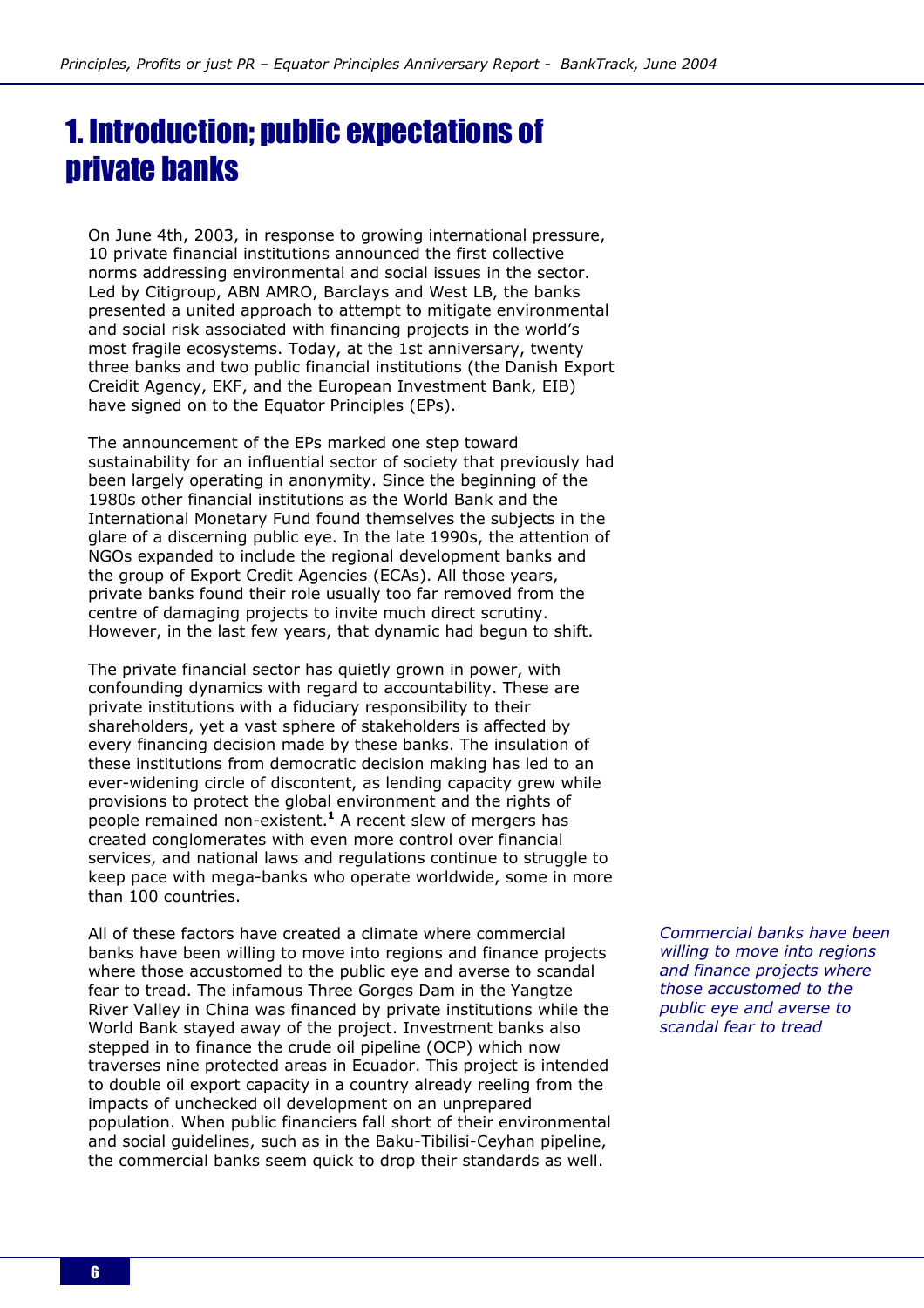Non Governmental Organizations (NGOs) and civil society has, for some time, recognized the disproportionate leverage enjoyed by these distinctly undemocratic and non-transparent institutions. Northern advocacy groups, particularly those in the United States and Europe, have utilized strategies to lobby these banks as an opportunity to work in solidarity with affected communities on the ground in the Global South. In the late 1990s, in an effort to prevent environmentally and socially harmful investments from occurring, a group of NGO's began a coordinated and strategic attempt to pressure financial institutions to adopt systems and policies that would broaden banks' risk management systems to better consider sustainability issues.

Initial efforts to lobby banks have focused on a number of different areas including corporate governance, environmental management systems, and sector specific policies to address such critical issues as forest protection, climate change, and the impacts of large scale dams and oil and gas infrastructure. What is plainly evident is that the financial sector and specific leading banks found themselves in an uncomfortable spotlight as their lack of attention to these critical issues was revealed.

For example, in November, 2001, ABN AMRO led four Dutch Banks in developing a new far-reaching forest policy in response to a campaign against the Dutch funding of palm oil plantations in endangered orangutan habitat in Indonesia. Although focusing on one problem in one region, the written policy had broad application, and the resulting precedent set the stage for dialogue across the sector and with NGOs around forest protection through investment screening. Other banks such as WestLB, MorganStanley, Westpac, and Citigroup, felt increasingly uncomfortable with a rising number of protests at their doorsteps, challenging their involvement in projects causing environmental and social destruction.

The loose NGO coalition who had been actively engaged on these issues in 2002 penned a series of principles to serve as a guide for financial institutions to incorporate the critical social and environmental values into their business operations. Coined 'the Collevecchio Declaration on Financial Institutions and Sustainability', it was introduced as a pathway to reconcile economy with ecology.<sup>2</sup>

In the context of this growing pressure from both protesters and NGOs, and in light of banks' recognition how environmental and social controversies could impact the bottom line, the Equator Principles were drafted, outlining steps to identify critical areas and mitigate the environmental risk by requiring extra assurances from companies with regard to sensitive operations.

At the time of release, founding members of BankTrack wrote the following in response to the Equator Principles:

"As representatives of the non-governmental organizations (NGOs) that drafted the Collevechio Declaration calling for environmental and social responsibility from financial institutions, we applaud the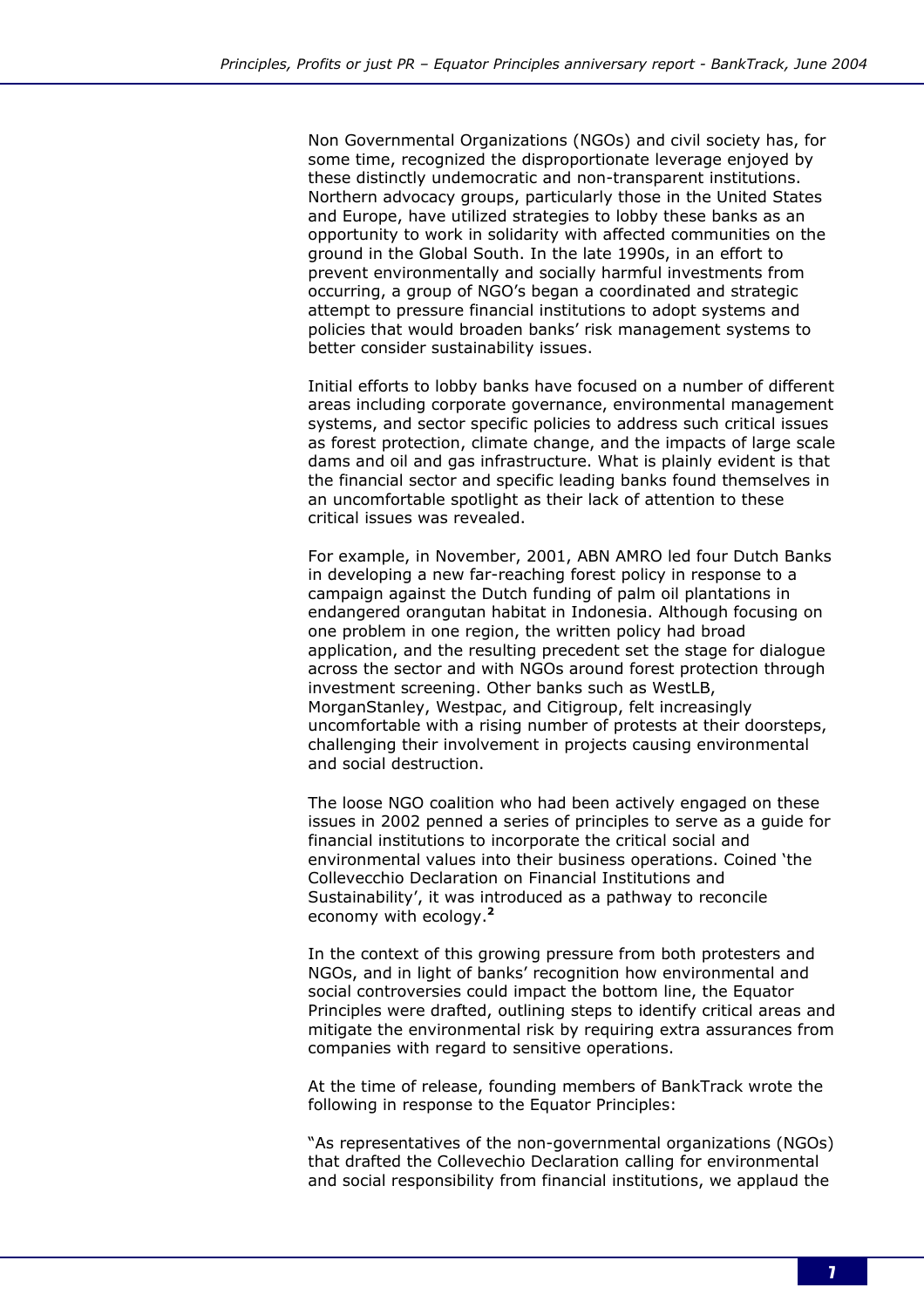efforts of leading banks to grapple with these critical issues. Whether or not the Equator Principles (EPs) represent a significant initiative or a negligible one depends on banks' commitment to strengthen them and be transparent in their implementation of the Principles... We believe that the EPs, aptly implemented, can be a helpful springboard from which financial institutions can examine and confront their role in destructive projects. Modelled after guidelines from multilateral lending institutions, the Principles are only as good as the commitment behind them."<sup>3</sup>

#### Happy anniversary?

The question to ask at the anniversary of this public commitment to promote sustainability is whether or not the Principles have served their intended purpose. Have they promoted a true 'Triple P' approach to investments, balancing people, profit and planet in a way that can be called truly sustainable, or are the Principles a mere PR effort?

Certainly, they are a recognized forum for financial institutions to grapple with some of the most pressing problems the world faces today. As the Equator Principles website even states, 'the Equator Principles have become the project finance industry standard for addressing environmental and social issues in project financing globally.'<sup>4</sup>

However, since the announcement in June 2003, NGOs have grown increasingly impatient with the slow pace of implementation of the Principles, as well as the secrecy surrounding this process. Every now and then the EP website heralds in ever more jubilant terms the signing of yet another bank onto the Principles, but otherwise no substantial updates on the state of play are provided.

Ultimately, NGOs such as BankTrack tend to judge the success of the Principles by their effect on the ground, the projects that receive Equator bank financing and, more importantly, those that are significantly mitigated or rejected because of the Principles. When early 2004, several Equator banks announced their participation in the Baku-Tblisi-Ceyhan (BTC) oil pipeline, despite NGO findings of numerous violations of IFC and Equator standards, NGO caution turned into outright concern about the viability of the Principles.

A further move in April 2004 by eleven EP banks who sent a letter to World Bank President Wolfensohn, opposing the adoption of more stringent policies for World Bank extractive industries investments caused outrage; instead of a stepping stone towards stringent policies, the EPs were used here to block progress elsewhere; what were these Equator banks up to? $5^5$ 

There are positive signs as well. At the EP launch, NGOs were hopeful that the Principles, and banks' ensuing steps to implement them, could serve as a springboard for developing other environmental and social standards. In the last year, two banks, Citigroup and Bank of America, have bolstered their commitment to the Equator Principles with policies that go much further in the realm of forest protection and climate change and respecting indigenous rights. In the case of Citigroup, the bank also decided

Whether or not the Equator Principles (EPs) represent a significant initiative or a negligible one depends on banks' commitment to strengthen them and be transparent in their implementation of the Principles...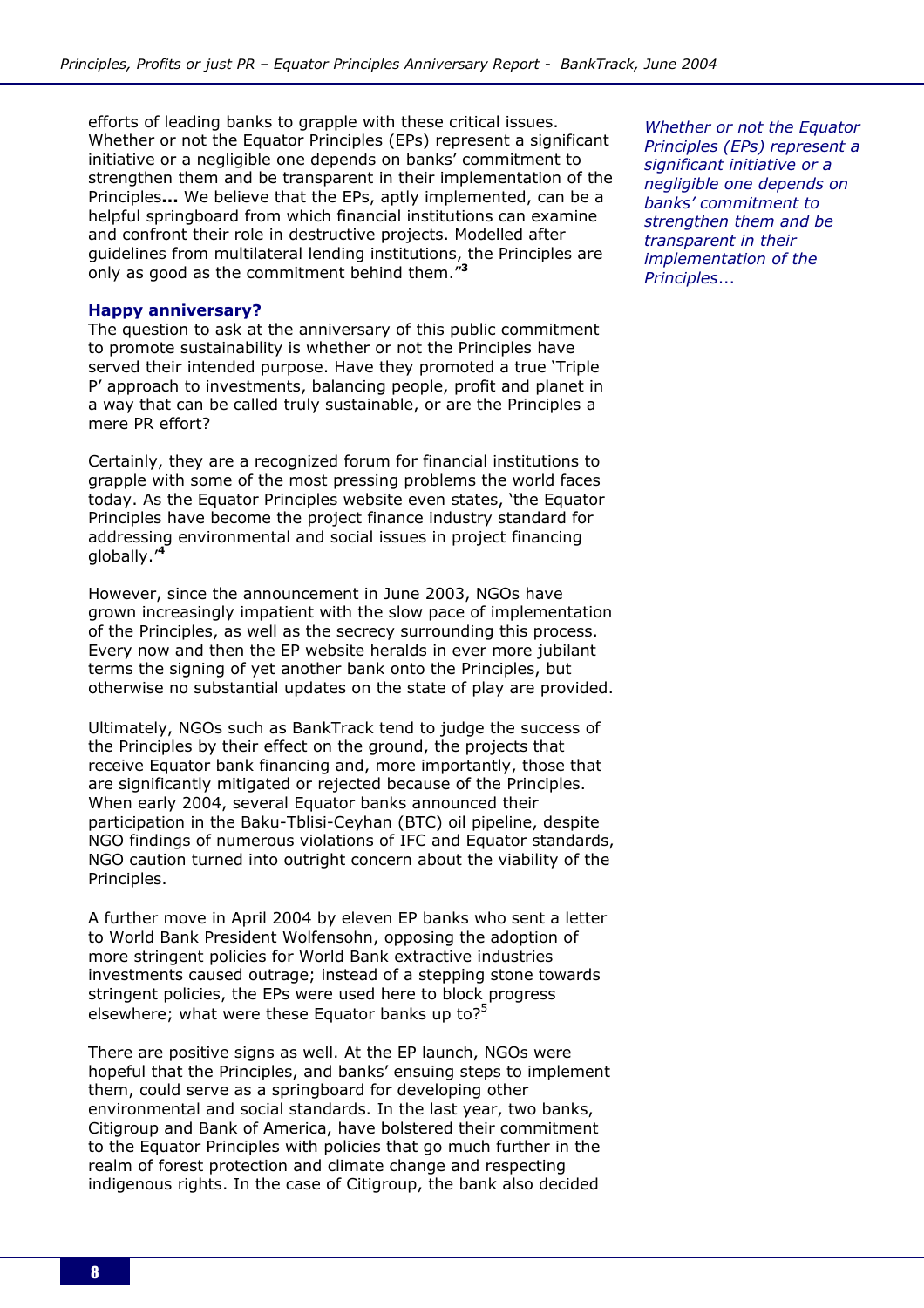to apply the Principles to corporate loans where use of proceeds was known, and clearly viewed their additional forests commitment as an extension of their Equator pledge.

Bank of America's new environmental initiatives, adopted in May 2004, at the current time represent industry best practice, setting targets and timelines for reductions of direct greenhouse gas emissions and those resulting from investments, broadening the scope of industrial no go zones to include intact forest ecosystems, and refusing to lend to projects or operations where indigenous land claims are unresolved. The enhanced scope of these policies is further evidence that the Equator Principles alone is an insufficient solution – and that some banks are willing to take the lead. The decision of these leading institutions to move so quickly beyond Equator represents a momentum in the sector that provides some reason for optimism.

This report is an attempt to examine the past year's successes and failures. It analyses some of the highly controversial projects that, despite the existence of Equator principles, were financed or are about to be financed by EP banks. It also provides an overview of civil society expectations towards banks and offers recommendations on how the Equator principles can truly make a difference.

Transformation of an industry as embedded as the financial sector does not occur in a short time. Yet, never has there been a greater need for action from corporate leaders to address overwhelming environmental and social ills that exact a high cost on global health and stability. As with previous reports, the findings and recommendations offered in this paper should be seen as an invitation to Equator banks to enter into a transparent and open dialogue with BankTrack on how to move forward with the EPs.

June 2004, BankTrack team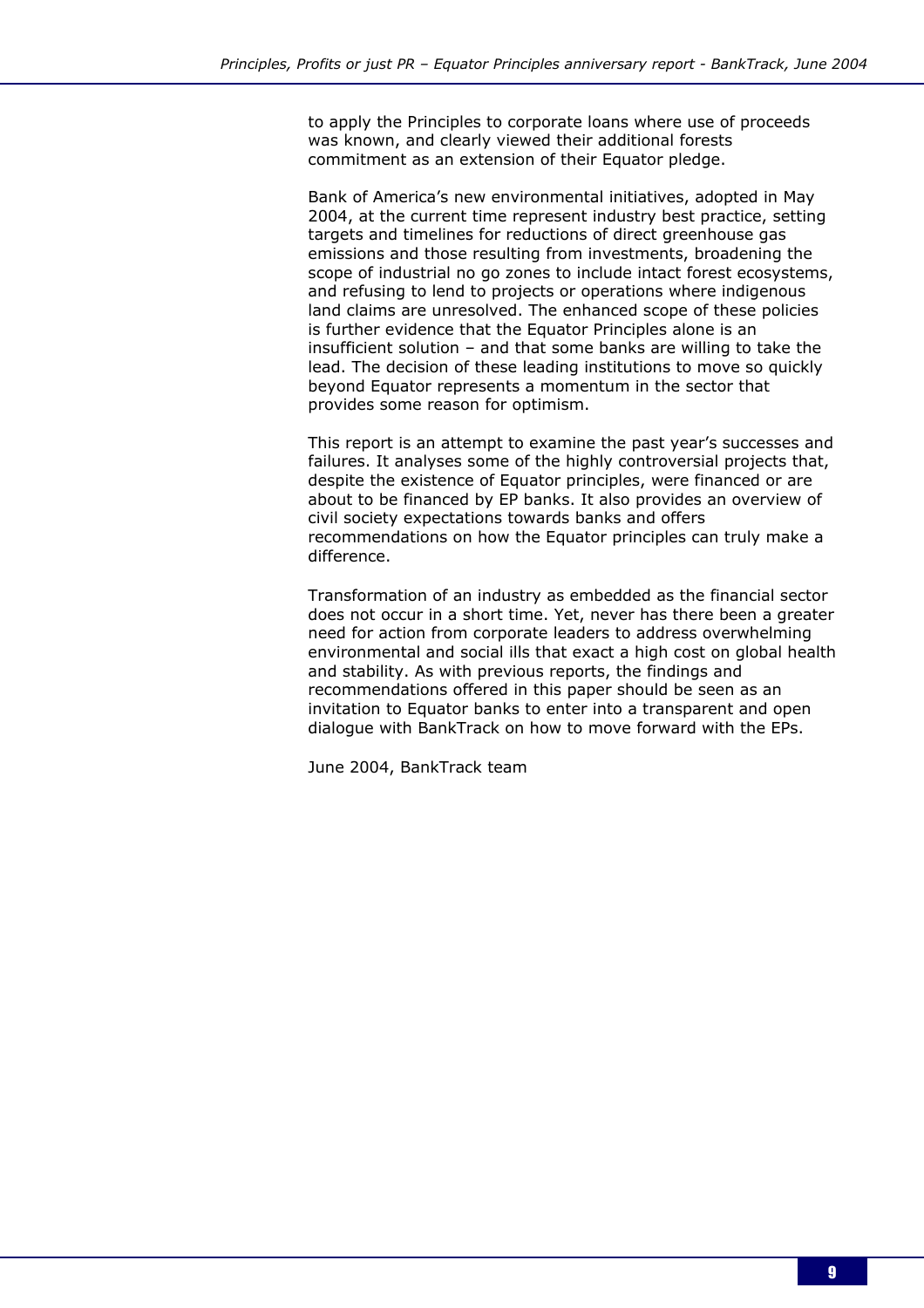# 2. The Equator Principles; business as usual?

The Equator Principles, if in any way relevant to "promote responsible environmental stewardship and socially responsible development", as stated in the EP's preamble, must result in a noticeable shift in the project portfolio of undersigning banks, away from unsustainable or outright destructive projects -or even entire sectors- and towards a greater share of projects with a clear positive effect on society and the environment. To put it differently, at least some projects should be significantly improved by the influence of Equator banks; and other projects that otherwise would have been approved must be rejected on the basis of non-compliance with the Equator Principles.

A full assessment of the EP should evaluate whether bank clients are making environmental and social improvements to project designs in order to qualify for Equator bank financing. It may be too early to tell whether this is occurring, particularly since the Equator banks as a whole do not publicly disclose this type of information. However, it is rumoured that some non-Equator banks have proudly advertised their lack of environmental and social standards as a way of attracting less scrupulous clients. Although the EP banks have tried to avoid this practice by gathering a critical mass of endorsers, such "bottom feeding" is a weakness of practically all voluntary initiatives.

A comprehensive assessment of the Equator Principles should also include an overview of non-eligible projects. However, while EP banks, in informal conversation, continue to stress that projects indeed get rejected, they refuse to provide concrete examples, for fear of jeopardising future business opportunities with prospective clients. This makes it difficult for outside observers to judge how rigidly the Principles are being applied. Although NGOs have observed a few cases in the last year where Equator banks have chosen to decline or discontinue their involvement in particular transactions, the reasons for such decisions are not conclusively known. Banks' Equator commitment, their worry over broader reputational risks, or basic financial concerns all could have played a role.

For example, after endorsing the Equator Principles, the Royal Bank of Canada decided to not finance the Rosia Montana mine in Romania, which has long been the target of NGO campaigns. Similarly, before the Principles were launched, Citigroup concluded that it would not renew its financial advising contract with the controversial Camisea gas project in Peru, which will have grave impacts on biodiversity and indigenous peoples. Finally, although several Equator banks financed the Baku-Tbilisi-Ceyhan pipeline, others who could have been involved ultimately were not.

What can be observed by NGOs are the projects that, although they would have been prime candidates for rejection or major mitigation because of their negative environmental or social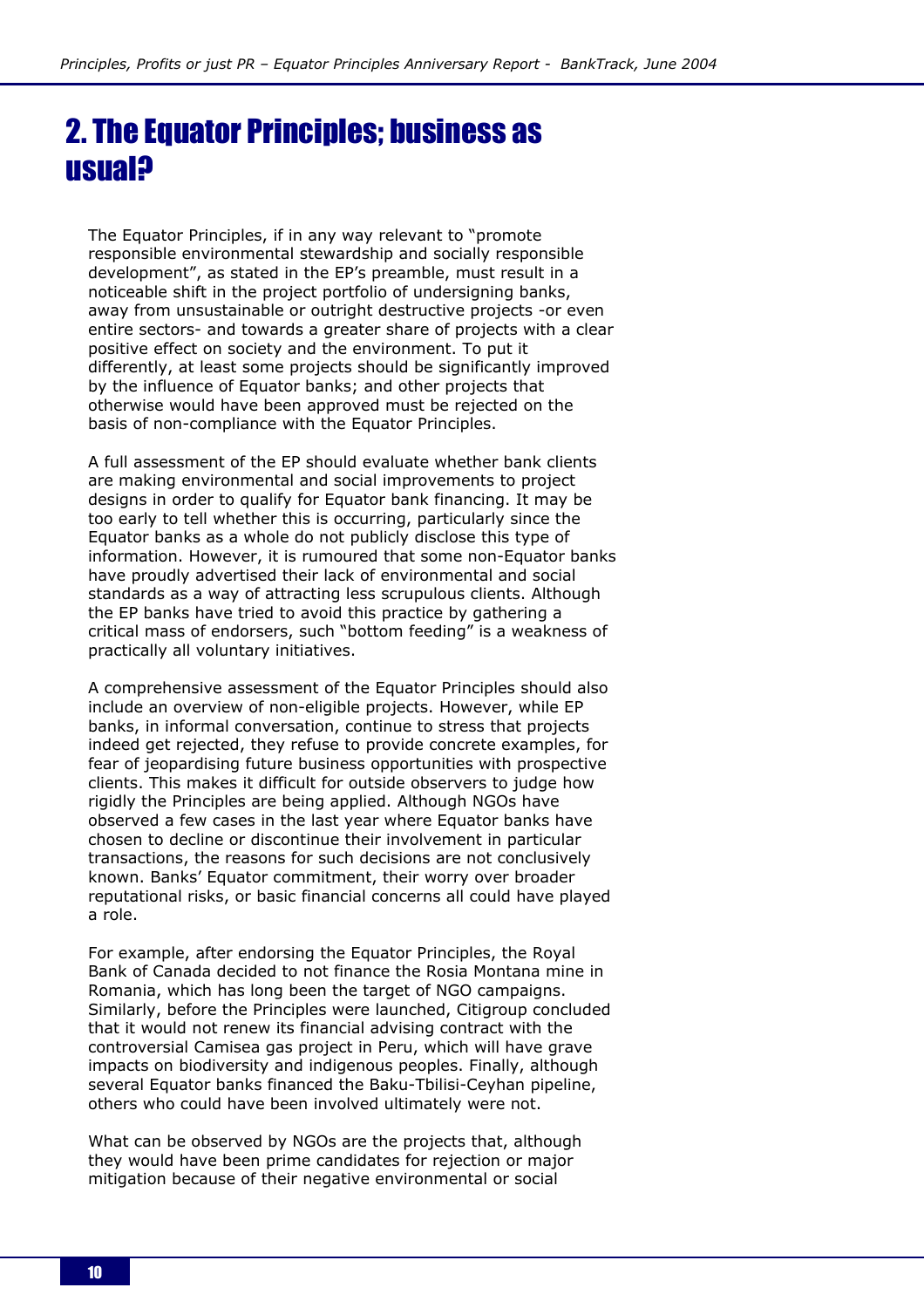impact, nevertheless got funded by Equator banks. In fact, none of the projects considered highly controversial by NGOs at the time of the adoption of the Equator Principles where put on hold or cancelled.<sup>6</sup>

The following projects are examples of environmentally and socially controversial transactions financed by Equator banks since the launch of the Principles. In particular, the Baku-Tbilisi-Ceyhan and the Kárahnjúkar projects, have been analysed by NGOs as failing to meet the standards and procedures outlined in the EPs. The other projects have not been the subject of such analysis, but they are offered as illustrative examples that the Equator Principles in their current form are not a panacea.

For example, some cases are examples of environmentally/socially controversial deals where the Principles formally do not apply (as they may be below the threshold of \$50 million or not financed in a non-recourse manner). These cases illustrate that a broader application of the Equator Principles could still provide value to banks in their due diligence and assessment processes. Other transactions may have been properly subjected to Equator processes and standards, yet banks may find that the deal's social and environmental controversies could continue to pose reputational and financial risk. These cases illustrate that no matter how strong a bank's official policies may be, communities and the public ultimately judge a bank's sustainability by the onthe-ground environmental/social impacts of its portfolio.

### 2.1. The Kárahnjúkar hydro project - Iceland

Within a few months after signing on to the Equator Principles, **Barclays Bank** came under attack for arranging support for the Kárahnjúkar hydro project. While the project technically was not subject to the Principles (as it was not project finance), Barclays to its credit recognized that its client Landsvirkjun was explicitly raising funds to construct the dams. Barclay's broader application of the EPs in this case suggests that it is possible and indeed consistent with the overall purpose of the Principles to employ Equator processes and standards for non-project finance transactions.

The Kárahnjúkar hydro project is a massive hydropower scheme based in the Icelandic highlands. It is to be made up of nine dams, three reservoirs, seven channels and 16 tunnels that will divert several glacial rivers in the Highlands to provide water to run a 630 megawatt hydropower plant to be run by the Landsvirkjun power company. The power generated from the Kárahnjúkar hydropower station will be used to provide cheap electricity for an aluminium smelter (Fjardaal) to be built by Alcoa and based on the coast in East Iceland.

#### Wilderness under threat

The highlands of East Iceland are one of the largest remaining wilderness areas in Europe. The area that will be affected by the Kárahnjúkar project is a dramatic system of glacial rivers,

No matter how strong a bank's official policies may be, communities and the public ultimately judge a bank's sustainability by the on-theground environmental/social impacts of its portfolio.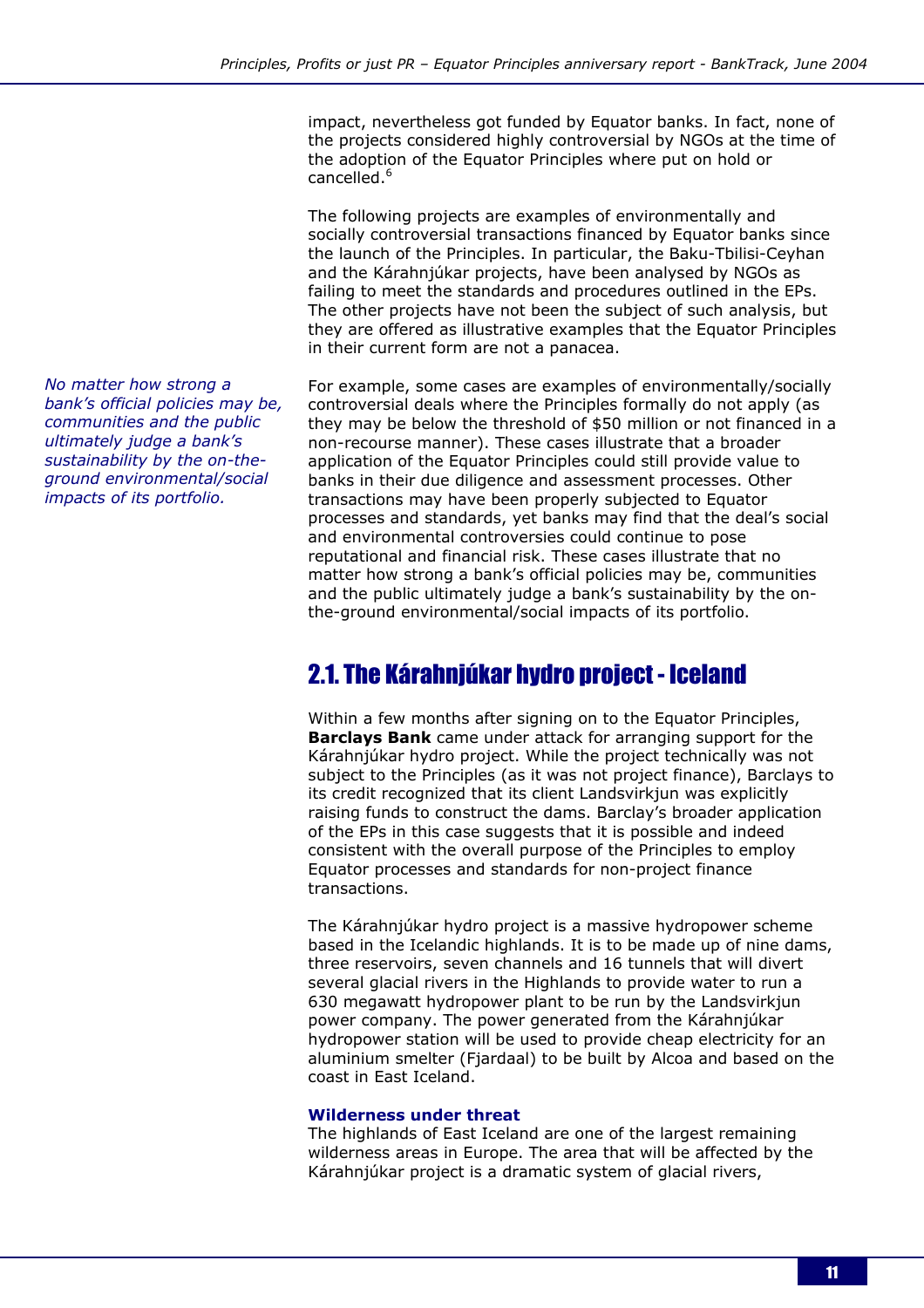plateaus, lakes, waterfalls and canyons that covers nearly 3000 km2 (this includes indirect effects).

Icelandic reindeer will be under threat as the Kringilsarrani nature reserve, protected for reindeer conservation, will be flooded and the reserve will become inaccessible for reindeer because of the construction of Halslon reservoir. Other endemic species such as the Icelandic harbour seal and the pink footed geese are also severely threatened by the project.

#### Questionable socio-economic benefits

East Iceland, where the hydropower project is based has relatively low unemployment. Most of the construction jobs are being taken by foreign workers and there will be very few permanent jobs at the hydro power plant after it is built. Similarly it seems there are likely to be few jobs available for local people at the smelter.

If in the longer term the price for aluminium does not rise considerably and stay high, then Icelanders will even end up subsidising Alcoa's electricity. An economic assessment commissioned by the Iceland Nature Conservation Association (INCA) showed that, using only slightly different parameters based on historical industry trends and market rates, Kárahnjúkar will most likely result in annual losses of \$36 million.

#### Financing the destruction of Iceland's Highland Wilderness

Barclays has played a key role in arranging financing to help ensure that the project goes ahead. In fact, Barclays may earn money from the deal and not even have to lend any money. Barclays Capital (part of Barclays Bank) along with three other banks was appointed by Landsvirkjun to arrange \$400 million in loans under a financing arrangement known as multi-currency revolving credit.

The key advantage for Landsvirkjun of this sort of financial arrangement is that it can look for cheaper ways to seek finance while knowing that they can always use this revolving credit arrangement as a back-up if they are short of funds. The advantage for Barclays and the banks in the syndicate is that they will earn money regardless of whether Landsvirkjun uses any of the loans as they have to be paid for providing the service.

#### Broken principles

The project violates the Equator Principles on a number of counts:

(i) Significantly impacts sensitive high conservation ecosystems - The Kárahnjúkar project will have substantial and irreversible impacts on wildlife habitats of a high conservation value, including two internationally important bird areas, according to the project's Environmental Impact Assessment (EIA). The project would therefore violate the IFC's natural habitats policy and the Equator Principles' commitment to protecting sensitive ecosystems.

(ii) Breaches best practice pollution levels - Although the smelter is not part of the project under the IFC Operational Policy on Environmental Assessment, all ancillary aspects, which would include the smelter, should be considered. The aluminium smelter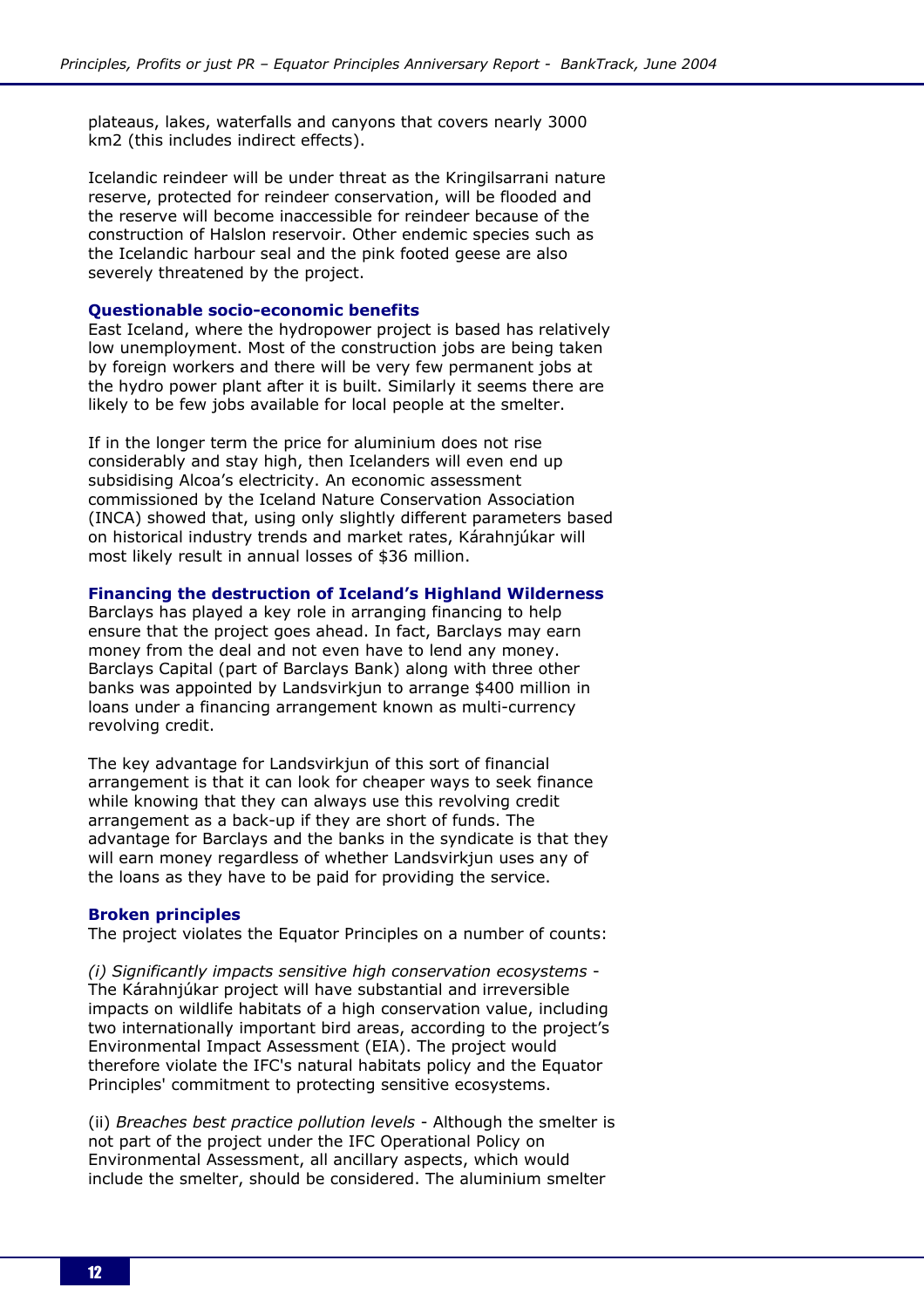being built in East Iceland that will be the major user of power from Kárahnjúkar will be allowed to emit sulphur dioxide emissions up to 12 times higher than best practice as defined by the World Bank's Pollution Prevention and Abatement Handbook.

(iii) Ignores the cumulative impacts of other projects – According to the Equator Principles, any environmental assessment should include the cumulative impacts of existing projects, the proposed project and anticipated future projects. Landsvirkjun has plans to develop additional dams that would allow the country's smelting capacity to increase more than five-fold.

(iv) Inadequately considers alternatives - According to the Equator Principles, the Environmental Impact Assessment should include the consideration of feasible environmentally and socially responsible alternatives. The interim report of Iceland's Master Energy Plan for Energy Resources found that Kárahnjúkar was the 2nd worst option out of 15 sites considered in terms of environmental impacts. These conclusions were not seriously considered in the Kárahnjúkar EIA even though the interim Master Energy Plan was ready when the EIA was being developed.

www.irn.org www.foe.co.uk

### 2.2. The Baku-Tbilisi-Ceyhan oil pipeline

Almost immediately after the launch of the Equator Principles, observers started speculating whether the Principles would prevent Equator banks from participating in the Baku-Tbilisi-Ceyhan (BTC) pipeline project. This \$3.6 billion project gave banks an early three-part test of their implementation of the Principles – a test which they comprehensively failed.

In February 2004, the BP-led BTC pipeline received loans from fifteen major commercial banks, nine of which had adopted the Equator Principles. The banks involved were: ABN AMRO (Netherlands), Citigroup (US), Mizuho (Japan), Société Générale (France) – all of whom were lead arrangers – and Banca Intesa (Italy), Dexia (Belgium), HVB (Germany), ING (Netherlands), KBC (Belgium), Royal Bank of Scotland (UK), and West LB (Germany). Construction of the pipeline is now underway and oil is aimed to flow by mid-2005.

#### A political project

Widely recognised to be far more of a political project than an economic one, the 1,700 km pipeline will convey Caspian crude oil from Baku in Azerbaijan, via Georgia, to Ceyhan on the Turkish coast of the Mediterranean. It was conceived in the 1990s by the United States, as a means to supply thirsty western markets with non-Middle Eastern oil, to undermine the strategic position of Iran and Russia, and to assert US dominance in a former Soviet sphere of influence.

However, as the pipeline plans developed it became increasingly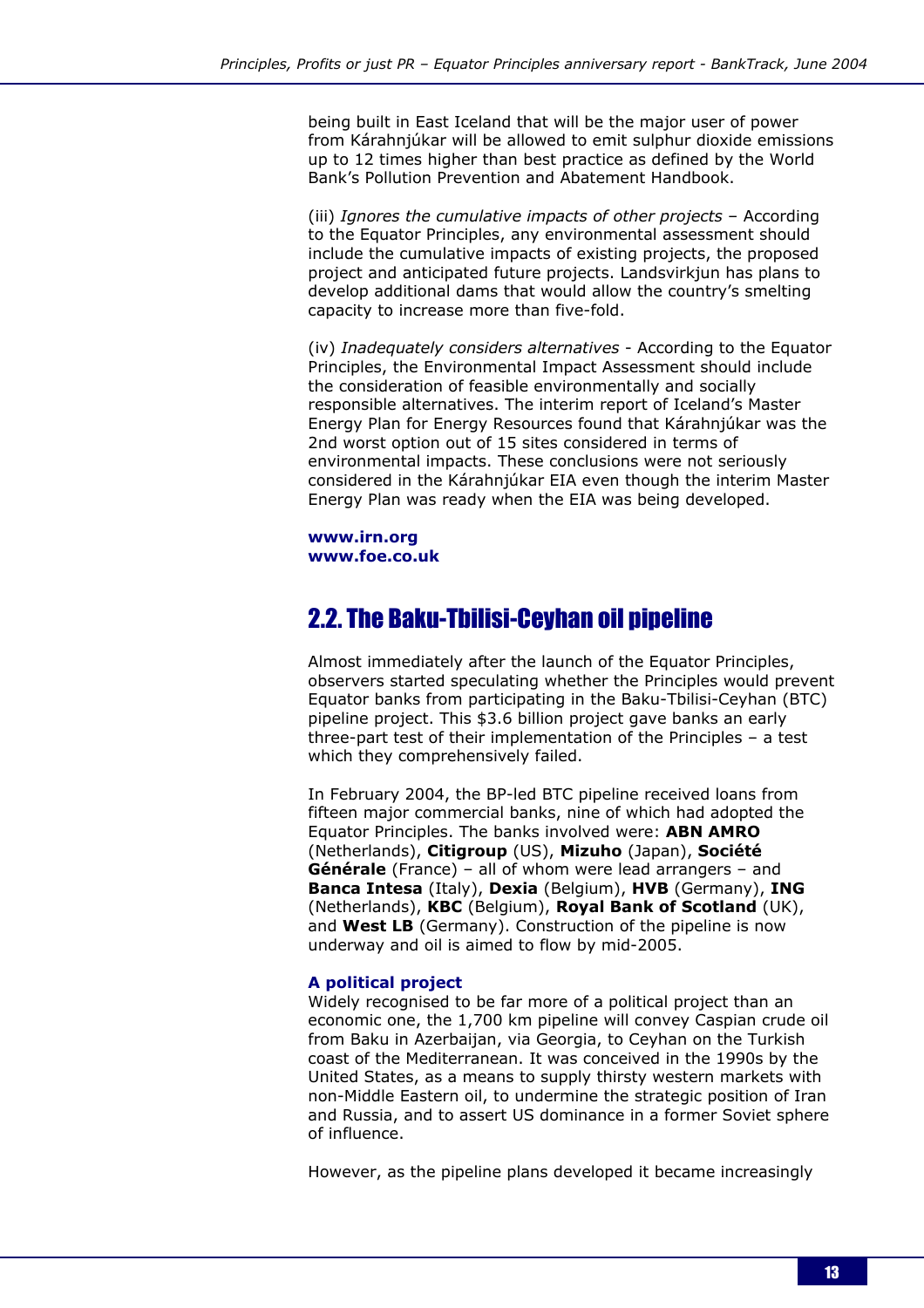apparent to civil society groups that this geopolitical meddling would prop up undemocratic regimes, exacerbate tensions in the region and contribute to human rights abuses and environmental destruction.

#### Worsening human rights situation

Fears about a negative effect on the human rights situation in the region were realised in November 2003 (five months after the Equator Principles' launch), when Azerbaijan's Presidential election was won by Ilham Aliyev, the son of the previous long-term Azeri ruler. The election, described by official observers from the Organisation for Security and Co-operation in Europe as 'fraudulent', was followed by a brutal clampdown against opposition parties. In his inauguration speech, Aliyev promised that he would use oil revenues to build up the army, and threatened to restart the war with Armenia. These disturbing comments were met with a deafening silence from the West, which was keen not to upset oil interests in the region.

Just a couple of weeks later, a revolution took place in neighbouring Georgia, which was generally seen as a response to the corruption of the Shevardnadze regime, and its failure to relieve the poverty of the majority of the population. Since taking power, new President Mikhail Sakashvili has repeatedly said that Shevardnadze overstated the benefits to the Georgian people of the BTC pipeline.

Meanwhile in Turkey, there is a history of decades of human rights abuses against the Kurds, and indeed of use by the state of infrastructure projects to displace Kurdish villages or to increase security measures.

#### Environmental concerns

The BTC pipeline also poses severe environmental risks. The pipeline route will run through a number of wetlands of critical importance for protected and endangered birds such as Dalmatian pelicans, black storks and imperial eagles. In Georgia, the pipeline will run through the Borjomi National Park, an important cultural and tourist site, and the source of Georgia's largest export – Borjomi mineral water, which is famous across the Former Soviet Union. The area of the pipeline is subject to high seismic activity, landslides and avalanches. A rupture in the pipeline and consequent oil leak could have devastating consequences for mineral water sources and wetlands.

#### Equator Principles not applied

Against this background of political, environmental and human rights risk, the value of a tool such as the Equator Principles becomes apparent -- but only if that tool is genuinely and effectively used.

The Equator Principles can be used in three ways – to exclude financing of projects which fail to meet certain minimum standards, to set markers for improving projects' design and performance, and to hold clients accountable for meeting environmental and social performance standards. In the BTC case, .. this geopolitical meddling would prop up undemocratic regimes, exacerbate tensions in the region and contribute to human rights abuses and environmental destruction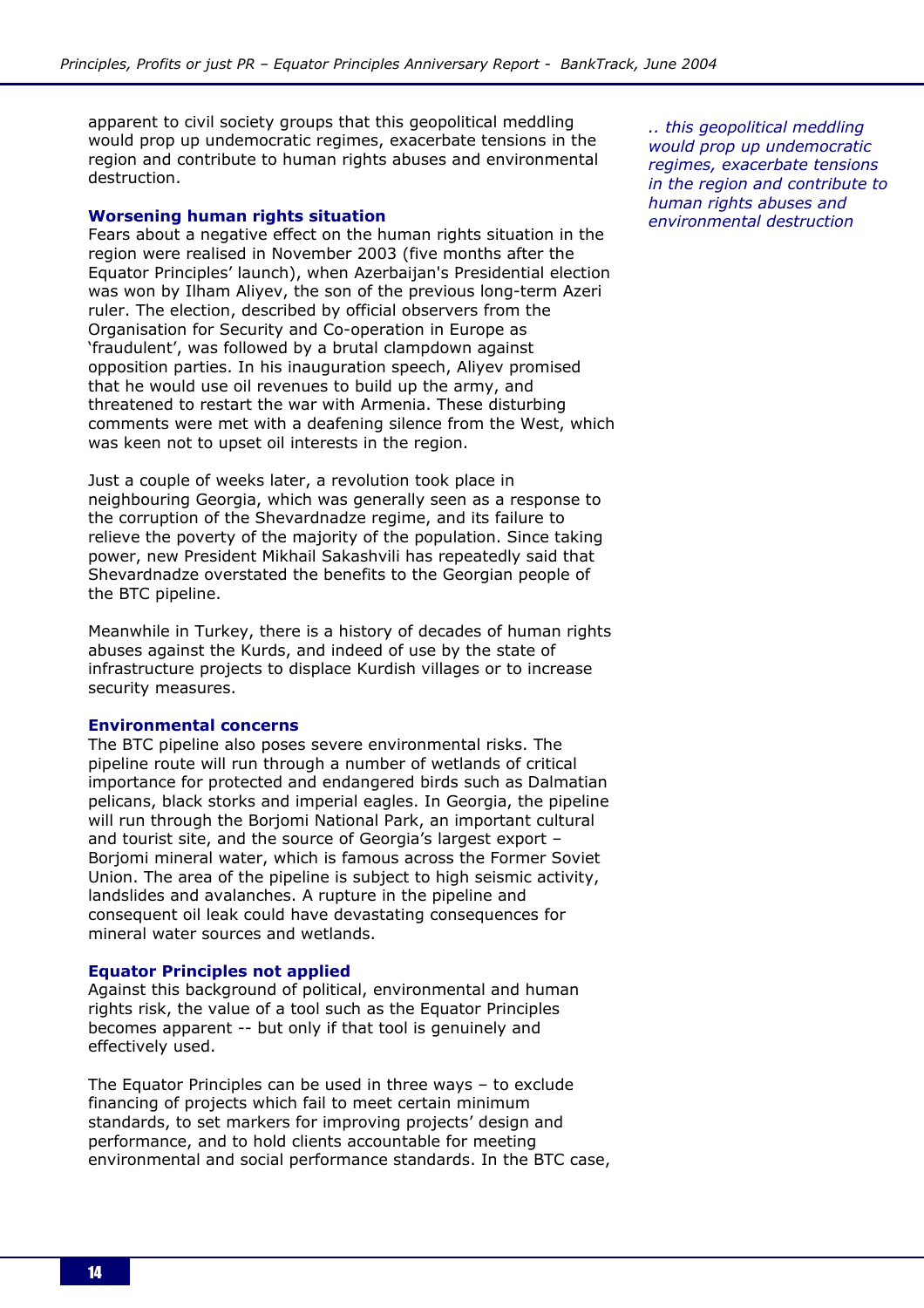which the Equator banks themselves touted as a key test of the Principles, the banks failed all three parts of the test.

In October 2003, fourteen organisations from eleven countries wrote to the Equator banks, pointing out that the BTC plans violated the Equator Principles on numerous counts including the Indigenous Peoples policy on 30 counts, four other World Bank standards (with which the Equator Principles require compliance) on 97 counts, and nine other clauses of the Equator Principles on 30 counts. $<sup>7</sup>$ </sup>

For example, many landowners were poorly compensated for losing their land, and some landowners were not compensated at all. The project's environmental impact assessment failed to adequately assess the pipeline damage – for example, the whole 1,000 kilometres of the Turkey section of the pipeline was surveyed in just a few weeks, with even highly sensitive and protected sites being visited only on one day. Consultation procedures were cursory at best, and often in the wrong language, or only carried out after all decisions had already been made.

One of the most disturbing breaches of the Equator Principles by the project was in the project sponsors' decision not to apply the World Bank's safeguard policy on Indigenous Peoples. That policy requires publication of a specific plan to ensure that ethnic minorities, such as the Kurds in Turkey, are not adversely affected by a project, and compliance with the policy is a clear requirement of the Equator Principles.

The impact of this failure is perhaps most stark in Turkey. There the BTC pipeline will be guarded by the notorious Gendarmerie, which has been repeatedly criticised by the Council of Europe and the European Court of Human Rights, and has been associated with displacement and destruction of villages, torture, and 'disappearances', especially against Kurdish people. It is almost inevitable that the Gendarmerie will use the pipeline as a pretext for carrying out raids on local Kurds – and the decision not to apply the safeguard policy leaves no protection against this. Already since the financing decision, at least one Kurdish human rights defender has been arrested and tortured, following his work to help affected landowners to obtain the compensation due to them.

The private banks did not effectively use their clout to advocate for significant improvements in the project's design or environmental/social impacts. In private, several banks admitted that they were not carrying out due diligence because they simply trusted BP and the International Finance Corporation to get it right. This occurred despite the fact that the Equator Principles state "The adopting institutions view these principles as a framework for developing individual, internal practices and policies…. Banks are adopting and implementing these principles voluntarily and independently, without reliance on or recourse to IFC or the World Bank"

#### Pipeline technical failings

That trust proved to be misplaced. In February 2004, the Sunday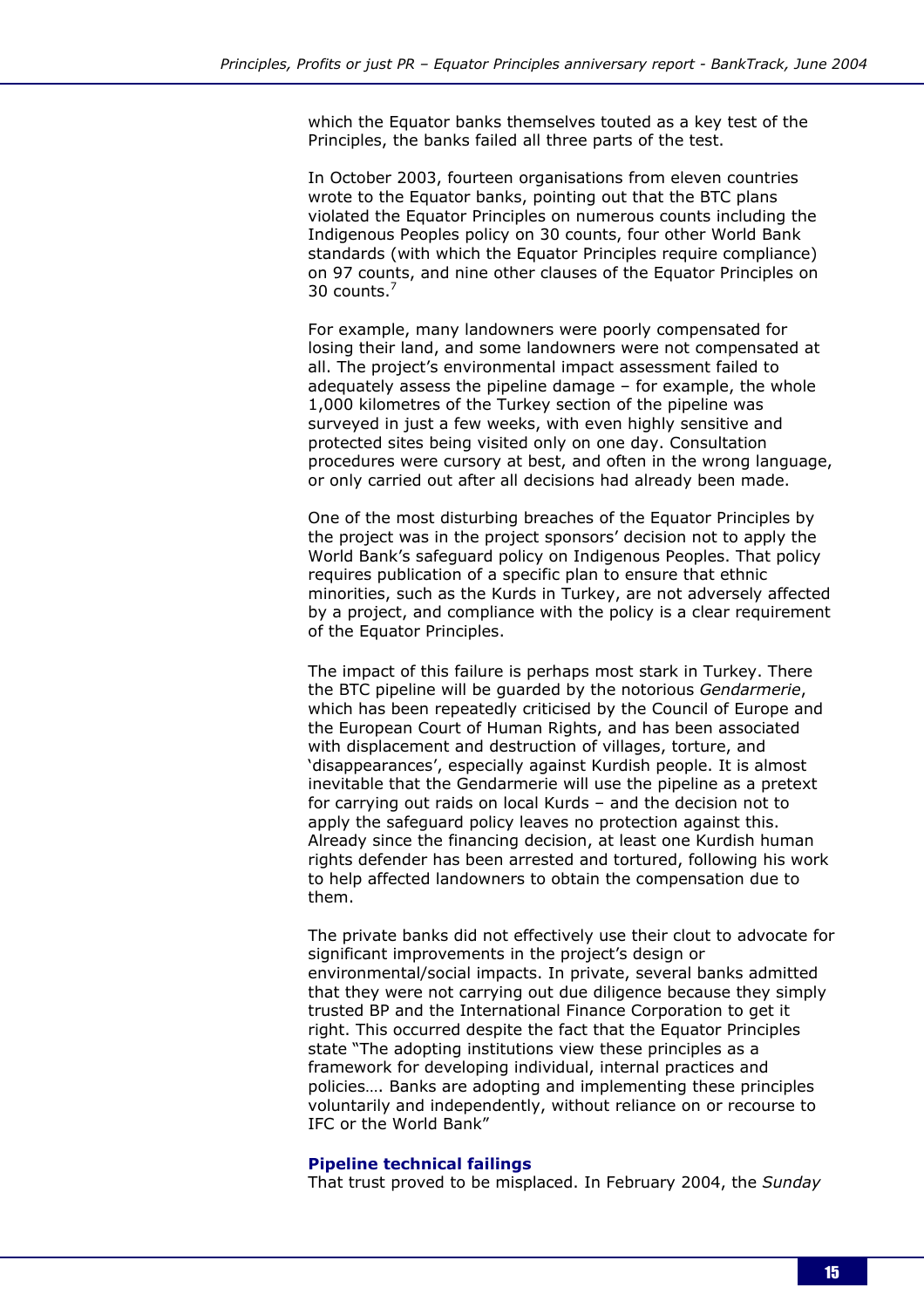Times newspaper reported that the pipeline had been using an inappropriate weld coating, which risked causing major leakage. The findings came from an international expert in weld coatings, who had worked on the pipeline and advised against using the coating. He wrote to BP, "We are completely out on a limb … I have witnessed many failures in specifications . . . but the situation on the pipeline is unique in my 41 years' experience. There is no question in my own and many other people's minds that the wrong system has been chosen through a seriously flawed selection programme."<sup>8</sup> Cracks have now appeared in the pipeline coatings, yet arguments continue between BP, financial institutions and contractors over whether wrongly coated sections of pipeline should now be dug up and re-coated.

In the ensuing correspondence, financial institutions have contradicted themselves and each other in trying to explain away the problems. Reportedly, the bank syndicate requested that the consortium prepare an official report on these allegations, but the results of this report and any corrective action taken by the Equator banks is unknown. The private banks, including the Equator signatories, have refused to comment, citing commercial confidentiality.

#### Banks will be held to account

International NGOs have committed themselves to continuing to monitor the BTC pipeline, and to holding its financiers to account. As banks see themselves publicly associated with the problems of the BTC pipeline, including poor technical standards and increasing human rights fears, they should ask themselves whether the reputation damage and loss of credibility are really compensated by the returns from the BTC investment.

There are three sets of legal actions in process against the pipeline. One Georgian environmental group, Green Alternative, alleges that the pipeline consortium and Shevardnadze government violated Georgian environmental law in routing the pipeline through the Borjomi-Kharagauli National Park. They are appealing an unfavourable ruling on this case. Two international NGOs have initiated a case in the European Court of Justice, which argues that the project's legal agreements so undermined Turkey's ability to legislate that it was in breach of its Accession agreements with the European Union. Finally, 38 landowners living in Turkey have applied to the European Court of Human Rights, arguing that their property was expropriated unfairly and in violation of their rights.<sup>9</sup>

The banks themselves are now also under direct attack for their failed due diligence on the BTC pipeline. A Belgian NGO, Proyecto Gato, has made a formal complaint against three Belgian banks (Dexia, KBC and ING – all three Equator signatories) through the OECD's Guidelines on Multinational Enterprises. The complaint centres on the pipeline coating issue and on the undue constraint over the host governments' ability to regulate that is imposed through the project legal agreements.<sup>10</sup>

Banks can thus be sure they have not heard the last of the BTC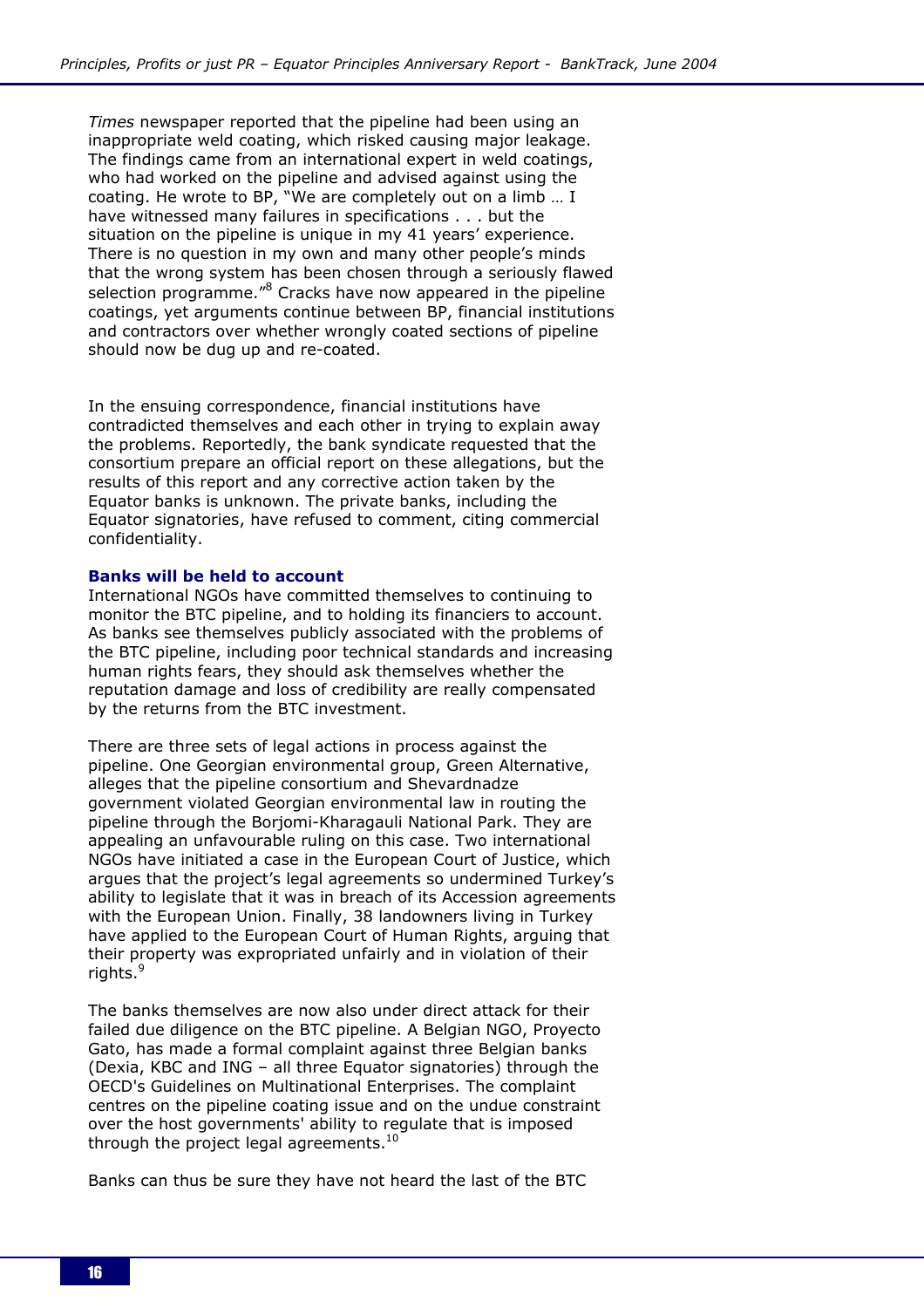the BTC pipeline would seem to expose the signing of these banks to the Principles as a public relations exercise which allows them to continue with business as usual whatever the risks to people and nature

project. As Jules Peck of WWF has commented, "As a test case, the BTC pipeline would seem to expose the signing of these banks to the Principles as a public relations exercise which allows them to continue with business as usual whatever the risks to people and nature."

www.carbonweb.org www.panda.org/btc www.baku.org.uk

### 2.3. Kainantu gold project - Papua New Guinea

ABN AMRO Bank (the Netherlands) in January 2004 arranged a \$30.3 million loan for Highlands Pacific to finance the development of the Kainantu Gold Project in the Eastern Highlands' Province of Papua New Guinea. The mine should produce around 115,000 ounces of gold annually and Highlands Pacific hopes to start production in mid-2005. Total project costs are estimated at \$39.6 million, $^{11}$  and ABN AMRO Bank committed \$10.1 million itself.<sup>12</sup> The project is thus below the treshold of \$50 million that would make it subject to the Equator Principles but otherwise poses exactly the sort of risks that banks try to deal with through the Principles.

Critics note that in its hurry to develop the mine, the company failed to address the complex social and landowner disputes between the 11 clans claiming interests in the area. The project has in fact aggravated these disputes, as the division of benefits from the mine is unresolved. In one incident in October 2003 at least three people were killed when police were called in to deal with fighting as a result of landownership conflicts in the mining area.<sup>13</sup>

Since the signing of the loan, criticism of the project has only increased. Community expectations of the economic opportunities attached to the project such as jobs, money and other benefits are very high. However, negative impacts of the mine are already surfacing, with growing social problems such as alcoholism and prostitution, and reported increases in HIV in the area.

Locals are wondering if the promised benefits will materialise. Reports from the area show that people from other regions such as the Western and Southern Highlands are being employed, and that locals are being overlooked in contracts the mine is giving out. Out of frustration, hundreds of angry locals took to the streets in Kainantu on March 12, 2004, rioting, tearing down walls, looting and turning over vehicles. Frustration was centred on the offices of Highlands Pacific, with an unruly crowd ripping off the roof and looting the premises.

Apart from these social issues, recently an independent review of the mine's environmental management commissioned by the Australian Mineral Policy Institute criticised the sub-standard environmental planning by the company. The review showed major gaps in the assessment and evaluation of the project's risks,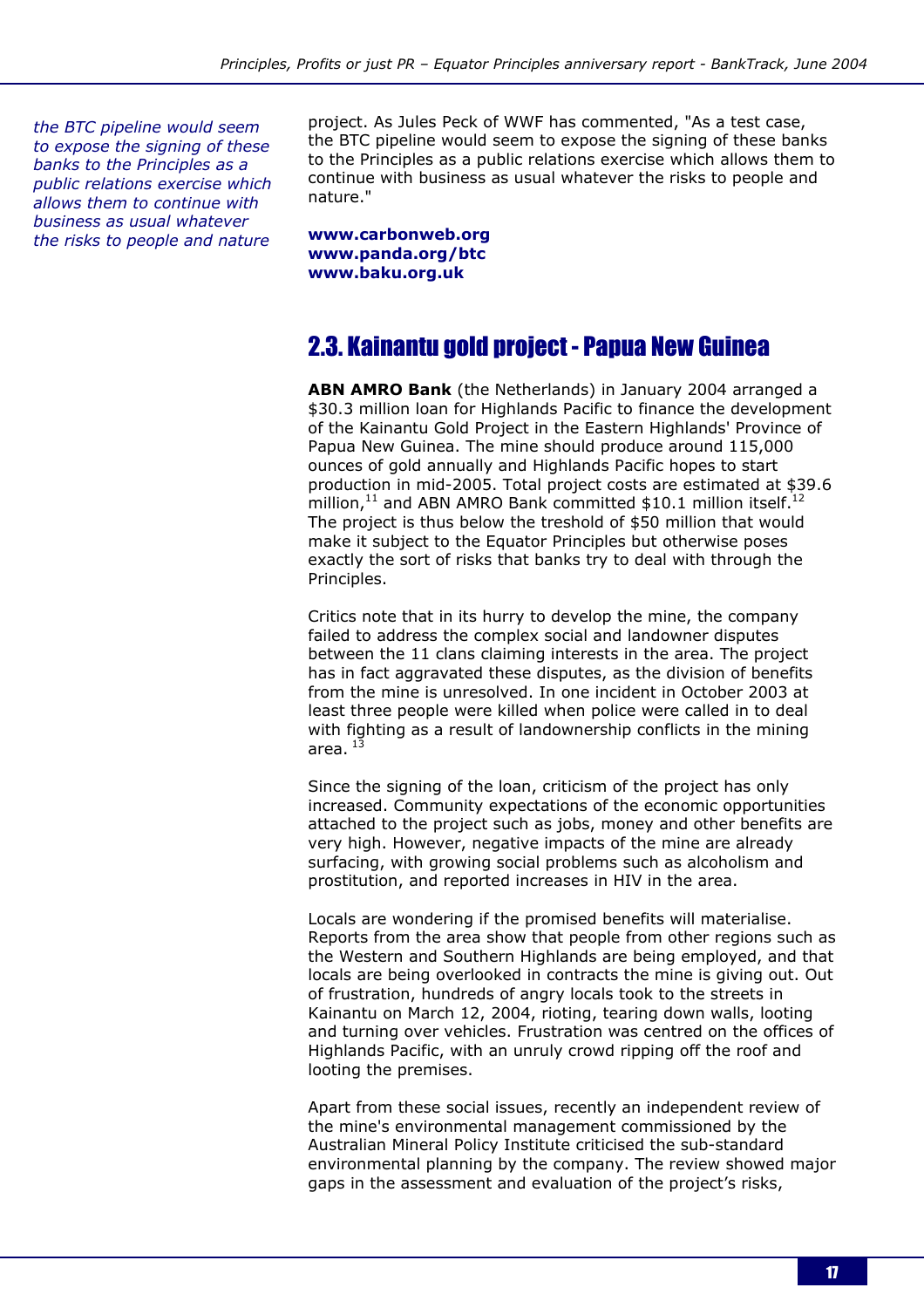posing unnecessary threats to the local environment and waterways, which are the basis of subsistence livelihoods in the region. $14$ 

### 2.4. Lukoil D6 oil project - Baltic Sea

In March 2004, the Russian oil company Lukoil began the development of the oil deposit D6 (Kravtsovskoye), located offshore from Kaliningrad. Kaliningrad is a Russian enclave on the Baltic Sea, bordered by Poland and Lithuania. Located only 22 kilometres from the oil deposit is the Curonian Spit, a narrow strip of sand from 350 metres to four kilometres wide and 92 kilometres long that forms a lagoon along the Baltic Sea coast. The Curonian Spit is a national park in both Russia and Lithuania and was inscribed on the Unesco World Heritage List in 2000. The area has some of the highest sand dunes in Europe and its forests, planted in the 19th century to halt the sand erosion, carry a high level of biodiversity.<sup>15</sup>

This oil deposit, with estimated reserves of 24 million tonnes, was discovered in 1983. During drilling tests in the D6 structure in June 1983, approximately 70 tonnes of oil were spilled into the Baltic Sea and soon reached the coasts of the Curonian Spit and were cast ashore. Around 20 kilometres of coastline were polluted with oil, both on the Russian and Lithuanian sides. Because of this accident and ensuing public protest, the project was stopped in 1987, but Lukoil recommenced it in  $2000$ .<sup>16</sup> Lukoil is planning to invest US\$ 270 million in the project, to start production at the field in the summer of 2004, and to bring output to 600,000 tons per year by  $2007.<sup>17</sup>$ 

The inhabitants of the towns on the Baltic coast of Kaliningrad were left ignorant of the project, which does not bring any jobs to the area and could harm the local investment climate. In the case of an oil spill, an attractive sustainable tourism spot and fishing site would turn into a devastated area.<sup>18</sup>

Since 2000, the Russian NGO Ecodefense has campaigned against the D6 project, because of the high danger of oil pollution caused by accidents and the project's overall negative impact on the Baltic Sea ecosystem. Ecodefense is accusing Lukoil of misleading and manipulating public opinion and disrespecting democratic legislation, by limiting access to information about the project during the drafting of the Environmental Impact Assessment and by countering the public's efforts to participate in the assessment of the project.

In June 2003 Ecodefense received support from the Coalition Clean Baltic, a network of 27 environment NGOs comprising over half a million members in the countries around the Baltic Sea. The coalition urged the Helsinki Commission and the European Commission to take immediate action against the project.<sup>19</sup>

In March 2004 Nordic and Baltic government leaders urged the European Union to help stop Russian violations of environmental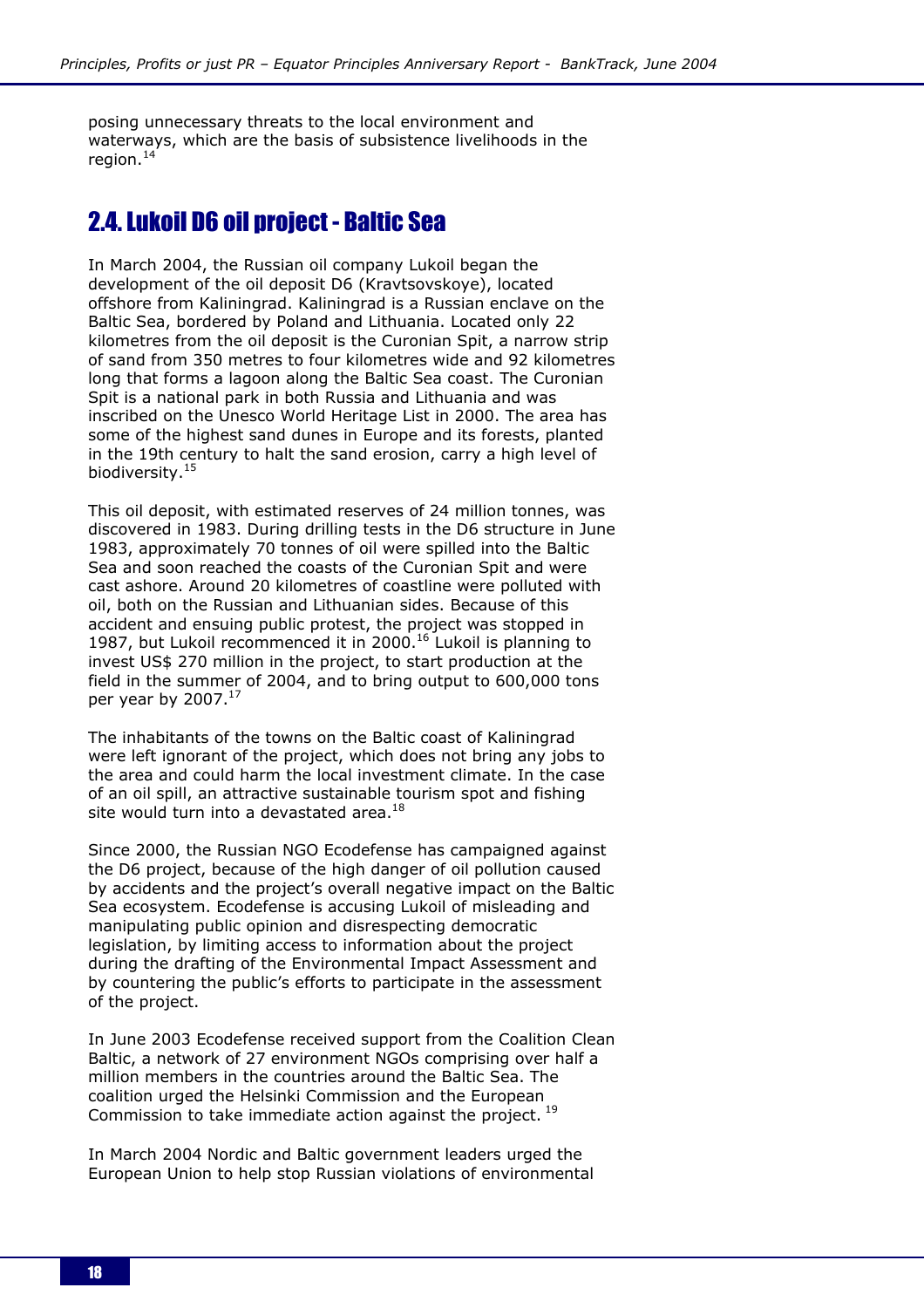safety standards for shipping and drilling oil in the Baltic Sea. $^{20}$  In May 2004 the Parliamentary Assembly of the Council of Europe announced it will investigate the consequences of Lukoil's plans on the environment.<sup>21</sup>

To finance the D6 project and other expansion projects, Lukoil in November 2003 secured a \$765 long term debt facility from an international syndicate of 28 banks arranged by **ABN AMRO Bank** (The Netherlands) and **Citigroup** (United States). The deal is split into a five year \$465 million tranche and a \$300 million seven year tranche. Other EP-signatories participating in the syndicate were: Calyon (France), Dresdner Bank (Germany), Barclays (United Kingdom), KBC (Belgium), WestLB (Germany), HVB (Germany) and **Dexia** (France). $^{22}$ 

www.ccb.se

### 2.5. Maggi soybean expansion - Brazil

The rise of large-scale soybean farming in the central western part of Brazil is causing severe social and environmental problems. Deforestation of the cerrado (savannah) is increasing rapidly, while the soybean expansion is also threatening the Amazon rainforest more to the north. In the Interministerial Plan on Deforestation of the Brazilian government, released in March 2004, soybean cultivation is mentioned as "one important factor in recent Amazon deforestation".<sup>23</sup>

Monoculture is disrupting the hydrological balance in this area and is threatening its high biodiversity. Land conflicts with small peasants and indigenous groups have intensified, with several soybean farmers illegally occupying indigenous lands. $24$ 

Various social and environmental NGOs in Brazil and in soybeanimporting countries such as the Netherlands, Belgium, Switzerland, Germany and the United States, are stepping up efforts to control the social and environmental consequences of the soybean boom in the Brazilian Midwest. In March 2004 the Brazilian Forum of NGOs and Social Movements adopted a set of minimum criteria for soybean cultivation in forest areas.<sup>25</sup>

Grupo André Maggi is the largest producer of soybeans in Brazil and probably in the world. Apart from its own production in Mato Grosso state, the company buys huge amounts of soybeans from other farmers and transports these to export markets. To finance advance payments to its suppliers before planting and to finance storage and transport of soybeans, Grupo André Maggi needs large working capital facilities.

In January 2004, Grupo André Maggi secured a \$230 million working capital facility from an international banking syndicate of 11 banks, arranged by Rabobank (the Netherlands). \$150 million will be used as working capital to finance soybean stocks. The other \$80 million will be used to finance inputs for soybean farmers supplying soybeans to the group. The facility was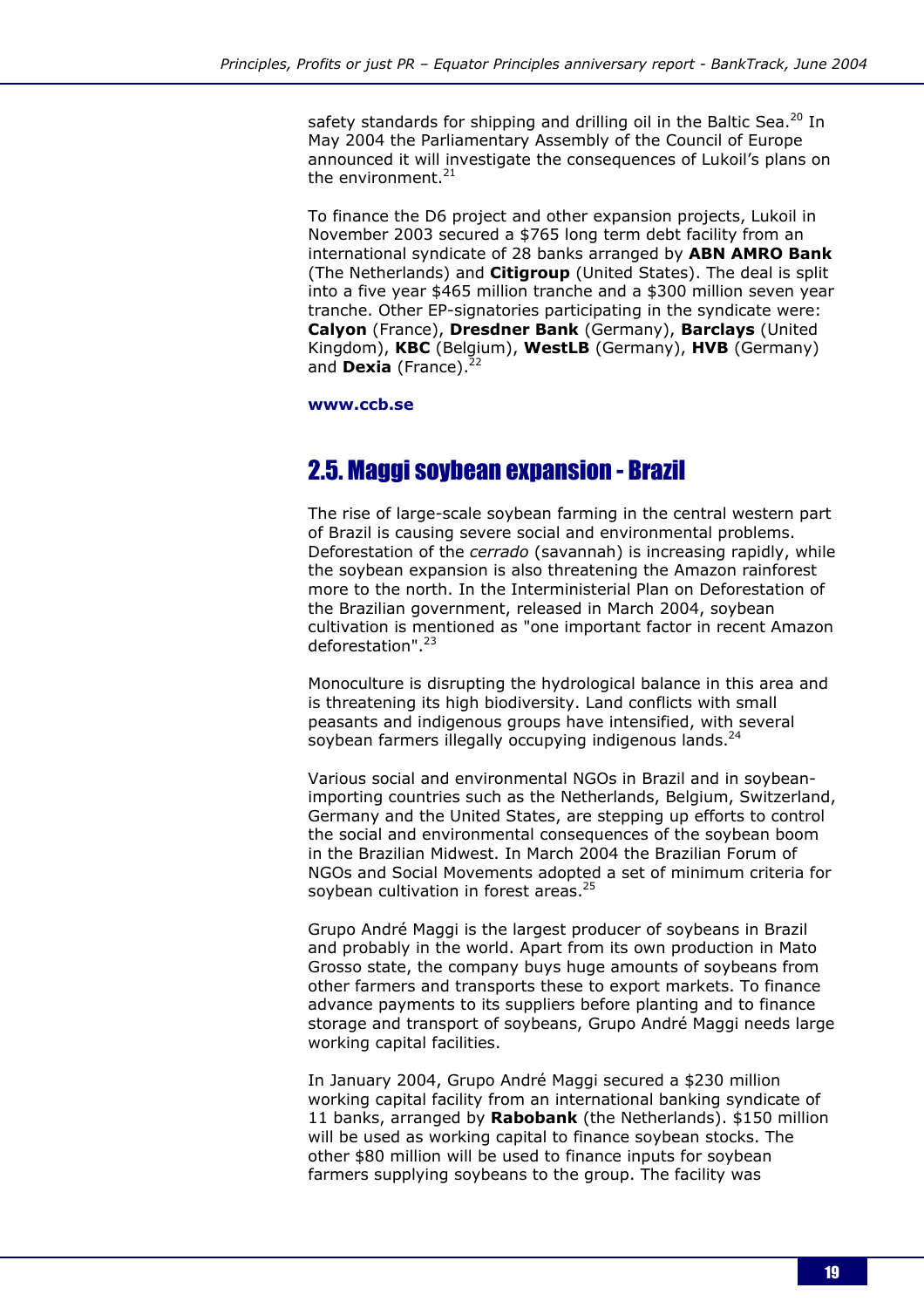increased from \$200 million, because of the strong interest of banks to participate. In addition to Rabobank, the following EP signatories participated in the syndicate: Crédit Suisse (Switzerland), HSBC (United Kingdom), ING Bank (The Netherlands) and **WestLB** (Germany).  $26$ 

### 2.6. Mindanao power plant – the Philippines

At the end of January 2004 the construction of the Mindanao Power Plant started in Villanueva near the provincial capital Cagayan de Oro on the northern coast of Mindanao island in the Philippines. The 232 MW hard coal-fired power plant project is developed, financed, built and operated by a joint-venture between the German company STEAG and the State Investment Trust. The plant is scheduled to be complete by December 2006 and will cost about US\$ 355 million. STEAG claims that the plant is needed to meet swiftly rising power demand among the island's population of 20 million. It also claims that "highly efficient environmental protection systems will ensure that the Mindanao power plant meets all requirements of the Philippine regulatory authorities and the strict thresholds stipulated by the World Bank". $27$ 

Over the past few years local NGOs - headed by the Task Force Macajalar - have campaigned strongly against the project, because of fears that its air emissions would pollute the regional environment and threaten the health of the local population. Furthermore, to clear the site hundreds of farmers and their families in Villanueva had to be displaced according to the Task Force Macajalar. Foreign NGOs, including Friends of the Earth and a groups from Japan and Germany, joined the campaign.<sup>28</sup> In November 2002 the Archbishop of Cagayan de Oro stated its support for the protests, asking the authorities "to listen to our apprehensions, fears and anxiety regarding this plant that can turn out to be a monster and a beast instead of a friend".<sup>29</sup>

To finance the project, sponsors in November 2003 secured a \$201 million debt facility, comprising of a \$60.6 million loan from Japan Bank for International Cooperation (Japan); a \$40.4 million syndicated bank loan guaranteed by Nippon Export and Investment Insurance (Japan) and a \$200 million syndicated bank loan guaranteed by Gerling Allgemeine Versicherungs (Germany). The two last banking syndicates were arranged by four banks, including HVB (Germany) and Dresdner Bank (Germany).<sup>30</sup> This project should have been subject to the Equator Principles; however it is unknown how HVB and Dresdner Bank categorized and assessed the project and what kinds of environmental conditions, if any, the banks imposed.

### 2.7. Trans Thai-Malaysia pipeline - Thailand

The state-owned oil companies of Malaysia and Thailand, Petronas and PTT, in 1999 started a joint project to build a natural gas pipeline and a separation plant at a total cost of \$1.0 billion. The

the Archbishop of Cagayan de Oro stated its support for the protests, asking the authorities "to listen to our apprehensions, fears and anxiety regarding this plant that can turn beast instead of a friend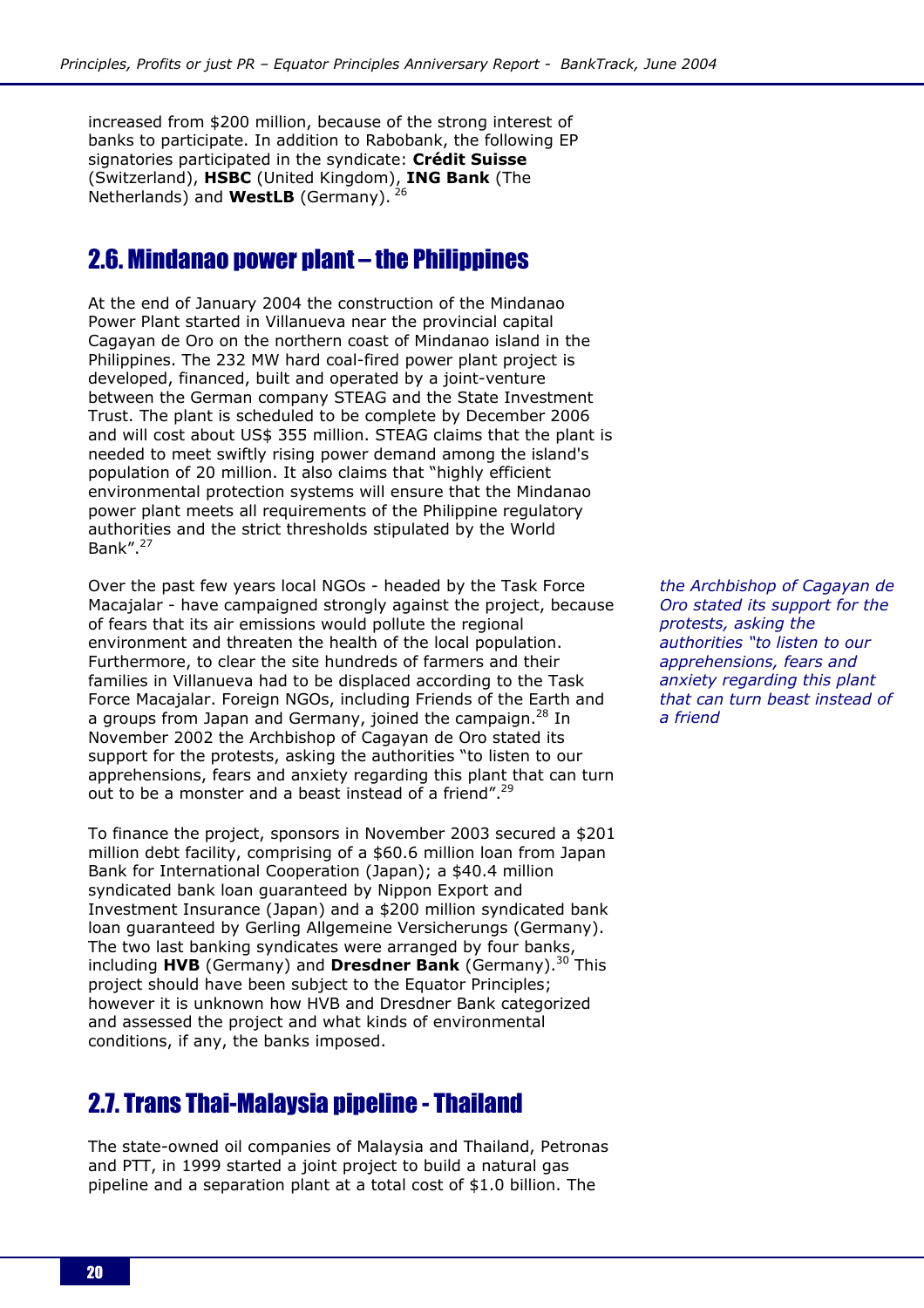Trans Thai-Malaysia pipeline will bring crude natural gas from the Gulf of Thailand onshore near Chana in Songkhla province. There, the LPG will be separated from the natural gas and will be sold in Thailand. The purified natural gas will be transported by pipeline to the Malaysian border in Perlis, where it will link into the Malaysian gas grid. $31$ 

The local population of the districts in southern Thailand where the pipeline passes through have appealed and fought against the project since the start. They claim the project will threaten their way of life and destroy their food sources, as well as jeopardise the country's food security. The villagers are very concerned about the effluents and air emissions which will be caused by the project. The small-scale fishermen and Chana's famed song-bird raising industry rely on clean air and water. $32$ 

The legal procedures started by local villagers against the project have had some success: the Environmental Impact Assessment (EIA) of the separation plant was held up more than a year. Although the ministry's own expert panel voted against the project, the EIA was finally approved in December 2001.<sup>33</sup> Since construction started in 2002, the Thai military and police intervened several times to stop the demonstrations, blockades and other protests, leaving many injured and detaining a large number of protesters. Strong legal actions were taken against the protesters. After a visit to this region in May 2003, the UN Special Envoy on Human Rights Hina Jilani criticized the government's harassment and intimidation of those using their freedom of expression to protest, creating a "climate of fear".<sup>34</sup> And the situation has further escalated since then; in November 2003 the number of policemen permanently guarding the project site was raised to  $400.<sup>35</sup>$ 

Despite the protests, the project is expected to be finished in early 2005 with the first gas to be transported in mid-2005.<sup>36</sup> This is made possible to a large extent by a \$524.3 million project financing arranged by **Barclays** (United Kingdom) in April 2004. Barclays itself provided \$257.1 million, while fourteen banks joined as mandated lead arrangers. Due to the overwhelming interest among banks to participate in the loan, it was not even launched into general syndication. The following EP signatories participated in an amount of \$19.55 million each: Calyon (France), Dresdner Bank (Germany), HSBC (United Kingdom), ING Bank (The Netherlands), KBC Bank (Belgium), Mizuho Corporate Bank (Japan) and **Standard Chartered Bank** (United Kingdom).<sup>37</sup> Again, it is unclear how various Equator banks implemented the Principles in this transaction.

### 2.8. Transredes network expansion - Bolivia

The Bolivian company Transredes operates a network of 6,000 kilometers of pipelines, transporting natural gas, crude oil and oil products within Bolivia and also transporting natural gas to Brazil and Argentina. The company was privatised in 1997, when, amongst others, Royal Dutch/Shell (Netherlands/United Kingdom)

The UN Special Envoy on Human Rights Hina Jilani criticized the government's harassment and intimidation of those using their freedom of expression to protest, creating a "climate of fear"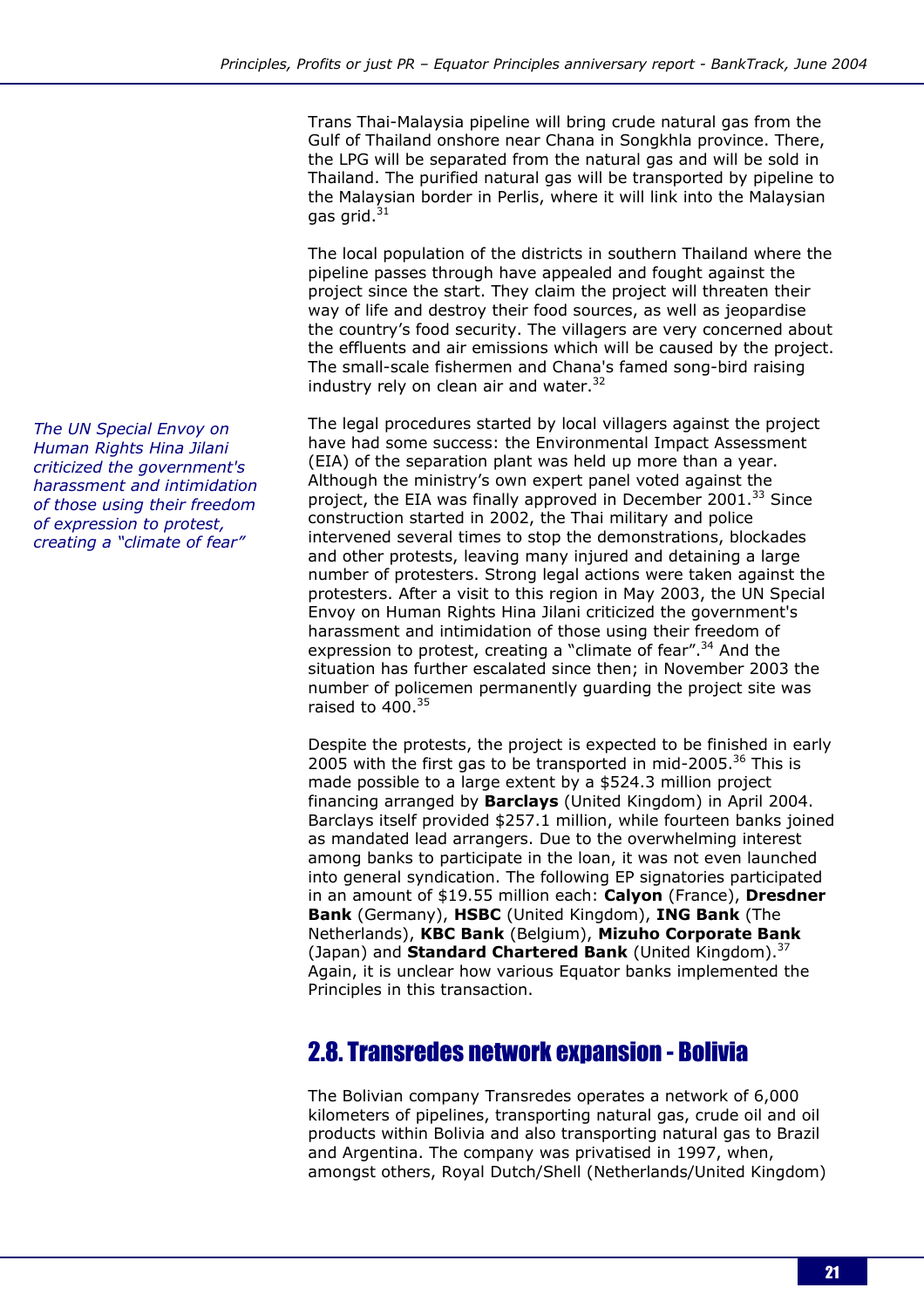and Enron (United States) acquired a 50% shareholding.<sup>38</sup>

After recent discoveries of huge gas fields in Bolivia, Transredes is working on an expansion program which would increase its gas transport capacity from 7 to 11 billion  $m^3$  natural gas per year. Capacity to transport natural gas liquids will increase to 71,000 barrels per day. The program will boost the country's export capacity while also meeting internal demand.<sup>39</sup>

In August 2003, Transredes secured a \$220 million financial package to finance this expansion program. The financial package consisted of a \$75 million loan from the Inter-American Development Bank; a \$50 million loan from Corporación Andina de Fomento (CAF); and a \$95 million commercial bank loan, provided by international banking syndicate led by **ABN AMRO** Bank (the Netherlands) and **BBVA** (Spain).<sup>40</sup>

Various environmental and indigenous NGOs, including Amazon Watch and Friends of the Earth, campaigned against this expansion program - especially the capacity expansion of the existing Yabog pipeline from Yacuiba in the south to Rio Grande, where it links to the Bolivia-Brazil pipeline - because of the possible consequences for the environment and indigenous peoples along the route. 97% of the forests along the route are dry Chaco forests and 3% are wet forests. Bolivia's dry forests are among the richest in the world and are classified as "globally outstanding" in the WWF/World Bank ecoregions conservation assessment. The biota of the region has affinities with the Amazon and contains many endemic species.

Concern over the environmental impacts of the Transredes project is aggravated by the company's poor environmental track record. In 2000, the spillage of 29,000 barrels of oil into the Desaguadero River from the Sica Sica-Arica pipeline resulted in major environmental damage. The spill caused \$2.2 million of economic damage and affected 18 municipalities.

The Yabog pipeline project cuts through large sections of Guaraní and Weenhayek indigenous ancestral homelands. These indigenous people fear threats to their livelihood, food and water supply, cultural integrity and psychological well-being. They report that after 30 years of activity surrounding the Yabog pipeline, game has fled the area and communities are forced to travel long distances to hunt. They fear that renewed construction activity will worsen this problem. The Weenhayek rely principally on fishing for subsistence and fear water pollution.<sup>41</sup>

#### www.amazonwatch.org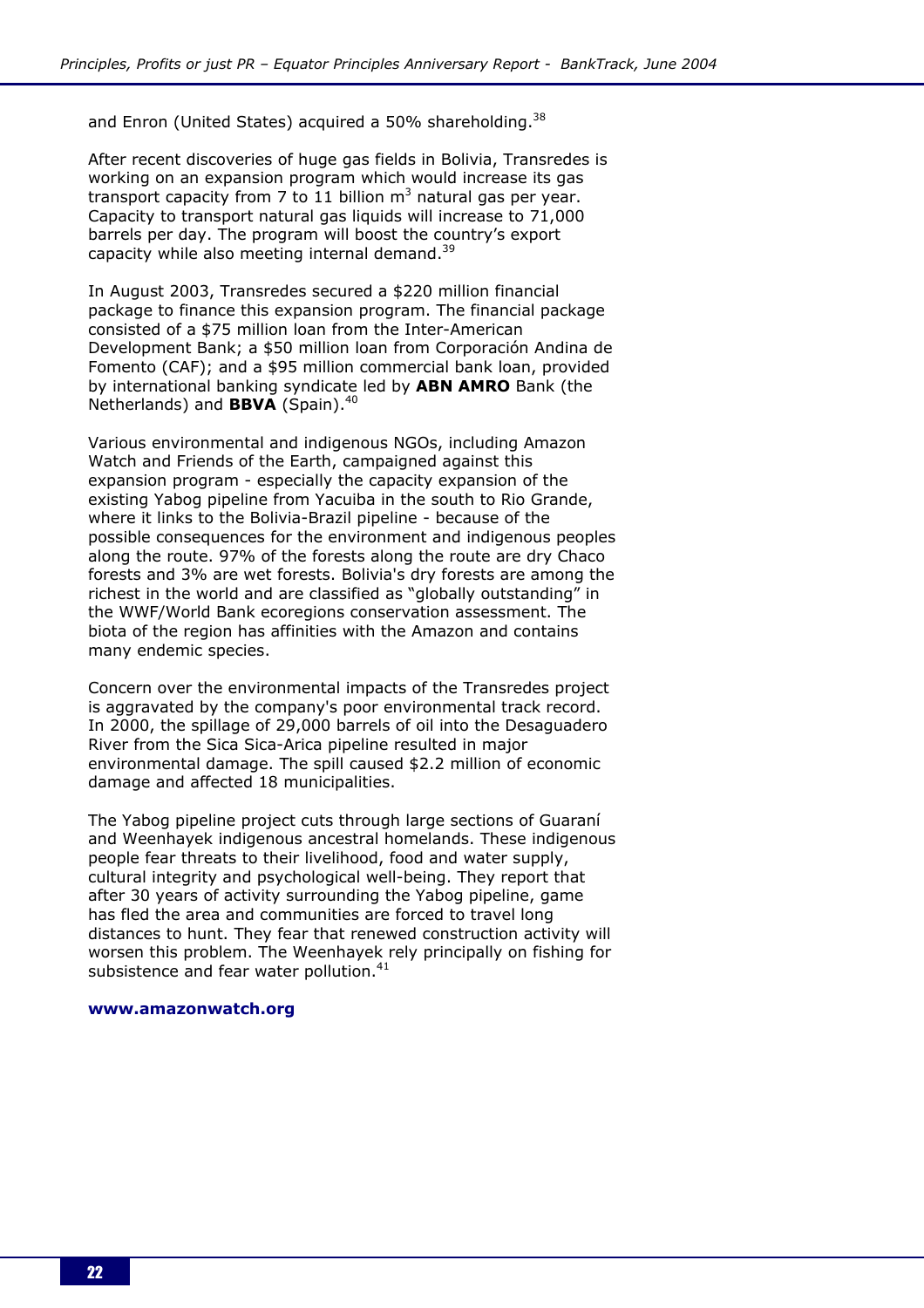# 3. Trouble Ahead?

The last chapter gave examples of projects that went ahead in the first year of the Equator Principles' existence. Positive-minded observers might attribute some of these decisions to the fact that the Principles have not yet found their way into everyday practices of EP banks and that, over time, such projects will either be mitigated or rejected altogether. Such a conclusion would gain credibility if the Equator banks disclosed more information on their sincere efforts to implement the EPs.

However, after one year, the basic lessons should have been learned. This chapter lists some of the projects that BankTrack, as well as numerous other organisations, consider outright treats for local communities and/or the global environment. While it is not always 100 percent clear that Equator banks are currently considering involvement in these projects, financing them in their current design would be considered incompatible with a good faith application of the Equator Principles, and would further erode confidence amongst civil society in the credibility of the Principles.

### 3.1. The Sakhalin II oil and gas project - Russia

Banks are being warned by NGOs to stay off a devastating new oil and gas project on Sakhalin Island in Russia's Far East. The project, which is being developed by a consortium led by Shell, will have severe environmental impacts, including threatening the critically endangered Western Gray Whale with extinction, damaging habitats of endangered bird and fish species, and polluting important fisheries. Experts have reported that the project design falls far short of industry best practice, and that its risk assessments are inadequate. As a result, the project risks causing a catastrophic oil spill, as well as having major routine impacts.

It is not just NGOs that are concerned. The European Bank for Reconstruction and Development (EBRD) has described the Sakhalin II EIA (Environmental Impact Assessment) as "unfit for purpose" and has indicated that it will not provide financing unless and until Sakhalin Energy provides additional information that adequately addresses their concerns. EBRD's President publicly commented further that "We are not yet satisfied with the answers we have received and the present situation, and we have said so to the sponsors of the project."

With a capital cost of at least \$12 billion, the project is expected to seek project financing later in 2004. But any banks that agree to provide loans will face considerable reputational risk, such as being associated with causing the extinction of a whale species, and wider environmental impacts.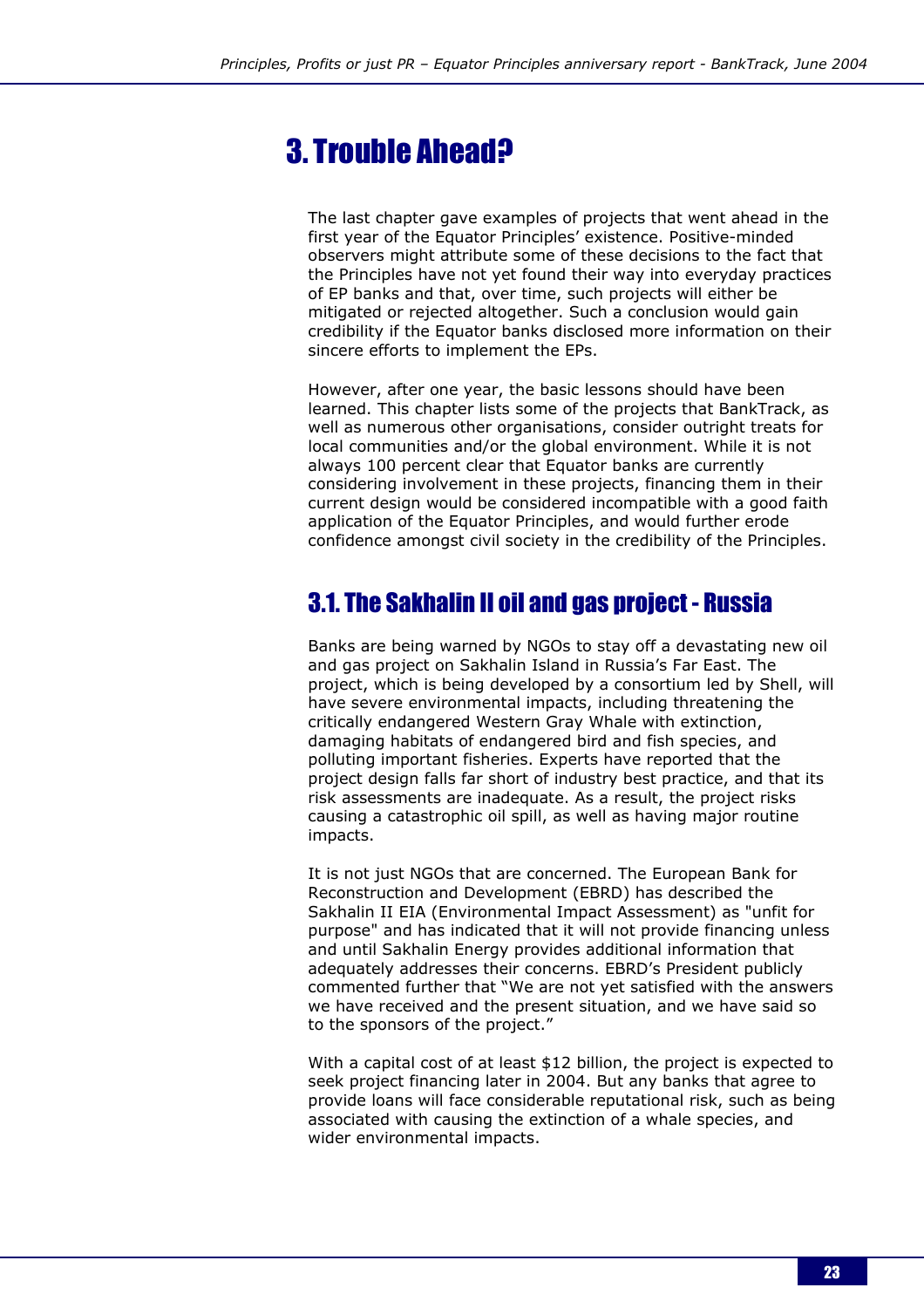#### Threat to whales

The east coast of Sakhalin Island is the only known summer feeding ground of one of the world's most endangered species of whale, the Western Gray Whale. With a population of just around 100 remaining, and fewer than 20 breeding females, the very survival of the species is threatened. The species is classified as Critically Endangered (extremely high risk of extinction) by the IUCN (World Conservation Union).

Since 1999, scientists have reported seeing an increasing number of 'skinny' (under-nourished) whales – which reduces the population's chance of recovery. Although the cause of this undernourishment is not known for certain, it has been observed since the Phase 1 Sakhalin II platform began operation.

Yet Shell has proposed to construct offshore pipelines on the seabed directly through the whales' benthic feeding ground. Since the whales feed by sucking up sediment from the seabed and filtering out benthos (small animals and plants that live there), it is feared that pipelines along the seabed will cause substantial disruption to feeding patterns, and further risk the population's viability.

There will also be major impacts on the whales from routine and accidental pollution from the oil and gas facilities, from sedimentation caused by construction activities, from potential collision with marine vehicles, and from constant operational noise. Shell has failed to adequately assess these impacts, or to demonstrate that the mitigation measures it proposes are adequate to protect the Western Gray Whale from negative impacts.

#### Violation of Equator Principles

The Sakhalin II project clearly fails to comply with the Equator Principles. The project's environmental impact assessment (EIA), mandatory for projects of such magnitude, is critically deficient on a number of counts.<sup>42</sup> These include:

(i) The EIA does not include key baseline data, including identification of specific information about endangered species, a prerequisite to adequate assessment of project impacts and the determination of necessary mitigation measures. These endangered species include the Western Gray Whale, Stellar's Sea Eagle, and Sakhalin taimen, masu salmon, and other wildlife species. Some of the baseline data conflicts with other expert reports. The EIA also fails to evaluate conflicts that may arise between the project's Production Sharing Agreement and Russian environmental law, and does not address legal challenges to the project.

(ii) The Equator Principles also require the EIA to assess the project's compliance with the World Bank's Pollution Prevention and Abatement Handbook. The EIA does not do this, nor does it provide sufficient information, in an appropriate form, for an external reviewer to assess compliance.

(iii) Key environmental impacts are omitted from the EIA, including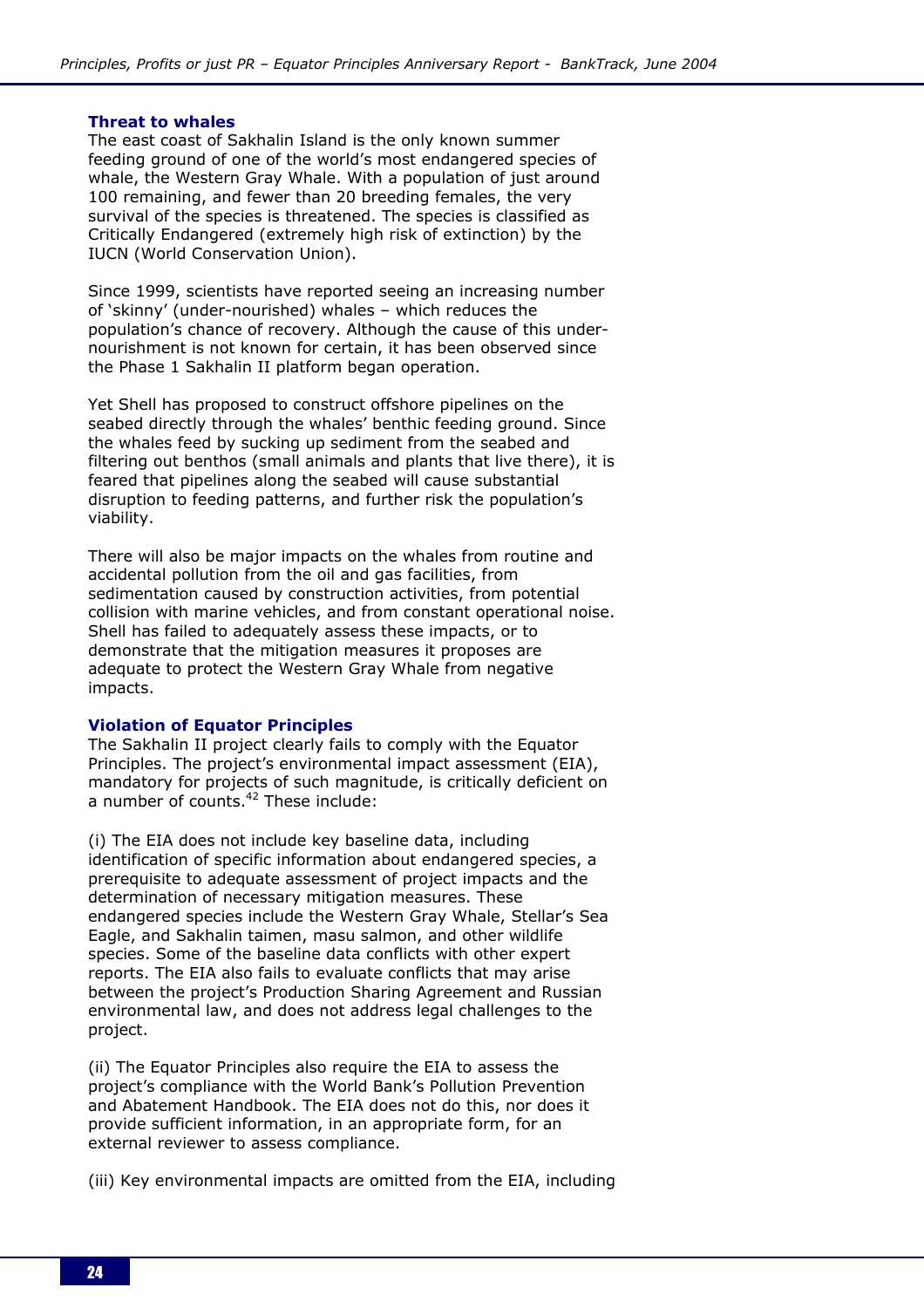the impacts on many wild salmon-bearing streams and the impact of oil spills. Other important impacts are inadequately analysed, such as those on the Western Gray Whale. Some mitigation measures are missing, flawed, or unsubstantiated in terms of their effectiveness, including mitigation of negative impacts on the Western Gray Whale population and of seismic risks.

(iv) Cumulative impacts with other oil and gas projects on Sakhalin Island are not considered; the EIA also does not systematically compare the project with feasible alternatives.

There are further problems in project design, which also constitute breaches of the Equator Principles:

(v) The siting of the offshore platforms and the routing of the offshore pipeline will degrade the Western Gray Whales' summer feeding ground, a so-called Critical Natural Habitat. The project also fails to apply the precautionary principle in relation to Western Gray Whale feeding grounds, to watercourse crossings, and to dumping of wastes in Gulf of Aniva. This constitutes a breach of IFC Safeguard Policy OP 4.04 on Natural Habitats and hence Principle 3 of the Equator Principles.

(vi) Consultation processes on the project were seriously flawed. The project failed to provide sufficient information to local and international stakeholders, and did not take consultees' views into account. (A breach of Principle 5).

(vii) The Equator Principles also require the production of an Environmental Management Plan which is yet to be published.

#### Just say no

Based on these project failings, NGOs recommend that, in the absence of fundamental changes to the project, Equator banks should refuse loans to the Sakhalin II project. They also insist that banks carry out their own rigorous due diligence of the project, rather than relying on that of project sponsors or other financial institutions; and that, in the interests of transparency, banks should publish their analysis of project compliance with the Equator Principles.

As one campaigner commented; "If the possible extinction of an entire whale species falls within the range of normal risks the Equator Banks want to 'determine, assess and manage' with their Principles, what good are such Principles then?"

www.carbonweb.org www.sakhalin.environment.ru www.pacificenvironment.org

### 3.2. The Omkareshwar Dam - India

A number of European private banks have been asked to provide support to India's National Hydroelectric Power Corporation (NHPC) for the construction of the Omkareshwar Dam in the Indian

If the possible extinction of an entire whale species falls within the range of normal risks the Equator Banks want to 'determine, assess and manage' with their Principles, what good are such Principles then?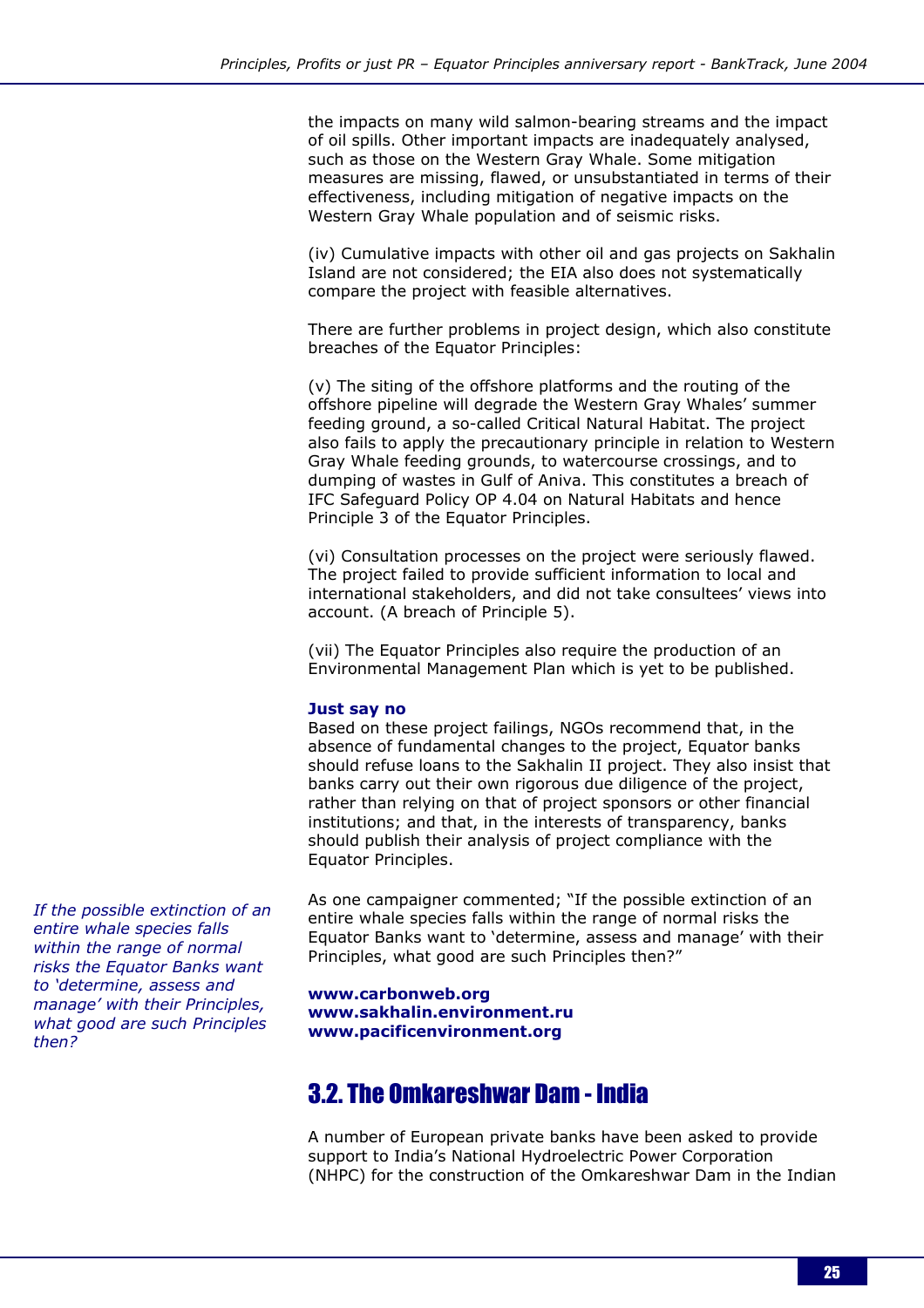State of Madhya Pradesh. The site for the 73 meter-high dam lies about one kilometre upstream of the sacred temple town of Omkareshwar on the Narmada River. It will displace over 50,000 small farmers and submerge up to 5,800 hectars of one of Central India's last intact natural forests. Construction work on the dam was taken up in November 2003 and is supposed to be finalized by March 2007. However, affected people have already captured the dam site once, and broad-based local opposition to the project makes it unlikely that construction will be able to proceed smoothly.

#### Violating Host Country Policies and Laws

In 1989, the Government of Madhya Pradesh decreed a "Rehabilitation Policy for the Oustees of the Narmada Projects." This policy specifies that farmers whose lands are expropriated for one of the Narmada projects are entitled to land-for-land compensation. Although the project sponsor claims to be following the Madhya Pradesh Resettlement Policy completely, villagers are in fact being driven off their lands by intimidation and forced to accept meager cash compensation. An NGO fact-finding mission to the Omkareshwar area in November 2003 documented the eviction of the first village to be affected by the dam (Panthiaji). The inhabitants of Panthiaji were forced to clear out their village overnight and were moved to two resettlement camps, which lack even the most basic facilities. There are no employment possibilities and no agricultural lands available in the area. The cash compensation that villagers received is so paltry that they are not able to buy new land elsewhere. Thus, a formerly selfsufficient farming community was turned into a group of development refugees living in tents and tin sheds, facing total destitution once their savings run out.

In total, the fact finding mission visited over one-third of the villages in the submergence area. Although villagers' lands are already being acquired, not a single family has received or been offered land-for-land compensation. Instead, villagers' petitions are ignored and project officers have told people that they will receive only cash; if they protest, they will receive nothing. These practices are a clear violation of Madhya Pradesh's resettlement policy.

Environmental Impact Assessments (EIAs) for large dam projects have been routine administrative procedure in India since the late 1970s. In 1985, the Ministry of Environment and Forests issued its "Guidelines for Environmental Assessment of River Valley Projects," which specify the various studies that must be carried out under an EIA. Furthermore in 1994, the Indian Ministry of Environment and Forests issued a notification under the Environmental Protection Act, making EIAs a legal requirement for large dams. In spite of these requirements, no Environmental Impact Assessment was prepared for Omkareshwar.

#### Violating IFC's Safeguard Policies

The Omkareshwar Project violates five of IFC safeguard policies referenced in the Equator Principles.

(i) Indigenous Peoples: Between 30 – 50% of the population in the

a formerly self-sufficient farming community was turned into a group of development refugees living in tents and tin sheds, facing total destitution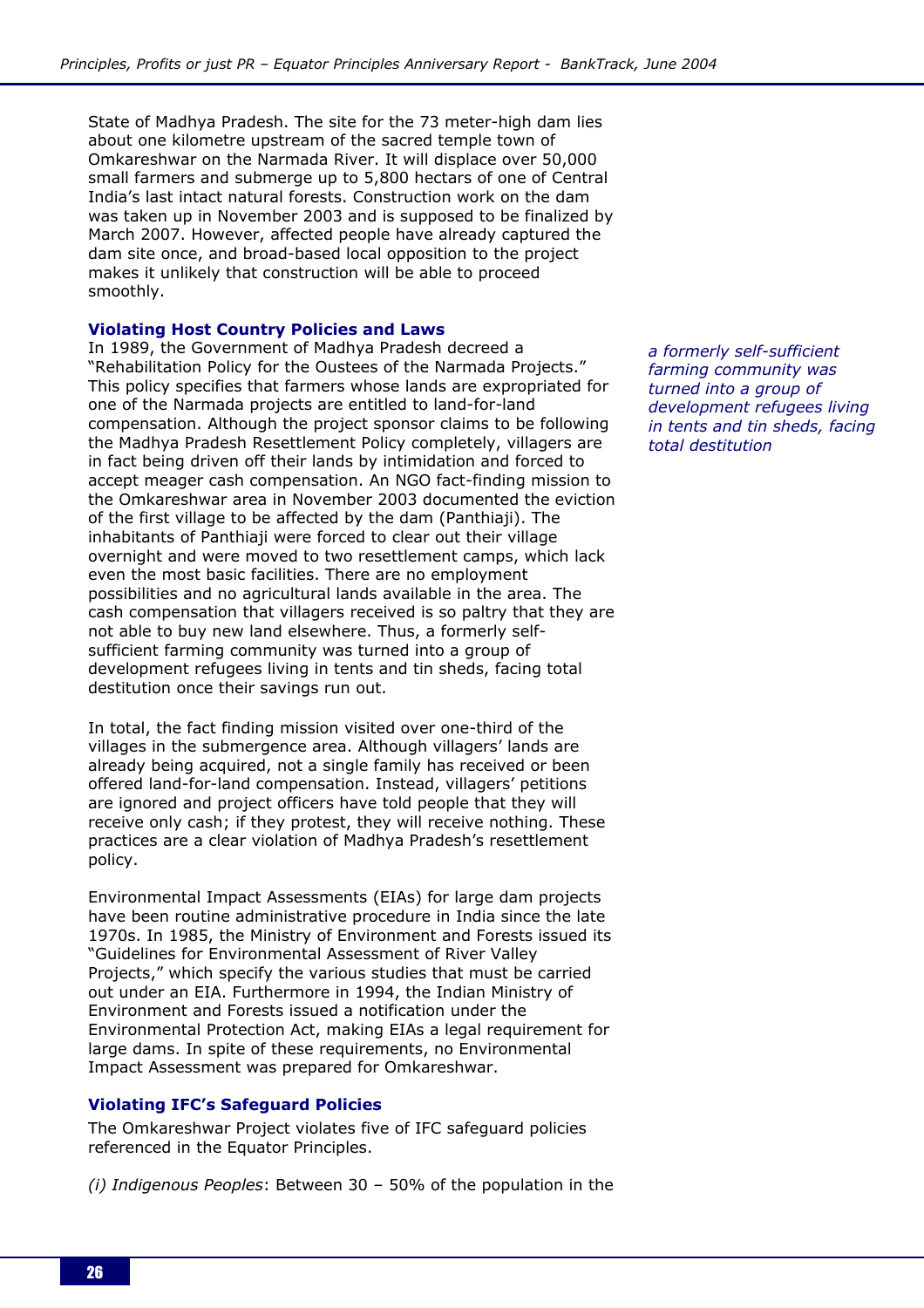submergence are indigenous ('Adivasi') and belong to the Bhil and Bhilala tribes, who are awarded special protection under the Indian Constitution. IFC's Indigenous Peoples Policy is based on the principle of informed participation and the establishment of an indigenous peoples' development plan. In the case of Omkareshwar, no such plan has been developed and indigenous people have neither been informed nor consulted.

(ii) Environmental Assessment: No Environmental Impact Assessment was undertaken for the Omkareshwar Project. This is a clear violation of the Equator Principles, under which the preparation of a full EIA is mandatory procedure for projects such as large dams.

(iii) Natural Habitats: IFC's policy prohibits financing projects that involve the significant conversion of critical natural habitats. It also includes a consultation requirement, to ensure that local communities' views and rights are taken into account. The dam reservoir will submerge up to 5829 hectares of natural forest, including parts of the Chandgarh and Nimanpur reserved forests on the North Bank of the Narmada and the reserved and protected forests of Punasa and Gunjari on the South bank. The Wildlife Institute of India has noted that the loss of these areas will intensify pressure on the remaining forest areas, and fears that these will be "drastically altered". None of the local communities have been consulted, although many of them depend on forest resources for part of their income.

(iv) Cultural Property: The project area contains many historic shrines and temples. In spite of the provisions in the Equator Principles and IFC's policy, no consultation or mitigation measures (such as relocations of culturally significant structures) were included in project planning. During the eviction of Panthiaji, a unique  $13<sup>th</sup>$  century temple, which is listed by the Archeological Museum Department of Madhya Pradesh, was simply bulldozed. In addition, the famous temple town of Omkareshwar (which is situated on an island just one kilometre downstream of the dam) will encounter problems, as the expected erosion of the river banks will threaten the long-term stability of temples on the perimeter of the island. No measures have been designated to deal with this problem although Omkareshwar is considered to be the most sacred place in the entire Narmada Valley and attracts hundreds of thousands of pilgrims each year.

(v) Involuntary Resettlement: IFC's policy states clearly that cash compensation alone is normally inadequate and that preference should be given to land-based resettlement. It also calls for up-todate socio-economic surveys of the affected population and requires a detailed resettlement plan, based on extensive consultation. In the case of Omkareshwar, no such surveys have taken place and no resettlement plan exists. While the project authorities claim that only 15,000 people will be affected, the actual number is likely to be over 50,000. In violation of the Equator Principles, even the most basic information is being withheld from project-affected people; and the project authorities have refused to provide any land-based compensation. The experience of Panthiaji (the first village that has been displaced)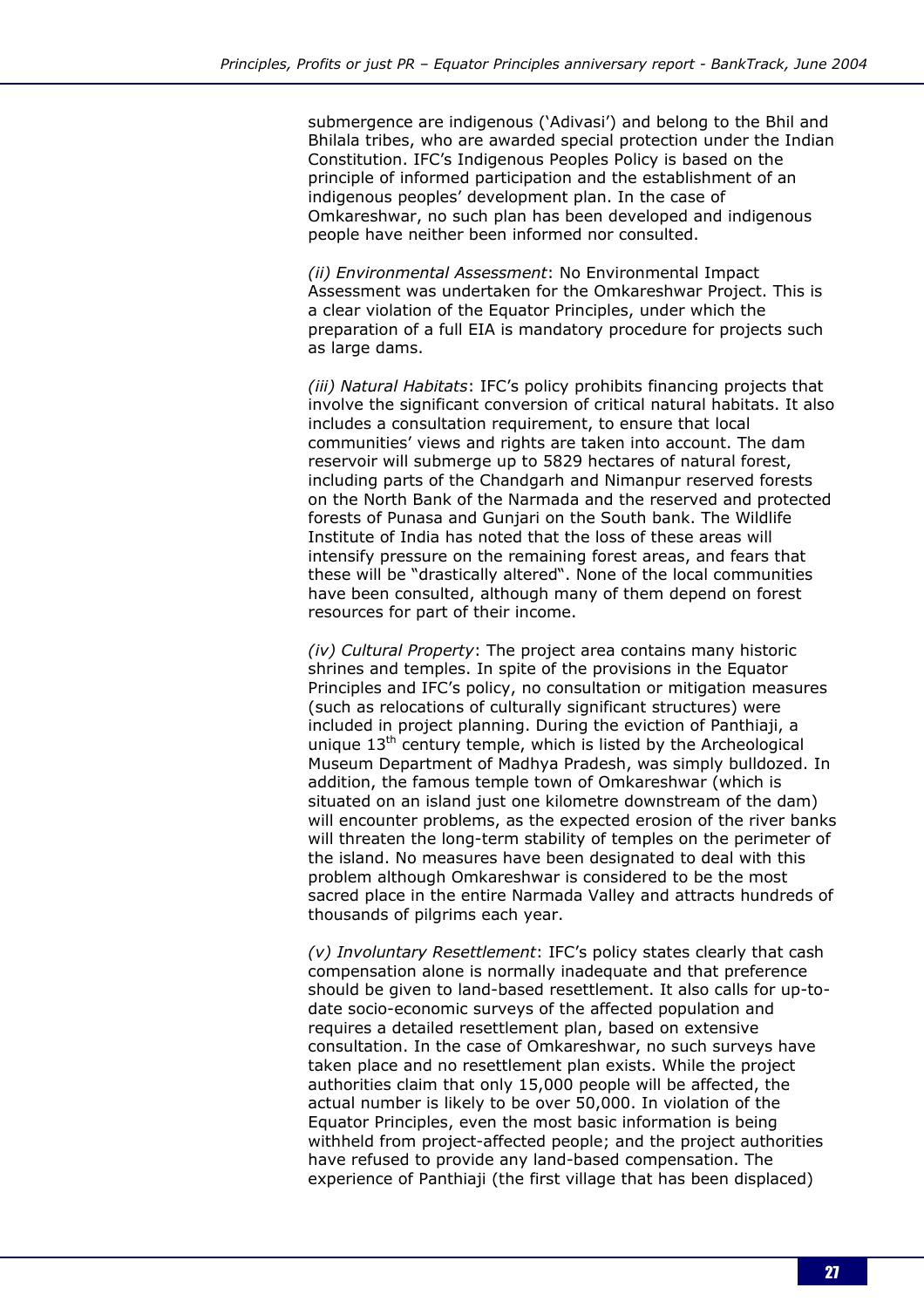shows that the project is driving affected communities into destitution rather than restoring their livelihoods.

#### Displacing the People and Damning the Principles

It would conceivably be hard to find a project that is more obviously out of line with the Equator Principles than Omkareshwar. Accordingly, the World Bank's Multilateral Investment Guarantee Agency (MIGA) turned down an application for the project in Spring 2004 because of "environmental and social concerns". Deutsche Bank, which is not an Equator Bank and was approached in early 2003, has in the meantime also declined financing for the project. It is therefore all the more surprising that three of the Equator Banks, Standard Chartered, ABN AMRO and Calyon (fomerly Credit Lyonnais), are still considering providing a loan for Omkareshwar. Furthermore, the Omkareshwar Project is indicative of the total lack of credible environmental and social procedures at NHPC and should be a warning to banks to refrain from further financing for this agency.

#### www.urgewald.de www.narmada.org

### 3.3. Nam Theun 2 hydropower project - Laos

The \$1.2 billion Nam Theun 2 hydropower project in Laos is undertaken by the electricity companies Electricité du Laos (Laos), Electricité de France (France) and Electricity Generating Public Company (Thailand), together with the Thai construction company Italian-Thai Development. The hydropower project, situated some 250 kilometres to the southeast of Vientiane, will have a generating capacity of 1,070 MW. Of total output 93% will be exported to neighbouring Thailand.<sup>43</sup>

The Nam Theun 2 project is supposed to alleviate poverty in Laos. However, International Rivers Network argues in a recent publication that the project "will instead impoverish thousands, saddle the Lao government with more debt and devastate tropical river ecosystems upon which so many depend for their livelihoods." The IRN report summarizes the major concerns about the project as follows:  $44$ 

- The project will forcibly displace 5,700 indigenous people from their ancestral lands and severely impact a river system on which over 120,000 people now depend for their fishing and farming-based livelihoods;
- It will have adverse impacts on biodiversity, including endangered bird, mammal and fish species;
- Nam Theun 2 is a risky project for the Lao government, which is relying solely on Thailand to purchase power for the next 25 years;
- The Lao government has a troubled history of implementing hydropower projects, which does not auger well for a project as large, complex and risky as Nam Theun 2;

It would conceivably be hard to find a project that is more obviously out of line with the Equator Principles than Omkareshwar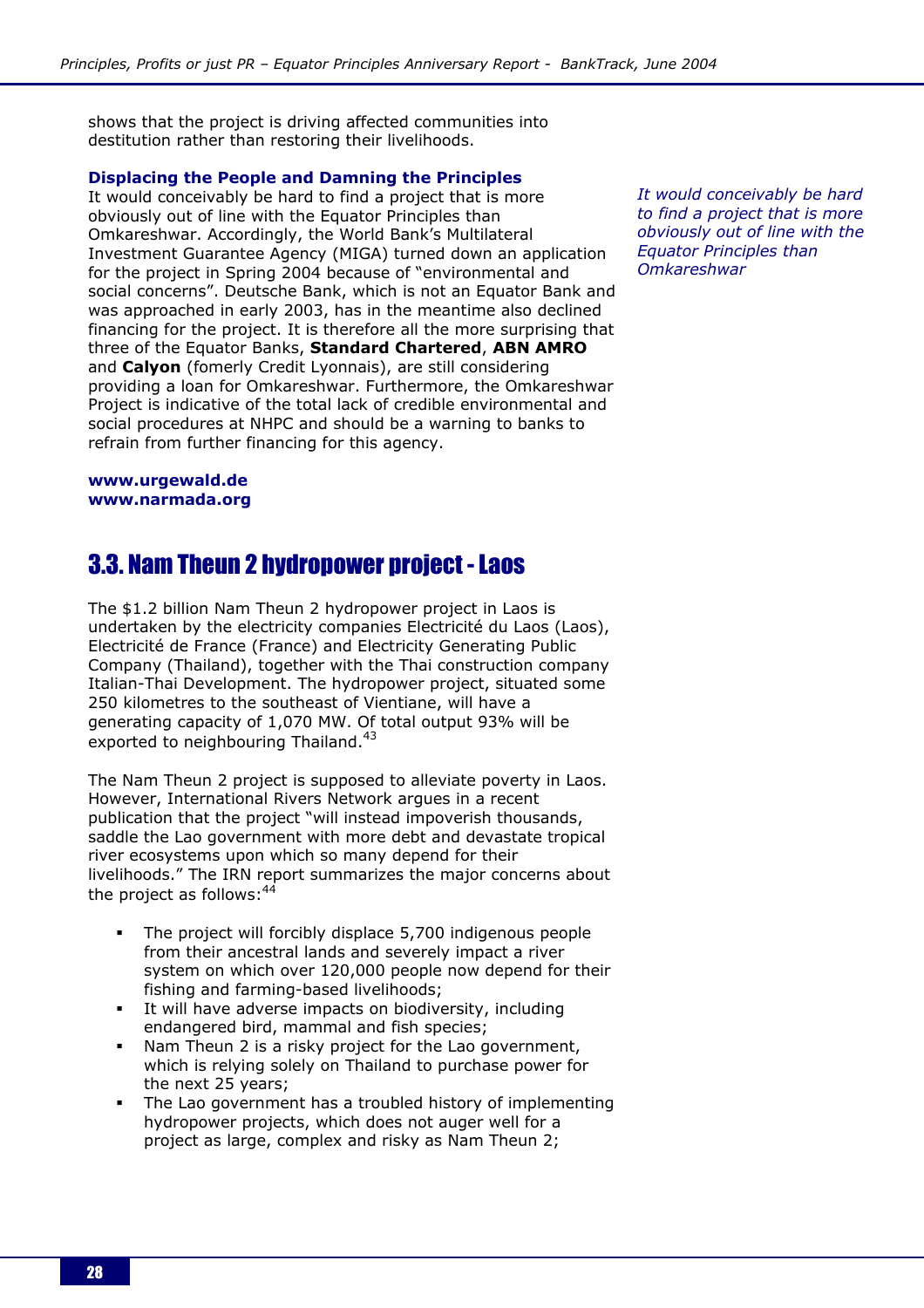The project violates six out of seven of the World Commission on Dams' strategic priorities, including those on public acceptance and options assessment.

After a recent visit to the project area, NGOs from Italy, France and the US add some additional concerns to the ones mentioned above: 45

- In the mid-1990s the Nakai Plateau (where the project is located) was extensively and illegally logged in anticipation of the Nam Theun 2 project. As a result, villagers lost the resource base from which they derived part of their income. Villagers were never compensated for these losses;
- The consultation process was undertaken by officials of the military government with no independent audits and no discussion of alternatives;
- Detailed information on resettlement and environmental and social mitigation plans for Nam Theun 2 was disclosed just recently and only via the web. The disclosure procedure and comment period chosen by the consortium does not comply with World Bank disclosure requirements.

To finance the project, the Nam Theun 2 Power Company is looking for \$850 million of long term project financing, split in equal proportions between Thai Baht and US dollars. In February 2004 a group of nine banks was appointed to arrange the \$420 million international project loan, including the following EP signatories: Calyon (France), KBC Bank (Belgium), ING Bank (The Netherlands) and Standard Chartered (United Kingdom).<sup>46</sup> Financing has not been arranged yet, as the World Bank and other multilateral banks and export credit agencies first have to decide if they are prepared to cover some of the risks of the bank loans. Decisions are expected at the end of 2004 or early 2005.<sup>47</sup>

www.irn.org www.rwesa.org

### 3.4. East Siberia gas pipeline - Russia

In November 2003, China National Petroleum Corporation (China), Rusiya Petroleum (Russia) and Korea Gas Corporation (South Korea) approved a feasibility study for the construction of a natural gas pipeline from the Kovykta gas field in Irkutsk in eastern Siberia to China and South-Korea. This field contains 1,400 to 1,900 billion m3 of natural gas. The East Siberia gas pipeline will have a total length of 4,887 kilometres and will require a total investment of \$17 billion. The pipeline will start in Irkutsk, skirt around the southern shore of Lake Baikal and enter China at Manzhouli on the Russian-Chinese border.<sup>48</sup>

China is very keen to advance the project, but the Russian government has not yet approved the feasibility study. It is pushing a stronger role for the Russian gas giant Gazprom in the project, by appointing Gazprom as "coordinator" of exploration and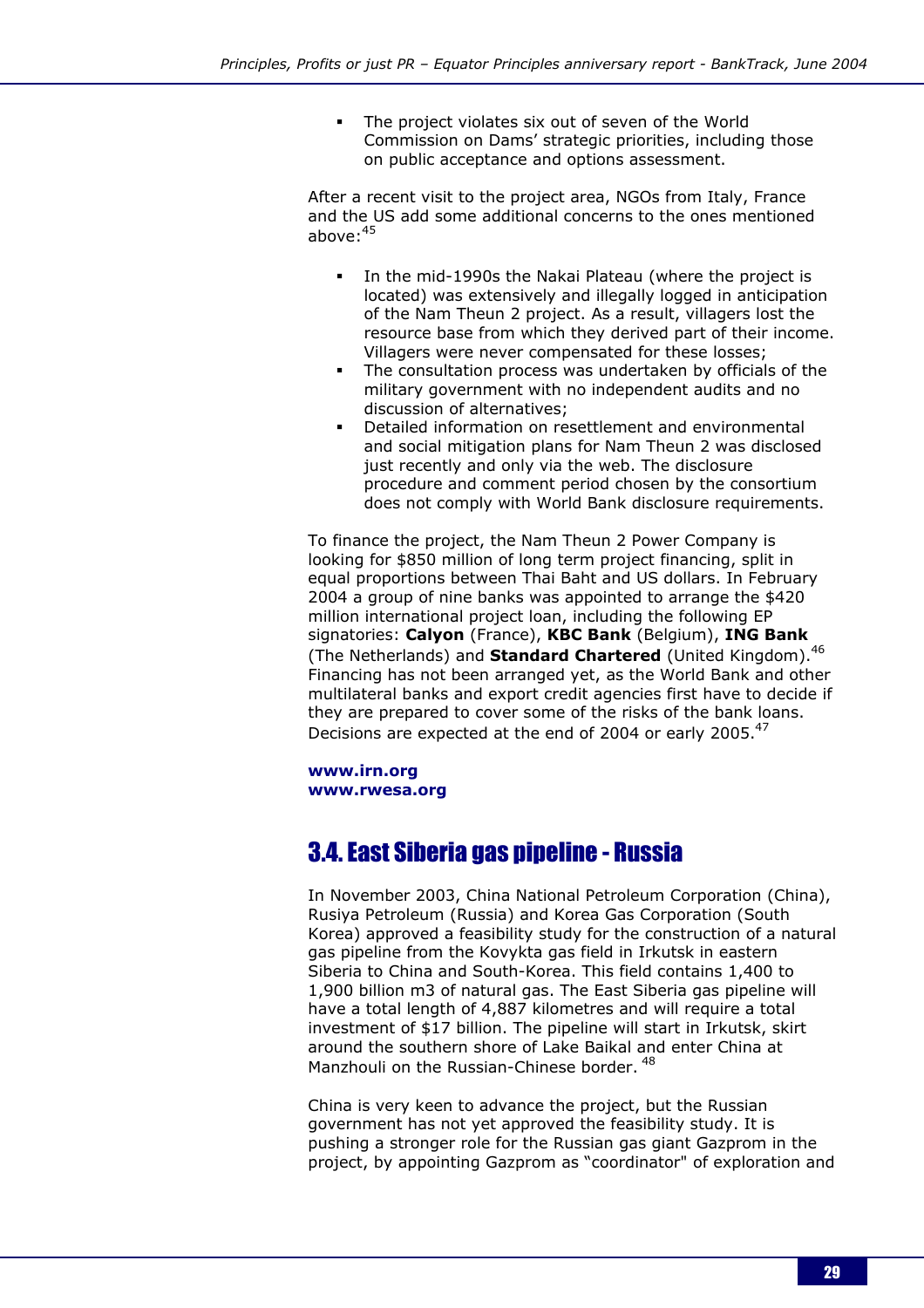exports of gas from eastern Siberia. But Gazprom is not willing to invest in the project.<sup>49</sup>

Lake Baikal is the world's oldest and deepest lake. Its vast basin contains one-fifth of the world's freshwater and thousands of endemic species. The lake plays a crucial role today in Russian culture and national pride, remaining one of the most pristine wildernesses in a country scarred by Soviet-era industrial projects. Lake Baikal and the surrounding area was named a World Heritage Site by Unesco in 1996 and its shore is ringed by nature preserves. At the south of the lake lies the Tunkinsky National Park, which would be crossed by the gas pipeline. This is a mountainous, pristine area with unique Siberian pine and fir forests, curative springs, capricious mountain rivers and many endemic species. This area is threatened by two oil pipeline projects as well, but the East Siberia gas pipeline seems to be the most advanced.<sup>50</sup>

The Kovykta gas field and the Russian part of the pipeline are developed by Rusiya Petroleum, a company which is majorityowned by the British oil company BP and its Russian partner TNK. At a presentation for the financial community in London in October 2003, BP chief Lord Browne said the board of the TNK-BP joint venture would be considering project finance as an investment method, although BP nearly always funds its projects on-balance sheet. Only in rare circumstances, as with the BTC pipeline project, does BP share ownership, and seek non-recourse debt to manage commercial and political risk. Other reasons why a project finance structure might be attractive for the East Siberian gas pipeline include the facts that BP has to deal with other shareholders, high capital outlay is needed, reputational risks are high, and there may be financial restrictions imposed by Russian law.<sup>51</sup>

No steps have been taken yet to find project financing, but these can be expected in the coming year. If BP and TNK decide to finance their part of the project from their balance sheet, it is relevant to mention the most recent financing activities of the two partners: In April 2004 BP raised £ 250 million (\$450 million) by issuing 3.5 year bonds on the European capital market, with **HSBC** (United Kingdom) as one of the two bookrunners.52 In March 2004 the joint-venture TNK-BP started looking for a five-year \$300 million syndicated loan. It was rumoured in May 2004 that Citigroup (United States) had won the mandate to arrange the loan, but this is not yet confirmed.<sup>53</sup>

#### www.baikalwave.eu.org

### 3.5. Rio Blanco copper mine - Peru

The small British mining company Monterrico Metals is developing several projects in Peru. The most promising of these is the Rio Blanco copper project undertaken by its subsidiary Minera Majaz. This project is situated in the Andes mountains at an altitude of 2,500 metres, near the town of Pan de Azucar in Huancabamba province, close to the Ecuadorian border. In May 2004 Monterrico Metals revised its production estimate upward to 200,000 tonnes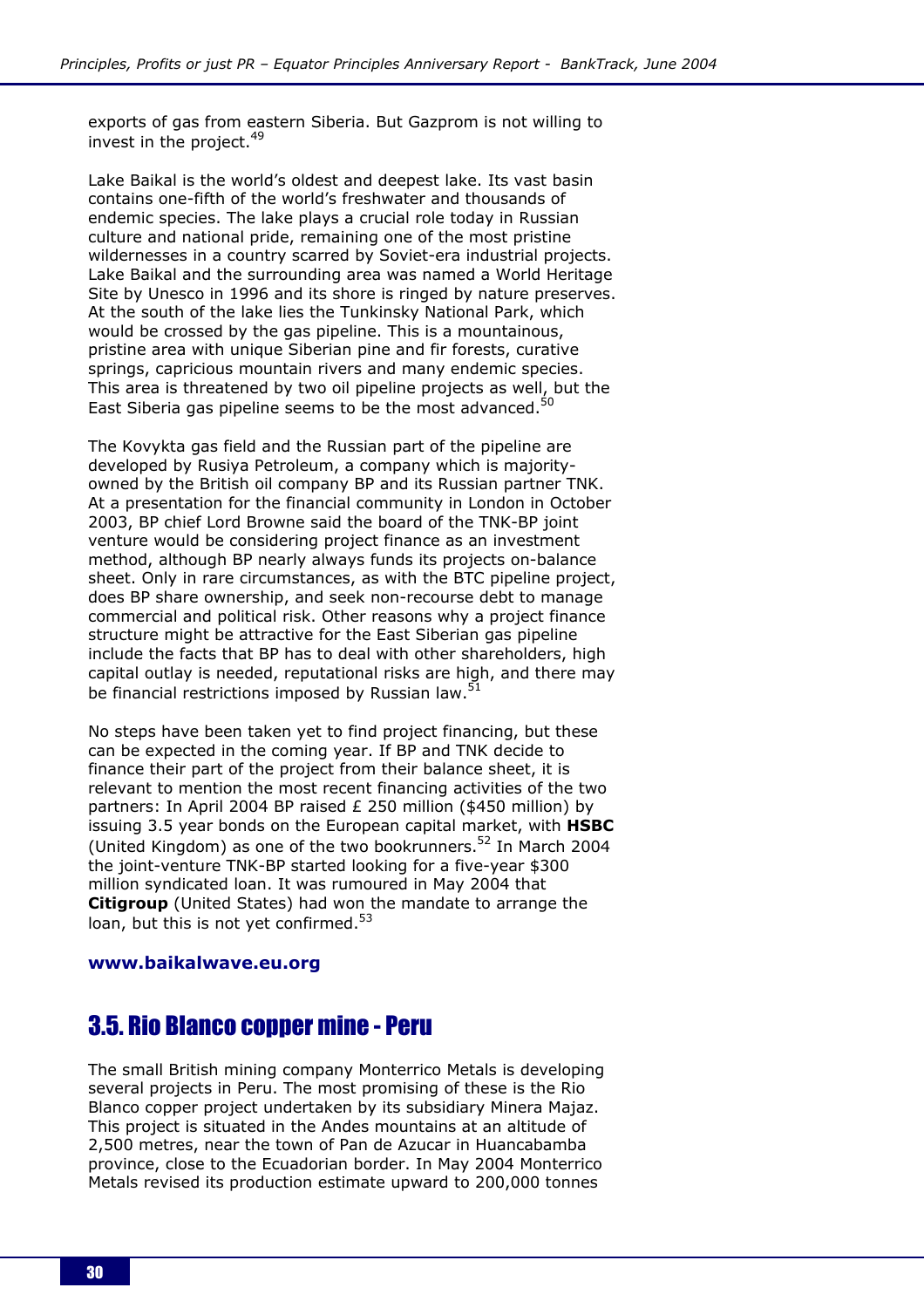of copper annually, together with significant amounts of molybdenum concentrate. This would make Rio Blanco into the second largest copper mine in Peru, behind Southern Peru.<sup>54</sup>

To start production in 2007, Monterrico Metals in April 2004 awarded contracts for a full bankable feasibility study. The company is looking for \$400 million in debt (70%) and equity (30%). Monterrico has already been in talks with six London-based project finance mining teams ahead of awarding a mandate this year. The banks in the running include **Barclays** (United Kingdom), HSBC (United Kingdom) and WestLB (Germanv).<sup>55</sup>

At the same time local resistance against Minera Majaz in the Pan de Azucar region is growing. Local peasants fear their own health and the health of their cattle and crops will be threatened when the mine pollutes water sources in the region with chemicals such as cyanide. The mine is located in the headwaters of the Blanco and Tomayaco rivers. Pollution could affect not only basins which stream off to the Pacific Ocean, but also the Amazon basin. Furthermore, the local population sees the mine as threatening (eco)tourism, which is fast becoming an additional source of income in the region. Based on similar experiences in other regions, they mistrust the promises of the mine company to create local employment and economic development.<sup>56</sup>

At the end of April 2004 a protest march to the project area by around three thousand local farmers was countered by a large police force using tear gas, batons and rifles. Several farmers were severely injured and one died. In response some of Minera Majaz's buildings were attacked. Twenty farmers were arrested and will face charges for demolition. Local resistance against the project will most probably intensify.<sup>57</sup>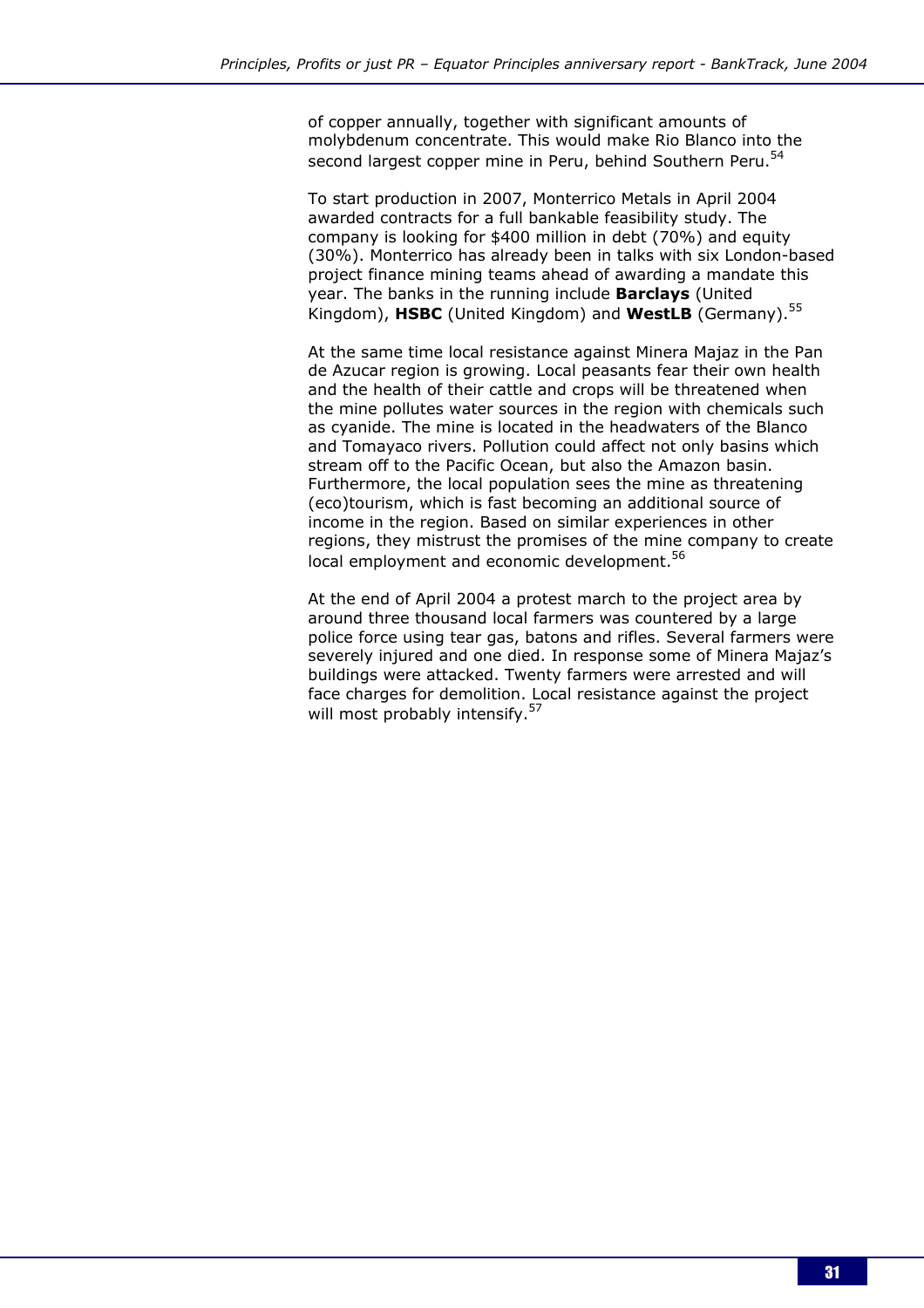# 4. Putting principles into practice

The previous chapters sought to assess EP implementation by examining projects financed by Equator banks and highlighting those that may be in the pipeline. Implementation can also be assessed by examining whether banks have instituted the appropriate systems, processes and procedures to effectively adopt the Principles.

Clearly, any good faith adoption of the Equator Principles will require banks to make substantial changes in their everyday practices. In December 2003, BankTrack presented a set of proposals to Equator signatories for implementing the EPs.<sup>58</sup> It was largely based on widely-recognized components of bank Environmental Management Systems (EMS), from staffing, to standards, to monitoring.

This section briefly describes each set of these recommendations. Due to the lack of disclosure obligations associated with the Principles, this assessment offers only preliminary and largely anecdotal analysis regarding Equator banks' fulfilment of 10 recommended implementation measures.

#### Initial environmental review and Performance Indicators

An Initial Environmental Review allows the bank to identify the environmental and social impact of their existing project finance portfolio and create appropriate environmental and social Performance Indicators for measuring and managing their environmental and social 'footprint'.

The Equator Principles do not require or even suggest that banks undertake this type of exercise; indeed, very few banks have created sustainability indicators for their financing portfolios. Two notable exceptions in the past year are Citigroup and Bank of America, who have pledged to track and reduce the carbon dioxide emissions from their energy and utilities/ power plant portfolios. Understanding the greenhouse gas emissions 'footprint' of energyrelated portfolios is a practical first step to developing and tracking sustainability-related performance indicators for financing portfolios.

#### Policy development

Integrating the Equator Principles into formal bank policy is critical to 'mainstreaming' the EPs.

The EPs allow individual banks to implement the Principles in any manner they deem appropriate. Although it is difficult to assess how and whether all Equator banks have made necessary policy changes to accommodate their Equator commitments, preliminary analysis suggests that policy development has been uneven among endorsing banks. In general terms, it can be assumed that those banks with existing environmental and social policies governing core business areas, including project finance, are currently ahead of those that do not.

Any good faith adoption of the Equator Principles will require banks to make substantial changes in their everyday practices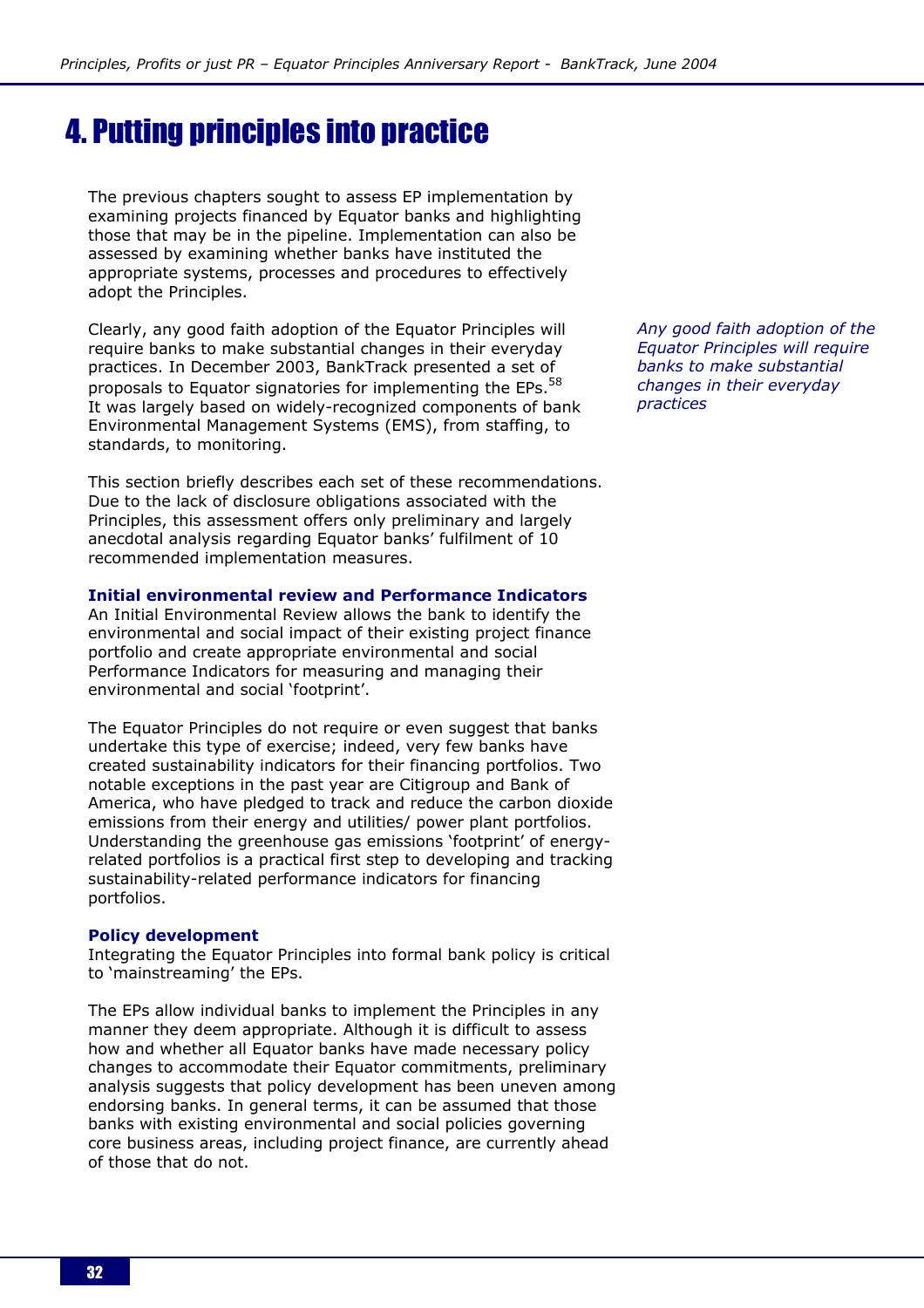A few leadership companies have also developed particular sector standards to complement the Equator Principles. For example, Citigroup has developed a forests policy that it clearly views as an extension of its Equator commitment. However, there has been other evidence that the Equator Principles may be having a limiting effect. For example, ABN AMRO has been an industry leader in creating sector standards. But according to Dutch environmental organizations, in an attempt to create Equator-consistent standards, ABN AMRO has to some extent limited the project finance portion of its new oil and gas policy to those of the IFC.

#### Organizational structure and personnel

In order to ensure implementation of the EPs, appropriate personnel and accountability systems must be in place.

Banks that seriously adopt the EPs will make appropriate changes in personnel, job responsibilities, and organizational structure. For example, at Westpac, responsibility for EP implementation has been allocated to the Project & Structured Debt team as a whole, and a Director within the team has been charged with implementing and monitoring adherence to the EPs.While some banks may have integrated the EPs into bankers' existing job responsibilities, others have chosen to draw on internal social or environmental experts. Relatively few banks have budgeted for additional staff, although two exceptions include HSBC and Citigroup, who have committed to hire additional environmental/social staff in part to facilitate EP implementation.

#### Environmental procedures and standards for transactions

The EPs outline a relatively specific set of procedures that include screening, categorization, due diligence, appraisal, etc. that should be implemented into existing bank practices.

Several banks claim that even before endorsing the EPs, they applied World Bank standards to their transactions. But even for these banks, the EPs requires the extra step of applying particular procedures such as screening, categorization, etc. Clearly, such procedures must be integrated into routine bank practices for proper EP implementation. Some Equator banks are making appropriate changes to their existing procedures to accommodate the Equator commitments; for example, HSBC is updating their Group Standards Manual and Group Lending Guidelines to integrate the Principles across the institution. Standard Charter has created new EP-related policies and procedures that were approved by its Wholesale Bank Reputational Risk Committee and also its Wholesale Bank Risk Committee. Similarly, other banks such as Citigroup have formally amended its credit policy to accommodate their Equator commitments.

#### Documentation

Any management system that is subject to internal or external audits relies on a 'paper trail' of documentation to ensure that policies and procedures are followed. In addition, the Principles themselves reference particular documents, such as Environmental Impact Assessments (EIA), Environmental Management Plans (EMP) and loan covenants.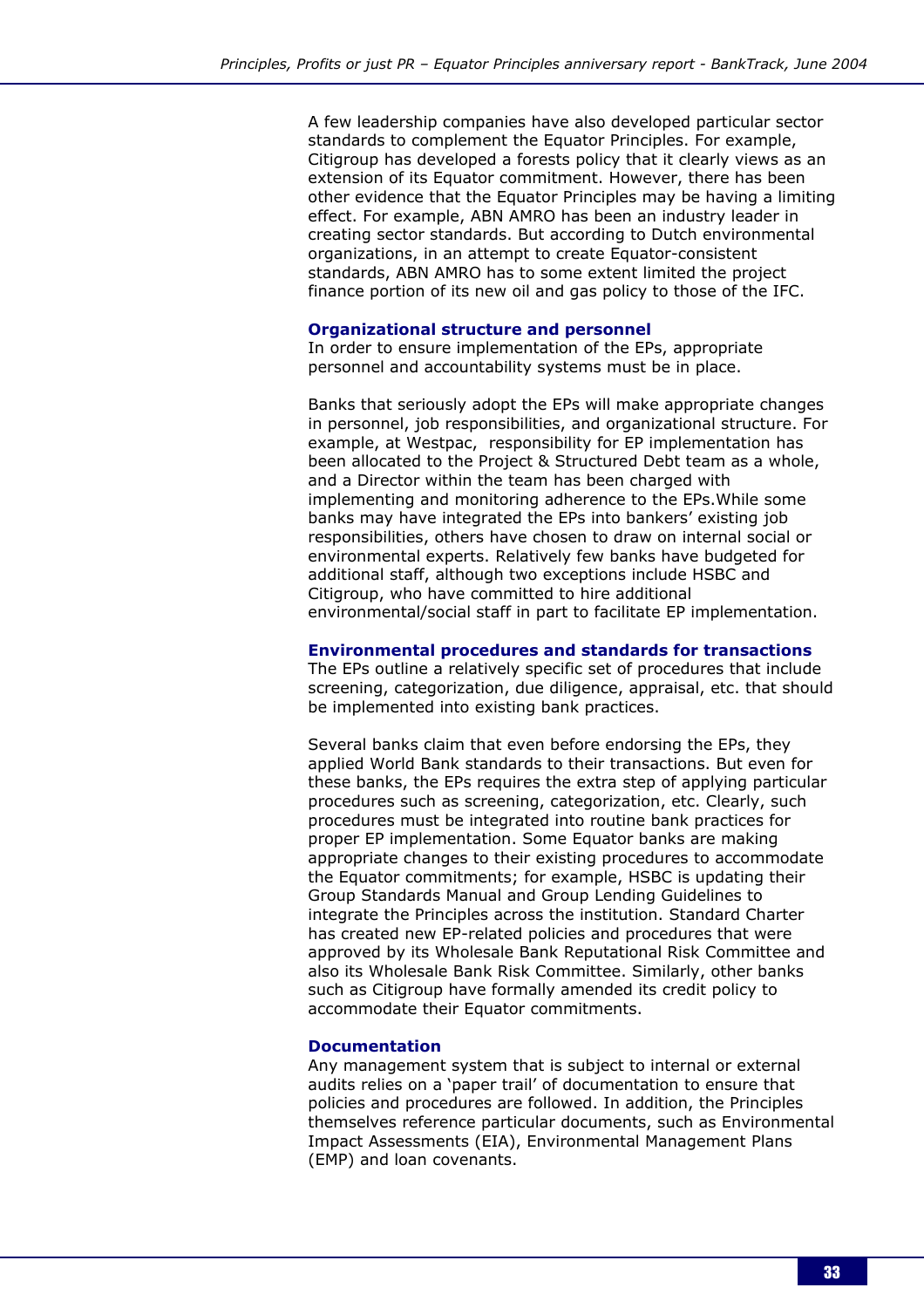In the absence of full transparency around banks' implementation of the EPs, it is difficult to determine the overall quality of banks' performance in this area. A few banks have reportedly created new checklists or other documentation to accommodate the new levels of due diligence that must be conducted because of the EPs. There is also little evidence regarding whether banks are ensuring that client-provided documentation explicitly required by the EPs, such as EIAs or EMPs are of high quality.

In the case of the BTC pipeline, independent NGO analysis demonstrated that the EIA conducted by the client was inadequate, and banks apparently did not demand better assessments. As a matter of competitive advantage and client confidentiality, banks have not and are unlikely to share other EP environmental documentation – particularly loan covenants or monitoring reports. However, BankTrack strongly encourages the public disclosure of environmental and social documentation (on request), so that affected communities can have a better understanding of the project sponsors' various environmental and social obligations.

#### Internal information and training

Clearly, to implement the EPs a bank must create both an internal communications plan and a training program on the Principles. Most Equator banks publicly announced their endorsement of the Principles with an external press release. It is not known how each bank rolled out the Principles internally, and whether the announcements came from the highest levels. What is more distinguishable are Equator-related training programs. The International Finance Corporation has made training courses available to the Equator banks that vary in length and format. By May 2003, IFC trained an estimated 365 professionals at 13 Equator banks. While almost all of the early Equator signatories have attended at least one version of the IFC session, it is unclear whether banks have integrated Equator-related training into their regular and ongoing training courses, and whether banks have created mechanisms for measuring the effectiveness of such trainings over time.

#### Transparency and external reporting

The only way the public and the Equator banks themselves can fully assess the effectiveness of the Equator Principles is through regular external reporting by Equator signatories. In addition, NGOs point out that transparency must occur at the transactionlevel as well.

The Equator Principles do not explicitly require banks to publicly and regularly report on their implementation of the EPs, although some kind of public reporting is tacitly encouraged. Rather, accountability for implementing the EPs is expected to occur through informal self-policing, where Equator banks, encountering each other in loan syndications, are able to compare notes with how peer banks may have categorized a project. Although some Equator endorsers have committed to regularly disclose general project finance volumes/ project categorizations, or include Equator-related reporting into their voluntary corporate social and environmental reports, such spotty reporting among the Equator

The only way the public and the Equator banks themselves can fully assess the effectiveness of the Equator Principles is through regular external reporting by Equator signatories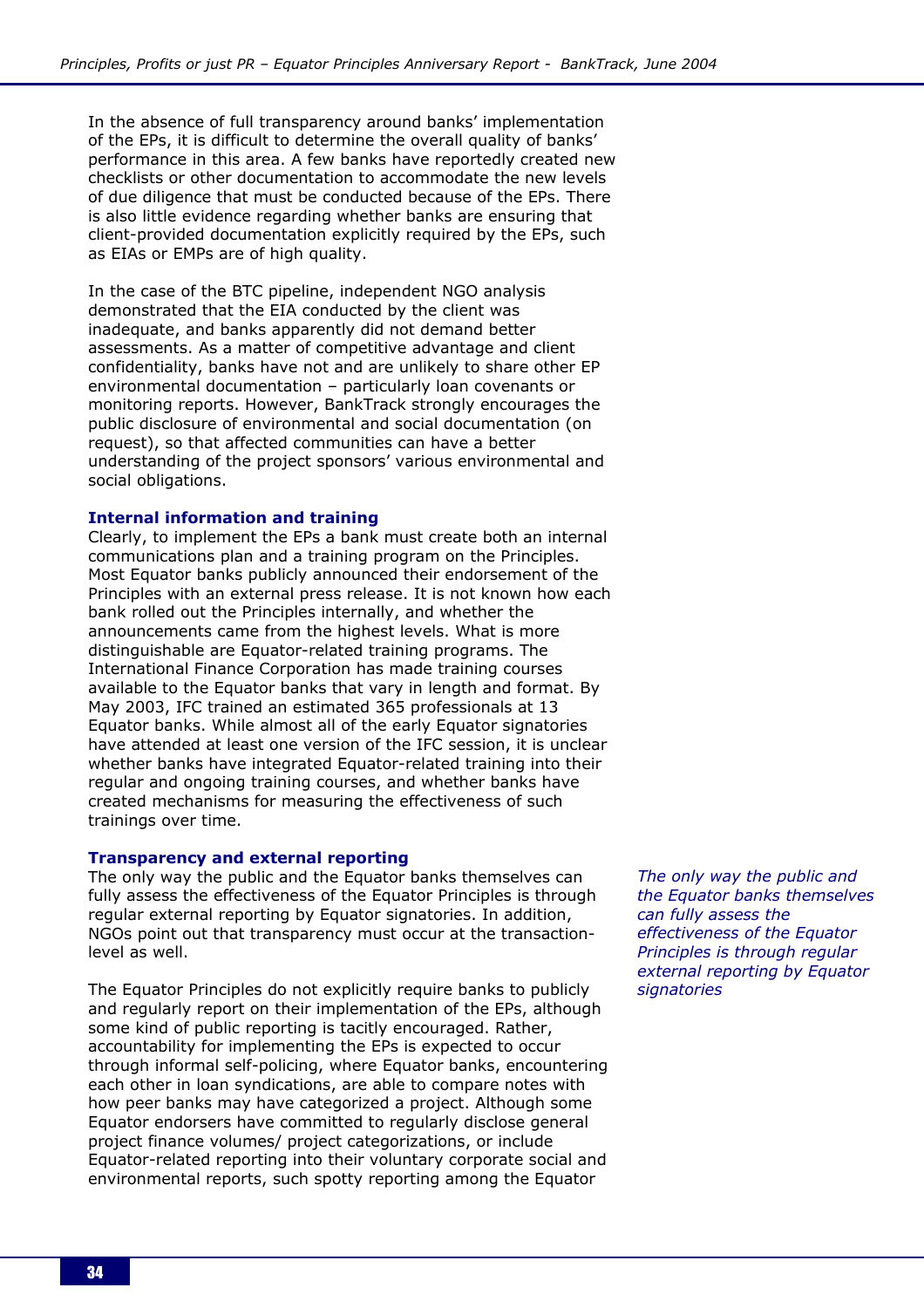group is not adequate. Relying on such a meagre system of accountability will damage the long-term credibility of the Principles.

In the absence of proactive disclosure from Equator banks, in 2004 BankTrack will send a simple questionnaire to endorsing banks and share responses with corporate social research firms, investors, and the public. This questionnaire will be consistent with the Global Reporting Initiative financial sector services supplement that is currently in development.

#### Consultation and consent

The Principles require public consultation for Category A projects, and public consultation and consent is of the utmost importance for affected communities.

There has not been enough evidence to date to measure whether the Equator Principles promotes better public consultation and leads to more just and sustainable outcomes for project-affected communities. At this point, BankTrack is not aware of any Equator banks who have yet developed formal mechanisms to ensure that clients conduct public consultations in a "structured and culturally appropriate way." If anything, some Equator banks seem opposed to best practice consultation methods, which would strive to achieve free, prior and informed consent, as can be concluded from recent lobby efforts of some Equator banks banks. (see below)

#### Auditing, monitoring and corrective action

The "teeth" of the Equator Principles lie in the bank's ability to covenant a client to environmental and social performance standards, and to consider a loan to be in default if those covenants are not met.

It is unknown whether any bank that has created formal mechanisms to address monitoring and corrective action on individual deals. It also may be too early, after only one year, to determine whether banks have taken appropriate corrective actions on deals that fail to comply with social/environmental commitments. However, a number of Equator banks reportedly requested that the BTC Consortium prepare an official report on allegations that BP hid known safety defects associated with the Baku-Tibilisi-Ceyhan pipeline, in an effort to secure export credit financing. BankTrack is not aware of whether that report revealed breaches of environmental and social covenants, and whether/how the banks may have used their leverage to demand changes or remediation.

#### Management review and improvement

Finally, banks which are serious about implementation will create specific mechanisms for internally auditing the overall implementation of EPs, and taking corrective action in cases of internal non-compliance.

Only banks that already have mainstreamed the EPs by creating formal changes to existing policies, procedures and standards can begin to address the issue of auditing, management review and

There has not been enough evidence to date to measure whether the Equator Principles promotes better public consultation and leads to more just and sustainable outcomes for project-affected communities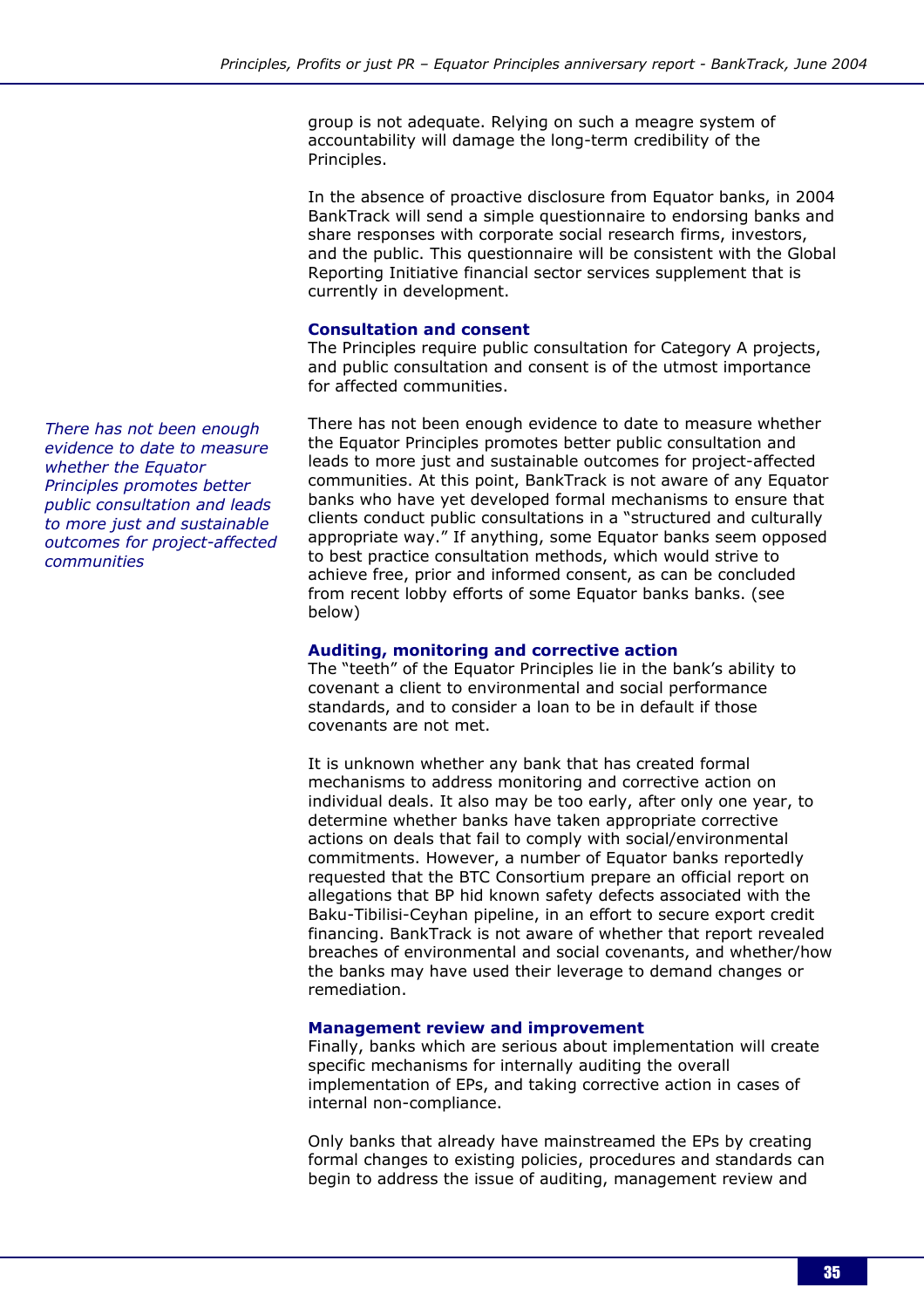improvement. Citigroup, which has a compliance-based organizational culture, now covers Equator Principles implementation in internal audits, although it is unclear whether the auditors have appropriate expertise in environmental and social issues. Other banks reportedly are integrating Equator Principles into their internal audit functions as well.

#### Conclusion; implementation inconsistent at best

In sum, preliminary analysis suggests that one year after the launch of the Equator Principles, levels of implementation at endorsing banks varies greatly. Presumably, banks that have existing environmental management systems, including environmental personnel, procedures and standards, will have a significant head start in implementation. Conversely, banks that are newcomers to the entire field of environmental credit risk may discover that they need to build systems from the bottom up.

In private conversations, some Equator banks admit that certain endorsers have taken implementation very seriously, while others are expected to only make minimal efforts. Some observers also maintained that certain banks, particularly the ones that were peer-pressured into endorsing the Principles "didn't know what they signed up for", and thus may lack the political will to implement the Principles at all. Hopefully those banks who were early endorsers or leaders of the initiative signed up with full knowledge and sincere intentions.

In any case, lack of information undermines the ability of the public and of the endorsing banks to assess EP implementation and effectiveness. This lack of transparency and accountability may undermine the integrity of the Principles, even in the short term.

certain banks, particularly the ones that were peerpressured into endorsing the Principles "didn't know what they signed up for"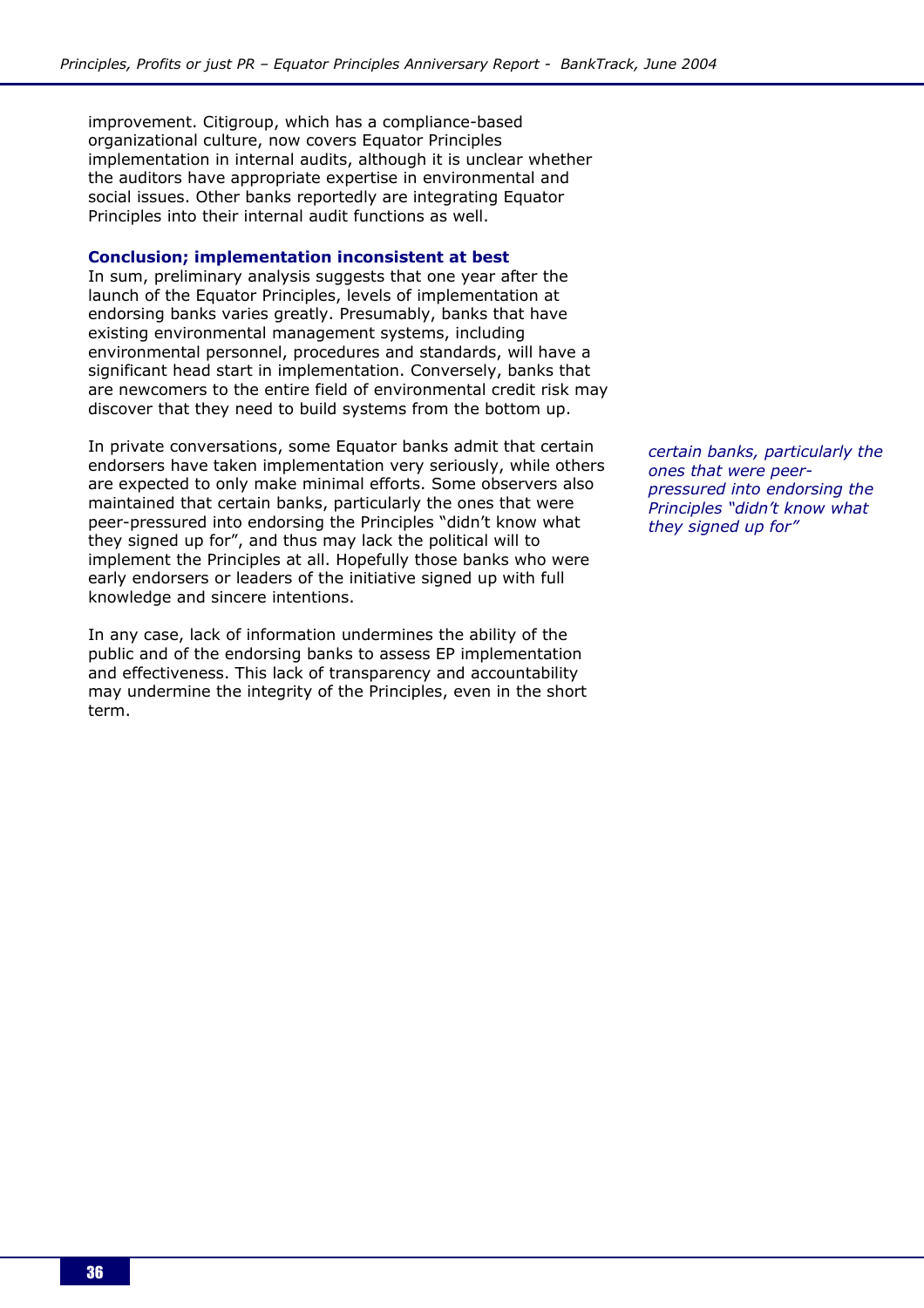# 5. Eroding confidence

This report has outlined several phenomena that have resulted in weakened public confidence in the Principles, including the financing of controversial projects, problematic projects in the pipeline, and the lack of transparency in implementation. However, in the year since the Principles were launched, NGOs have observed other behaviours which in sum have created a significant amount of scepticism about the good faith of the Equator banks.

#### A lack of stakeholder engagement

Although individual banks have participated in public panels on the Equator Principles, the banks as a group seem unwilling to substantively engage with NGOs on the overall implementation and content of the Principles. In fact, the Equator banks have pointed out that there is little formality to the group, and their professed lack of cohesion has made it difficult for stakeholders to find an "entry point" to spark a group dialogue. While NGOs in the past year may have been critical of banks when they have financed deals that appeared to be non-Equator compliant, NGOs generally are eager to see them work.

The reluctance of the Equator banks to stakeholder engagement is perplexing, in light of their willingness to seek NGO input during the drafting of the Principles, and BankTrack's repeated attempts to offer feedback and renew dialogue. Given the fact that some Equator banks have a track record of being very amenable to stakeholder dialogue, it can only be assumed that certain Equator banks are resistant to the idea.

In a different but similarly illustrative example, NGOs were contacted by the Harvard Business School to be interviewed for a case study on the Equator Principles. Because such case studies are used to stimulate discussion, they usually present a balanced view of a complex issue, often highlighting decisions and tradeoffs. After interviewing several NGOs and Equator banks, the Harvard researchers dropped their case study, citing banks' right of last refusal. Although Harvard case studies typically are produced with meticulous attention towards fact-checking and objectivity, one or more of the Equator banks disagreed with the researchers' characterization or analysis of the Principles and its genesis. It can only be assumed that the vetoing bank(s) opposed the perspectives and critiques offered by the NGOs who were interviewed for the case study.

Unfortunately, the lack of willingness to entertain feedback or third-party analysis has fostered the impression that the Equator banks as a group do not value stakeholder engagement/perspectives. While this stonewalling may be simply insensitive or ill-advised from a Northern NGO point of view, it causes serious concern from the perspective of affected communities. The banks' unwillingness to listen to other voices raises doubts about whether they are ensuring that in transactions, affected communities are provided with adequate

The reluctance of the Equator banks to stakeholder engagement is perplexing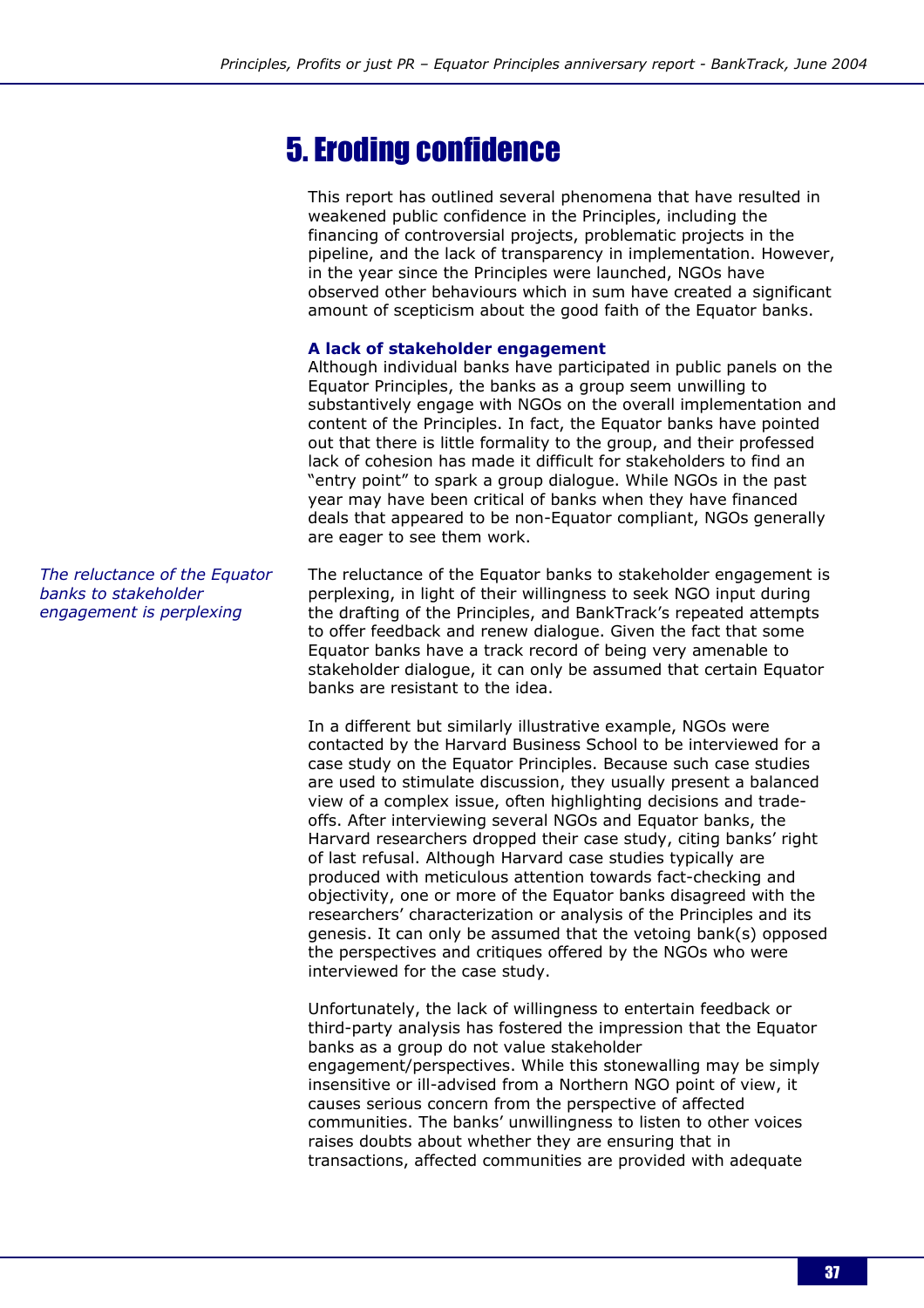public consultation, an important component of the Equator commitment.

#### Becoming lobbyists – for the wrong agenda

Although the Collevecchio Declaration specifically recognizes the important role financial institutions can play in public policy activities, naturally these efforts only advance sustainability if banks advocate for policies that benefit communities, workers, the poor and the environment.

In April 2004, eleven Equator Banks played an unfortunate role in undermining sustainability when they wrote to World Bank Group (WBG) President James Wolfensohn, urging him to reject some of the key recommendations of the Extractive Industries Review.<sup>59</sup>

The banks maintained that the "EIR has not given sufficient consideration to the fact that the extractive industries are essential to global economic growth and poverty reduction" – even though the entire purpose of the EIR was to determine how and under what conditions limited World Bank extractive investments could benefit the poor. In particular, the banks opposed the EIR recommendation that countries have robust governance criteria in place before WBG investment. They also expressed concern about EIR recommendations that project sponsors seek 'Free Prior Informed Consent' from communities to be affected by their projects, and stated the view that the current WBG Safeguard Policies already provide effective consultation with affected groups and tangible benefits for local communities.

The undersigning banks left no doubt that they consider themselves major or even preferential stakeholders in policy changes at the World Bank Group, a public institution owned by governments with a core mission to alleviate poverty: "We consider ourselves to be important stakeholders of the World Bank Group (WBG) by virtue of our adoption of the WBG safeguard policies and sectoral standards through the adoption of the Equator principles and through our role as co-financiers with the WBG of projects in the extractive industries and other sectors... should implementation of any EIR recommendations or other considerations require changes in the safeguard policies or sector guidelines, we expect that the banks that have adopted the Equator Principles .. will be fully consulted in this process".

This letter marked a change in the Equator banks' mode of operating: until then the Equator banks had characterized themselves as a loose assembly, but by organizing themselves as a lobby group they clearly signalled not only a new level of coordination, but also a new of set activities around lobbying. The letter, with its obstructionist goal, dealt a significant blow to the integrity of the Principles in the eyes of NGOs. When a draft of the letter was leaked, BankTrack members expressed shock and outrage that the Equator banks would block rather than promote the adoption of more stringent environmental and social standards at the World Bank. It also caused alarm that the Equator banks might try to roll back a broader set of policies at the World Bank that are currently up for review.

The letter, with its obstructionist goal, dealt a significant blow to the integrity of the Principles in the eyes of NGOs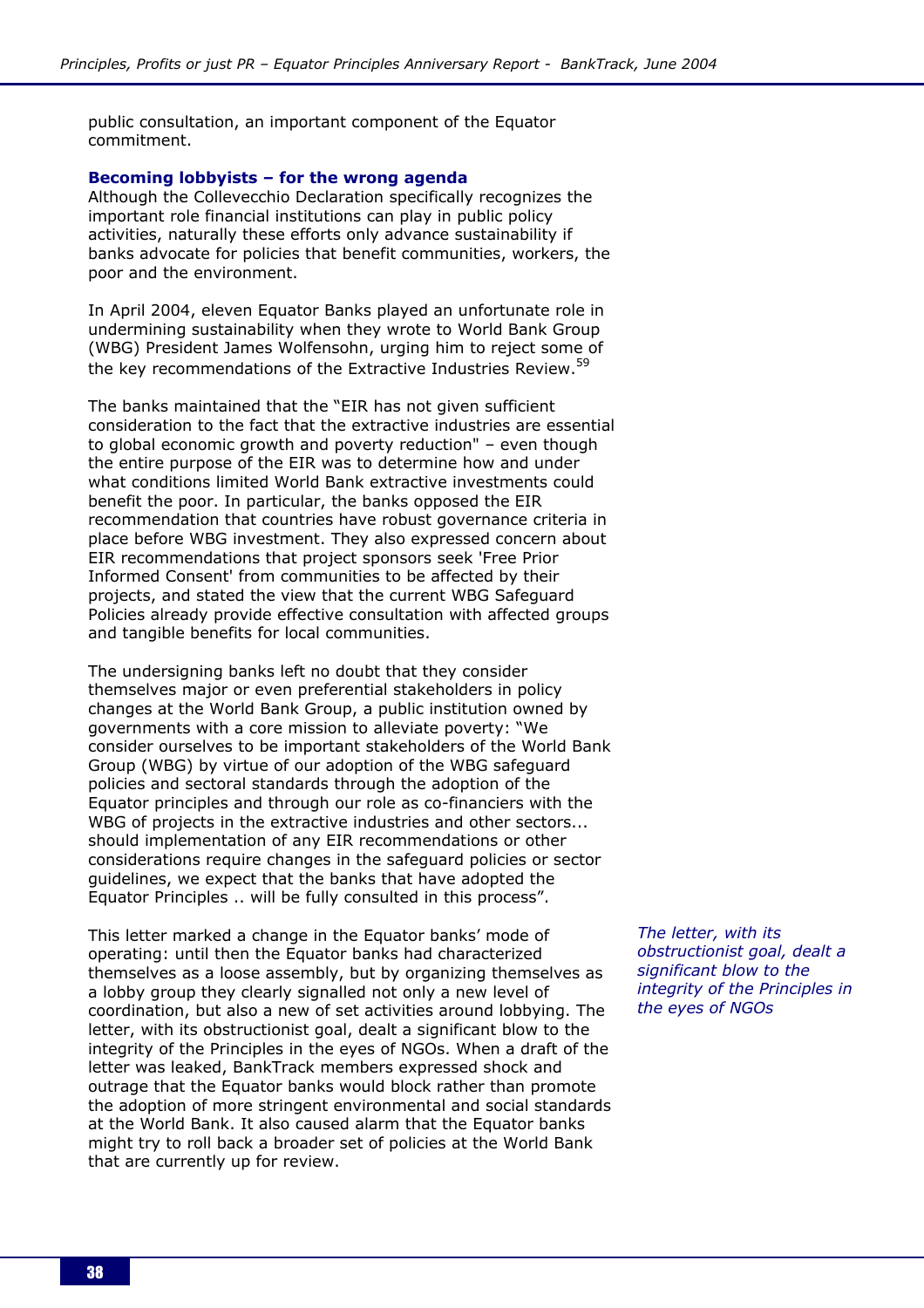#### The IFC Safeguard Policy Review

In 2002, when major banks first started contemplating the adoption of a common set of social and environmental policies, they considered several different options before settling on the IFC Safeguard Policies and sector guidelines as the best option.

But even their choice of IFC guidelines was somewhat selective, as the banks refrained from adopting the IFC's Categorical Prohibitions, its information disclosure policy, and avoided setting up an IFC-type independent compliance/ombudsman mechanism to allow for external scrutiny of the application of the principles. This was an early signal that the EP banks might be willing to comply with a common set of policies, but not ready to follow all practices associated with a good faith implementation of such policies.

Furthermore, the IFC has recently begun a series of policy reviews that will redefine a set of social and environmental policies for the institution. The question remains as to how the private banks will react to these reviews. During Principles' drafting phase, in January 2003, the IFC Compliance Advisor Ombudsman (CAO) presented her review of IFC's Safeguard policies, intended to be the starting point of a major overhaul of these policies.  $^{60}$ 

While praising IFC for having adopted the Safeguard policies in 1998, the report turned out to be very critical of the way the policies were formulated, the deficiencies in their scope, and the manner in which they were implemented in everyday business at IFC. The report provides stunning examples of projects where the project sponsor was not committed to the policies, or actively tried to avoid having to apply them. It also reports that a relatively large percentage of projects were wrongly categorised by IFC staff as 'B' (medium-impact) or even 'C' (low-impact), when an 'A' (high-impact) status should have been required, thus avoiding the need for conducting extensive environmental impact assessments and the development of environmental management plans.<sup>61</sup>

The report also makes several specific recommendations to improve the IFC's environmental and social safeguard system. Among other things, it promotes greater transparency as a means to "creating accountability among sponsors and IFC for upholding their commitments and for supporting better safeguard policy outcomes." It also recommends two issues for IFC to focus on; "the extent to which business confidentiality poses a legitimate constraint on information disclosure, and to what extent IFC's disclosure policy conforms to international norms."

#### Full review ahead

Since the publication of the Review and the Management Response to the Review, IFC has embarked on a comprehensive review of its Safeguard policies, as part of an even greater set of policy reviews, which include  $62$ :

 The Revision of IFCs Policy on Disclosure of Information, technically not part of the Safeguard polices –and not adopted by the Equator Banks- but a necessary prerequisite for them to be effective.

EP banks might be willing to comply with a common set of policies, but not ready to follow all practices associated with a good faith implementation of such policies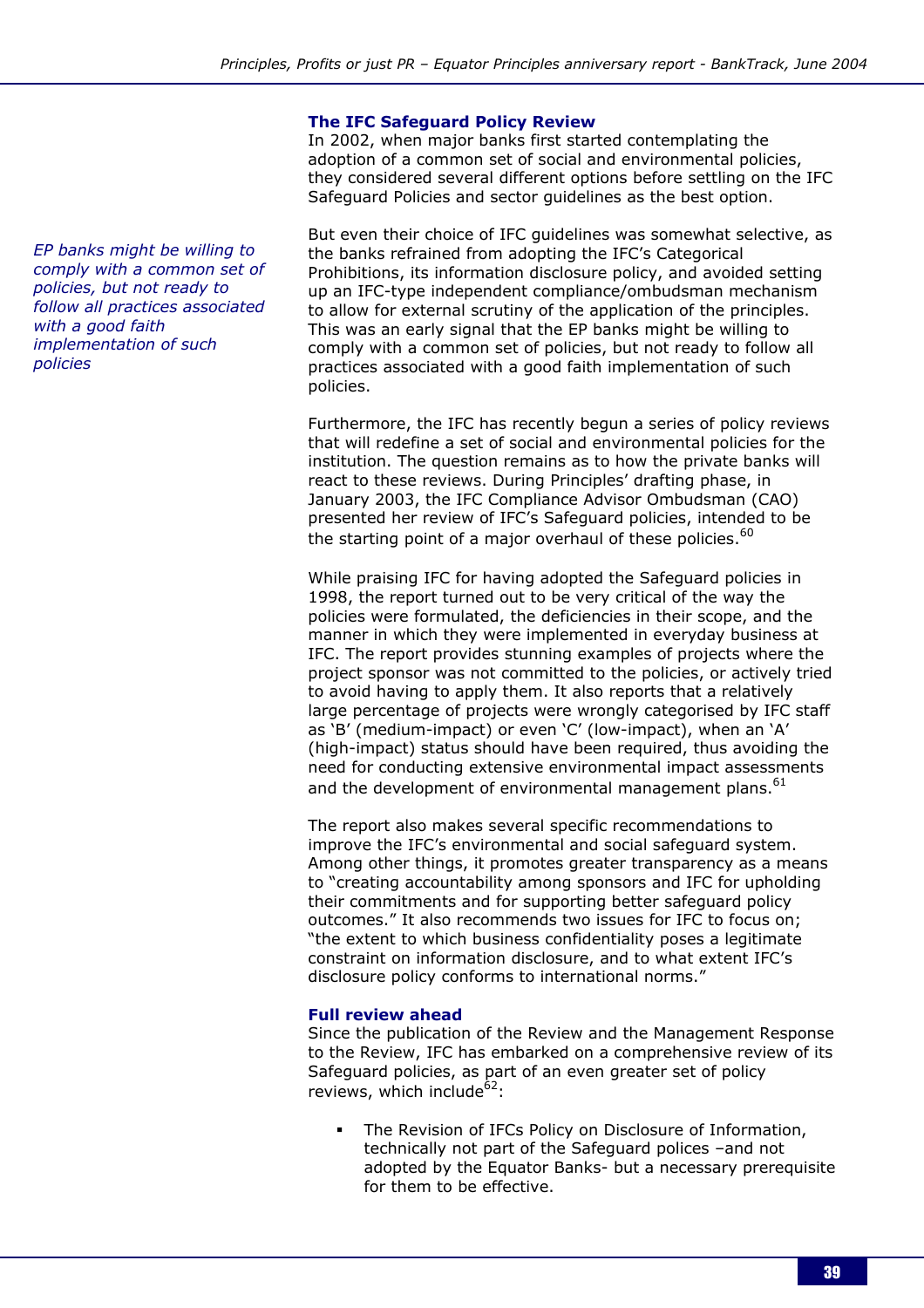- **The revision of the Operational Procedures, which guide the** application of policies in a specific project environment.
- The revision of the Environmental, Health and Safety Guidelines as captured in the World Bank Pollution Prevention and Abatement Handbook (PPAH) and the Environmental Standards of IFC. This is a widely used reference book, specifying the level of emissions and discharges considered acceptable for a broad range of industries. The Equator Principles make explicit reference to these standards.
- A reassessment of the sustainability approach for Financial Intermediaries (FIs). The fact that IFC support for FIs is not subject to the safeguard policies is now recognised as a major shortcoming. If the review process leads to them being incorporated in the overall policy approach of IFC, this may have an effect on projects sponsored by Equator banks through FIs as well.

All these revisions are aimed at mainstreaming environmental and social considerations in all IFC operations, under the so-called Sustainability Initiative.

A separate, but closely related, process that will have a major impact on IFC policies is the aforementioned Extractive Industries Review (EIR). The final report of the EIR contains several far reaching recommendations, including issues that so far are have not been integrated into the Safeguard policies. Examples include granting the right of Free, Prior Informed Consent to communities potentially affected by projects, reference to human rights, several categorical exclusions (oil and coal extraction), and criteria for nogo zones and no-go technologies.<sup>63</sup>

The big question is whether the private sector, more specifically the private banks that adopted the EPs, will be allowed to determine the outcome and limitations of the revision process or not. Will they sit back and let this process unfold, unconditionally applying whatever the outcome may be? Certainly not. As the 11 banks' lobby effort on the EIR proved, there is too much at stake.

For IFC, the dilemma is clear. Immensely proud of having the EP banks embrace their Safeguard Policies –Peter Woicke, Managing Director of IFC recently called this 'our biggest achievement<sup>164</sup>- the IFC cannot risk alienating such a powerful group by adopting policies that are far more stringent than what is currently at the table. But to be seen as giving the Equator Banks a preferential or even decisive say in the actual drafting process would completely ruin the legitimacy of the policies in the eyes of those whose interests and rights they are supposed to protect. Which interests prevail, remains to be seen.

The big question is whether the private sector, more specifically the private banks that adopted the EPs, will be allowed to determine the outcome and limitations of the revision process or not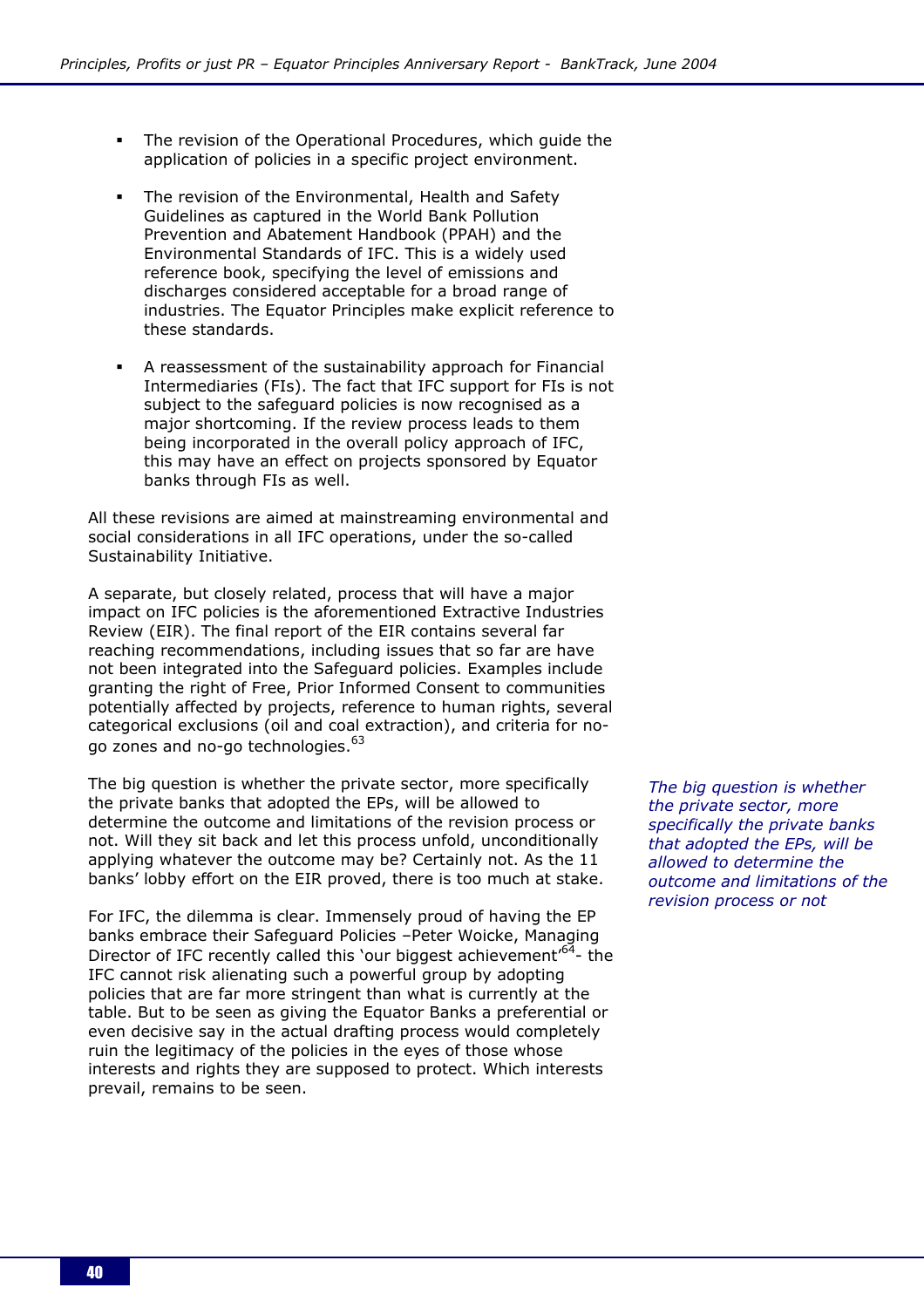# 6. Strengthening the Equator Principles

From the outset, NGOs have identified the Principles' major shortcomings, and urged Equator banks to improve and remedy them. For example, NGOs welcomed the fact that the Equator Principles focus on procedures to screen and categorise potential deals -- steps that are recommended in the Collevecchio Declaration – but also encouraged banks to go beyond the EPs by adopting "no-go areas" (certain geographical areas or types of activities that endorsing banks would avoid) or categorical prohibitions. Also, NGOs encouraged the banks to apply the Principles to smaller deals and non-project finance transactions - such as corporate lending and bond underwriting -- where use of proceeds is known. It should be noted that although a few individual banks have chosen to apply the Equator Principles more broadly, this is not a common practice.

But perhaps most of all, NGOs have pointed to the need for transparency and accountability, the absence of which constitutes a potentially "fatal flaw" of the Principles. Without far more transparency on implementation processes and disclosure on bank performance, the NGO community and the banks themselves will be unable to assess whether the Principles are being implemented, and what contribution they may be making to advance sustainability.

### 6.1. An Independent Accountability Mechanism

As mentioned, for the Equator Principles to be more than a set of voluntary aspirations, the Equator Banks must agree to some mechanism to ensure compliance and to ensure that projectaffected communities are provided the protections embodied in the Equator Principles. In particular, the Equator Banks need to provide an independent, transparent and effective process for project-affected people to raise their concerns to top-level decision makers who have not been directly involved with financing decisions or loan preparation.

Such accountability mechanisms now exist at the World Bank Group, including IFC and the Multilateral Investment Guarantee Agency (MIGA), the European, Asian and InterAmerican regional development banks and export credit agencies in Japan and Canada.

Although each of the mechanisms vary to some extent, at a minimum every one of them is designed to ensure compliance with the institution's environmental and social policies and procedures. Every one of these mechanisms also gives direct access to projectaffected communities to raise their unfiltered concerns about the project to the highest levels of management in these institutions. In some cases (for example, the IFC/MIGA's Compliance Advisor and Ombudsman) these mechanisms go beyond compliance to use the leverage of the financial institution to assist project-affected communities in resolving problems arising from the project. These

the Equator Banks must agree to some mechanism to ensure compliance and to ensure that project-affected communities are provided the protections embodied in the Equator **Principles**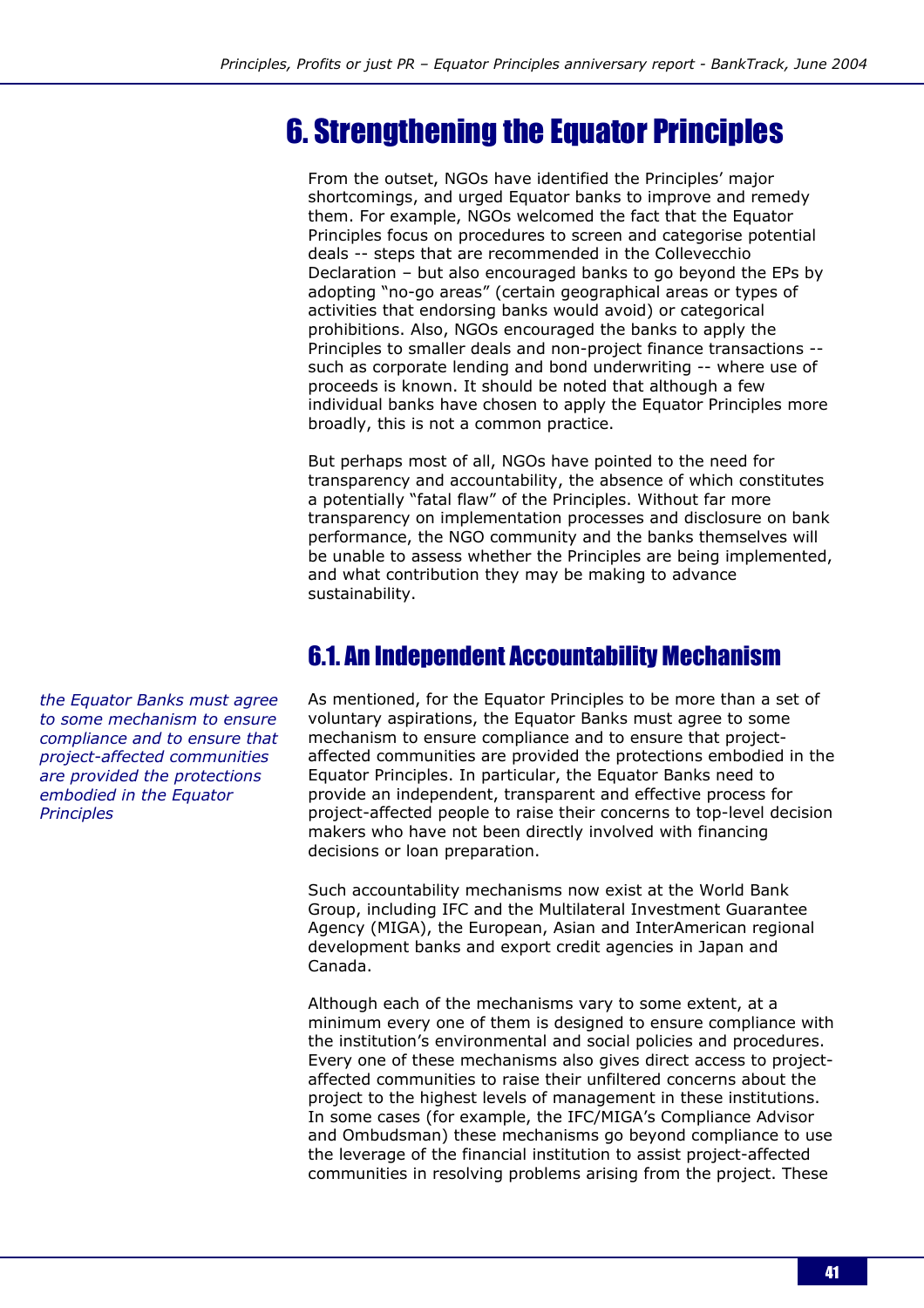mechanisms have also become the source of independent and valued advice regarding the environmental and social policies and practices of their respective institutions.

#### Basic principles of an accountability mechanism

In keeping with the experience at other institutions, any accountability mechanism for the Equator Banks must meet the following principles:

- The process must be independent of Bank operations, loan preparation and project finance decisions;
- The process must be **transparent** and allow for the public release of compliance reports and other findings of the mechanism;
- The process must at a minimum be **accessible** to projectaffected communities and their representatives;
- The process has the resources and authority to be fair, objective and effective in reviewing project compliance and in responding to the concerns of the public.

#### Functions of an accountability mechanism

An accountability mechanism for the Equator Banks could fill several functions:

- **Compliance and accountability.** First and foremost, the accountability mechanism would review the bank's and borrower's project-specific compliance with the Equator Principles, applicable legal standards and any other environmental or social policy of the lending institution. The mechanism would report publicly and to the claimant on the results of their compliance review and make any appropriate recommendations. By providing an independent and objective means for ensuring compliance with the Equator Principles, the Equator Banks would demonstrate that they are serious about meeting the Principles at the project level. Such a compliance function would audit a transaction and not a bank's general implementation of the EPs.
- Ombudsman. The accountability mechanism could also provide a window for project-affected people to raise concerns with the impacts of specific bank-financed projects, even where there may not be any issues of policy compliance. The mechanism could provide affected communities with information about the Principles and what protections they receive under them. The Equator Banks could also use their leverage with project sponsors to ensure that there are effective and fair dispute resolution processes available to project-affected communities.
- Continuous improvement. Because the accountability mechanism will have substantial on-the-ground experience, it will be a source of important and objective advice regarding the Equator Principles and their implementation.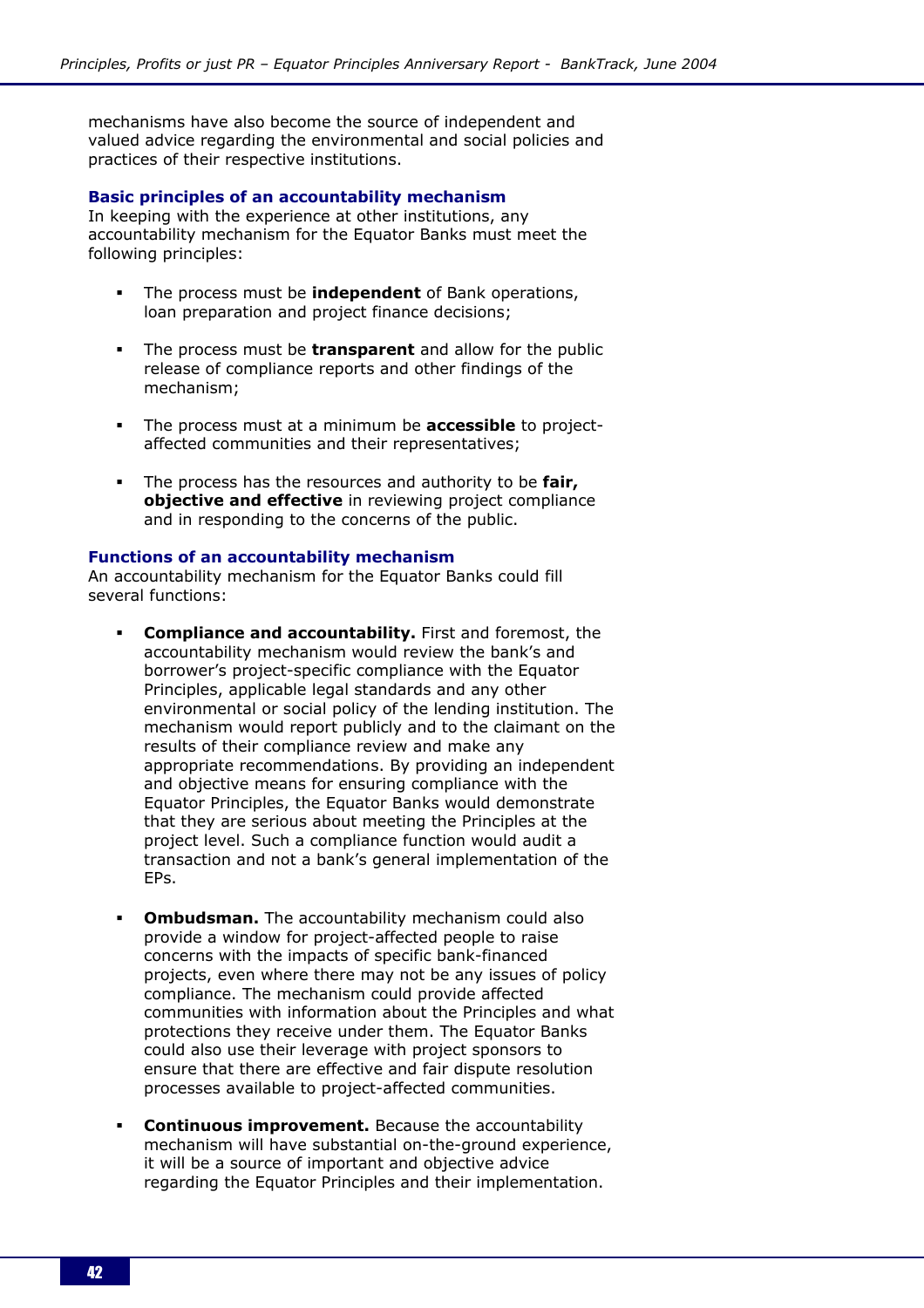The mechanism, through banks' annual Equator implementation reports and otherwise, could promote best practice among the Equator Banks, derived both from the lessons it has learned through the compliance function and developments at individual Equator Banks and other financial institutions. In this way, the accountability mechanism would ensure the progressive evolution of the Equator Principles over time.

#### Structure of the accountability mechanism.

The Equator Banks could take one of several approaches to developing an accountability mechanism. Each is discussed briefly below.

- **Individual accountability mechanisms.** The Equator Principles could be amended to require that any signatory agree to create an independent, transparent and effective mechanism for project-affected people to raise concerns over compliance. Such a requirement would then lead each bank to create separate compliance review offices and separate procedures for receiving external complaints.
- **Joint independent accountability mechanism.** The Equator Banks could agree to establish a joint accountability mechanism, independent of any one of the Banks. This joint mechanism could be funded collectively through a revolving fund paid in according to a formula reflecting each Equator Banks' size. Having only one mechanism would reduce confusion and be more easily understood by project-affected people. A joint mechanism would also be less costly, promote consistent application of the Equator Principles and be perceived as more independent and objective than mechanisms beholden to one specific Bank.
- Acceding to existing mechanisms or processes. The Equator Banks could also explore using other existing mechanisms to received and evaluate claims from projectaffected people. For example, each of the Equator Banks could accede to the jurisdiction of the Permanent Court of Arbitration (PCA) for the purposes of any claim from project-affected people regarding implementation of the Equator Principles or other environmental and social standards. The PCA offers a forum for resolving international disputes, typically involving governments or companies. The PCA can use flexible approaches and apply standards that are agreed in the beginning by both parties.

Any of these structures could be developed to work effectively. Indeed, all of the Equator Banks do not have to decide to meet their responsibility for compliance monitoring and accountability the same way. The key is to design a process that meets the core principles of independence, transparency, accountability, effectiveness, and fairness outlined above.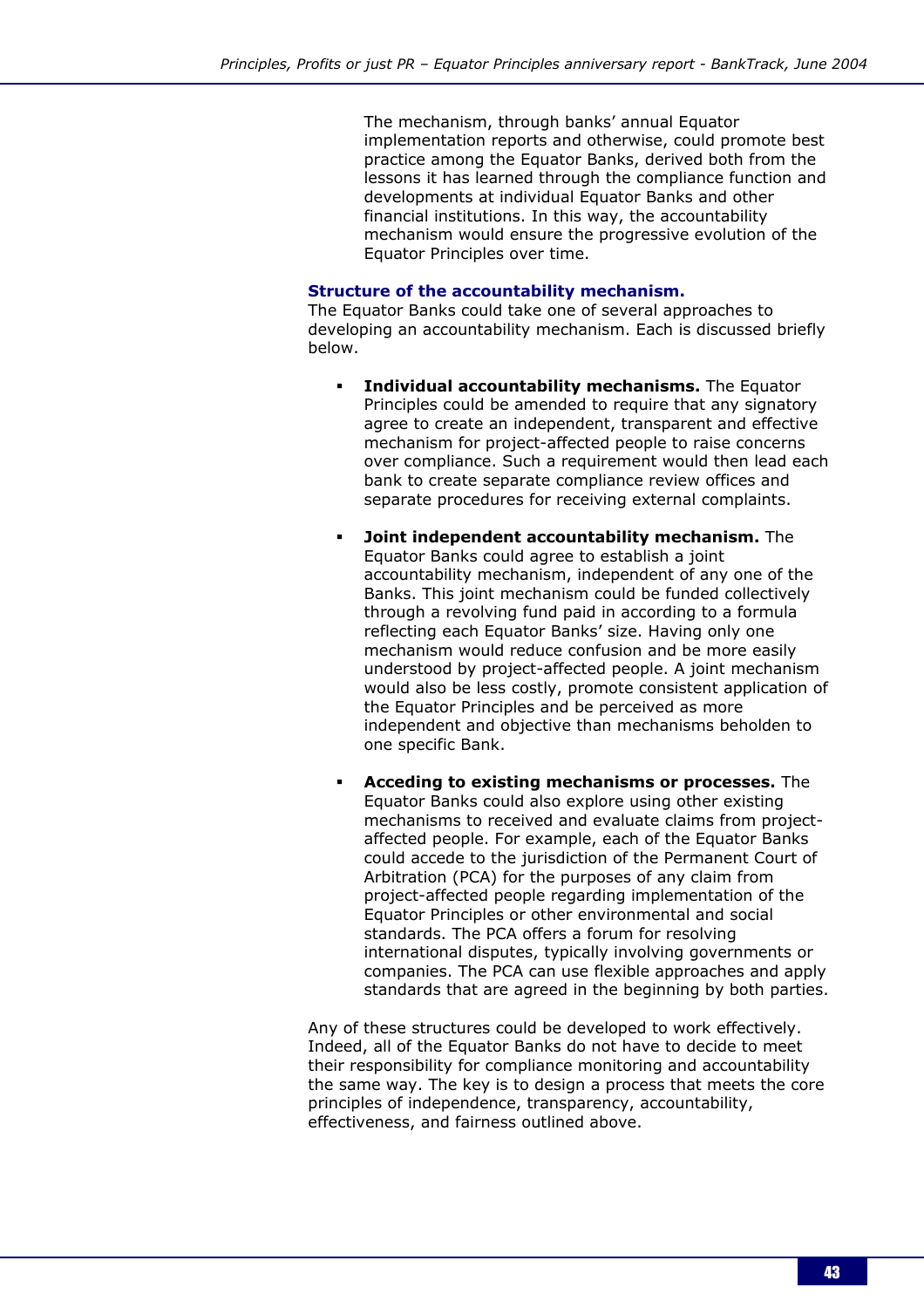# 7. Now move on

One year after the launch of the Equator Principles, it is still difficult to measure how the Principles are being implemented by endorsing banks, and whether they are making a difference to the environment and communities. The promise of the Equator Principles – that clients will ultimately design and implement more environmentally and socially benign projects, spurring more sustainable development – still holds some hope, although the past year has not yielded proof that this is yet occurring.

On the other hand, by observing particular transactions financed or under consideration by Equator banks, especially the Baku-Tbilisi-Ceyhan pipeline, there appear to be early problems with implementation: not only in banks' decisions to approve the project, but also their apparent lack of corrective action. Attempts to analyse EP implementation from an institutional perspective (e.g. changes that individual banks have made in their daily operations) reveal that implementation among various banks is inconsistent, and that lack of transparency undermines the ability of the public to evaluate the EPs' overall effectiveness. These sobering observations, combined with Equator banks' reluctance for stakeholder engagement and its obstructionist lobby efforts, have eroded public confidence in the Principles.

The public interest community has not yet lost hope in the Equator Principles and their potential for advancing sustainability both within the financial services sector and on the ground. But NGO support for the Equator Principles is often not demonstrated by urging more banks to sign up, having infinite patience or providing unqualified praise. Instead, networks like BankTrack seek to support the EPs by promoting their integrity, credibility and effectiveness through monitoring, analysis and recommendations for improvement.

#### Institutional courage required

In that spirit, BankTrack urges Equator banks to take the following high-level action in order to remedy implementation problems and restore a sense of good faith:

 The Proof is in the Portfolio. Equator banks must exclude projects which fail to meet their environmental and social standards –such as those mentioned in this report-, and actively seek corrective measures when project sponsors fail to comply with such standards and commitments. In particular, banks need to actively conduct their own social and environmental due diligence, and not rely on the IFC or other public institutions.

The public interest community has not yet lost hope in the Equator Principles and their potential for advancing sustainability both within the financial services sector and on the ground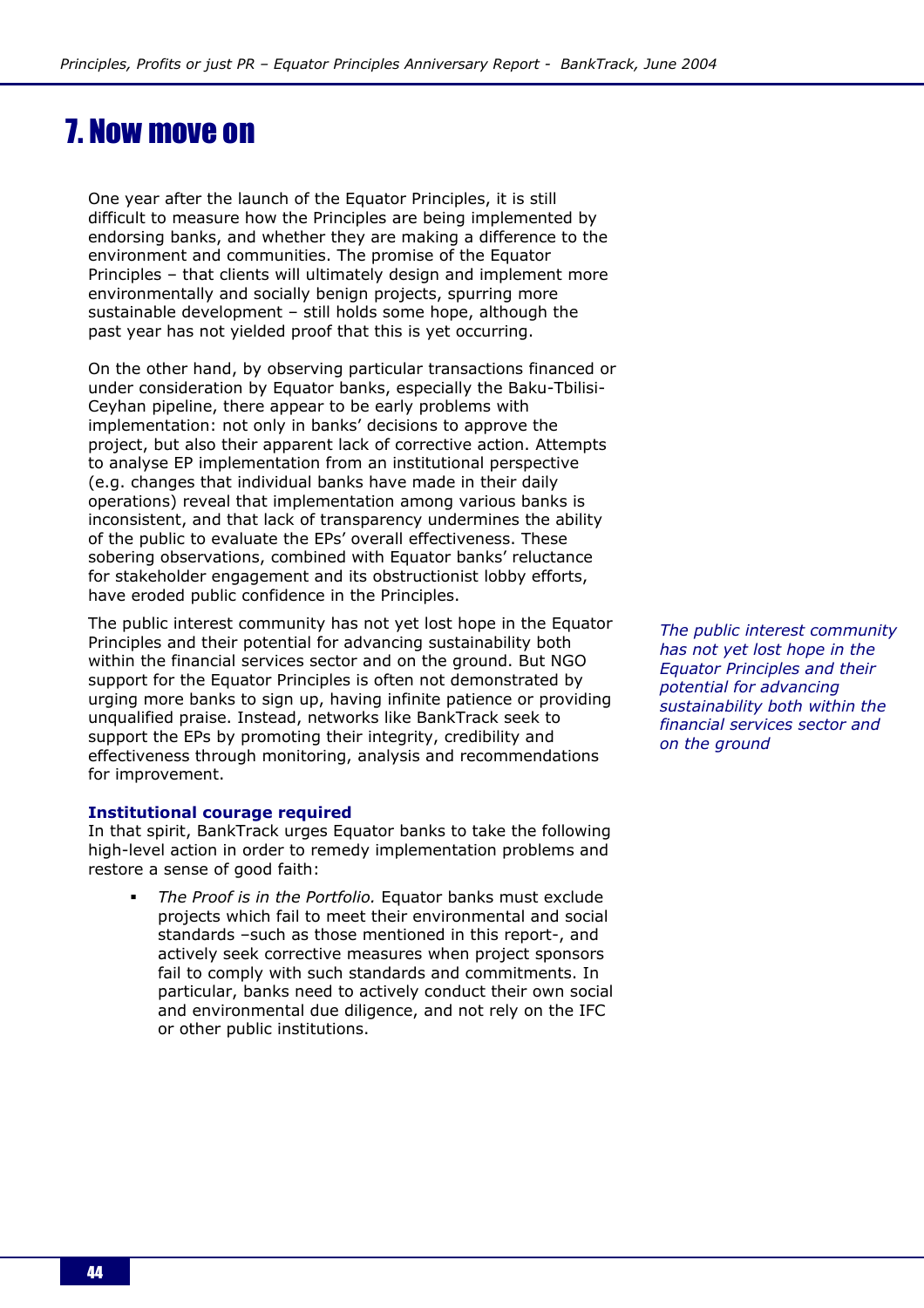- **Promote Good Practice and Transparency. In order to** preserve public confidence in the EPs, the leaders of the initiative should shift their focus away from recruiting new signatories, and instead concentrate on assisting endorsers with implementation and promoting regular public reporting. Individual banks will have their own approaches towards 'mainstreaming' the EPs, but any serious adoption of the EPs will at least encompass the ten areas of implementation referenced in this paper. On a project level, banks should make environmental documentation, such as loan covenants, environmental management plans and monitoring reports available to the public.
- Promote Accountability. Promises are not enough. From the early stages of the Principles' development, the lack of accountability has been identified as a potentially fatal flaw; it is high time the Equator banks address this critical issue before it damages the overall credibility of the Principles. EP banks should therefore install an accountability system such as the Independent Accountability Mechanism described in this report.
- Support Stakeholder Engagement. Adopting a more collaborative and open approach towards stakeholder dialogue would increase public confidence in the Principles, and demonstrate that endorsing banks are willing to work with others in improving the effectiveness of the EPs.
- Champion Continuous Improvement. Banks should refrain from the sort of lobbying efforts as conducted by several Equator Banks on the Extractive Industries Review, which calls into question the good faith of endorsing banks. Instead, they should play a proactive role in further supporting improvements to international environmental and social policies and standards.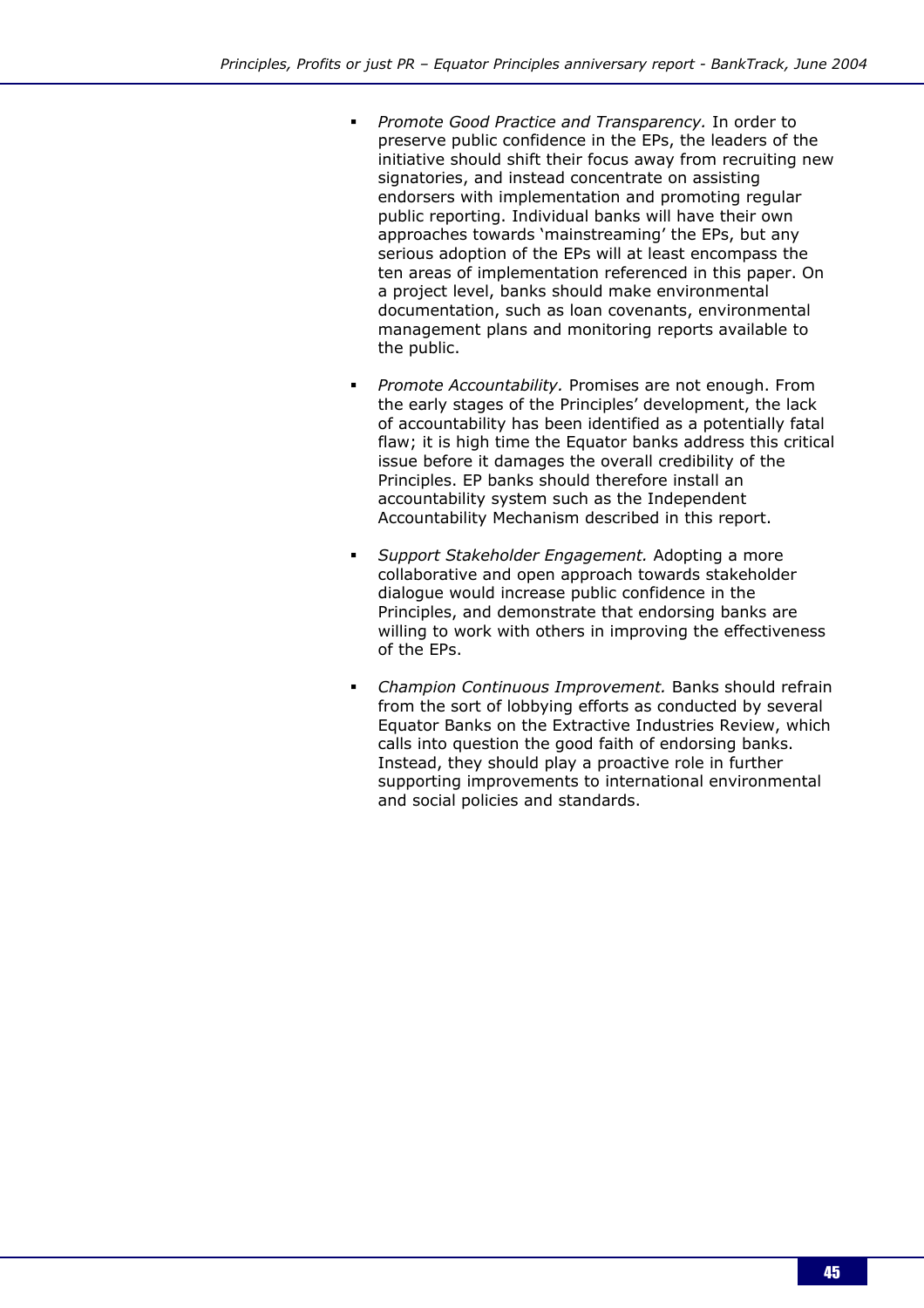# Appendix 1 The Equator Principles

The "Equator Principles"

An industry approach for financial institutions in determining, assessing and managing environmental & social risk in project financing

#### PREAMBLE

Project financing plays an important role in financing development throughout the world. In providing financing, particularly in emerging markets, project financiers often encounter environmental and social policy issues. We recognize that our role as financiers affords us significant opportunities to promote responsible environmental stewardship and socially responsible development.

In adopting these principles, we seek to ensure that the projects we finance are developed in a manner that is socially responsible and reflect sound environmental management practices.

We believe that adoption of and adherence to these principles offers significant benefits to ourselves, our customers and other stakeholders. These principles will foster our ability to document and manage our risk exposures to environmental and social matters associated with the projects we finance, thereby allowing us to engage proactively with our stakeholders on environmental and social policy issues. Adherence to these principles will allow us to work with our customers in their management of environmental and social policy issues relating to their investments in the emerging markets.

These principles are intended to serve as a common baseline and framework for the implementation of our individual, internal environmental and social procedures and standards for our project financing activities across all industry sectors globally.

In adopting these principles, we undertake to review carefully all proposals for which our customers request project financing. We will not provide loans directly to projects where the borrower will not or is unable to comply with our environmental and social policies and processes.

#### STATEMENT OF PRINCIPLES

We will only provide loans directly to projects in the following circumstances:

1. We have categorised the risk of a project in accordance with internal guidelines based upon the environmental and social screening criteria of the IFC as described in the attachment to these Principles.

2. For all Category A and Category B projects, the borrower has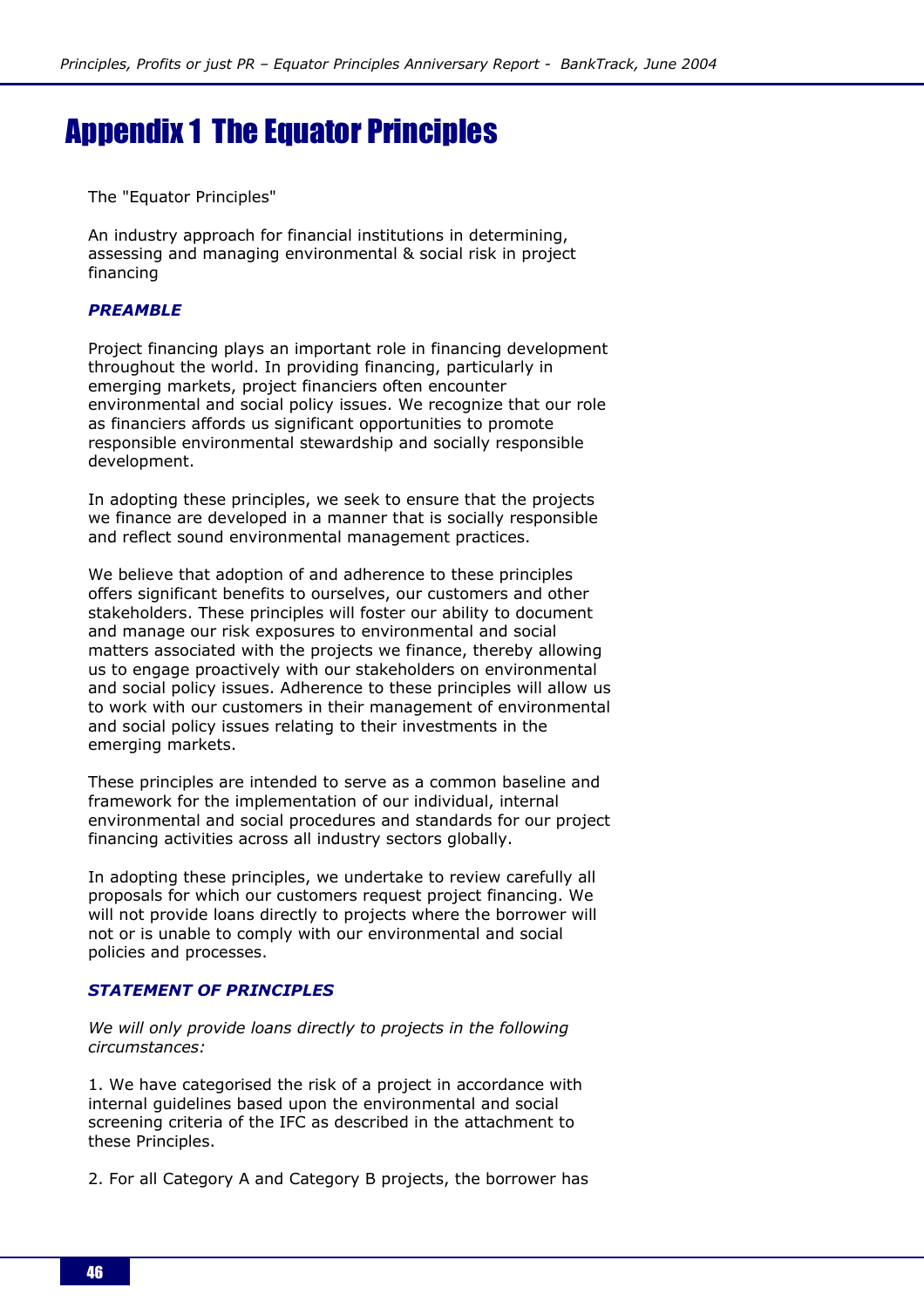completed an Environmental Assessment (EA), the preparation of which is consistent with the outcome of our categorisation process and addresses to our satisfaction key environmental and social issues identified during the categorisation process.

3. In the context of the business of the project, as applicable, the EA report has addressed:

a) assessment of the baseline environmental and social conditions b) requirements under host country laws and regulations,

applicable international treaties and agreements

c) sustainable development and use of renewable natural resources

d) protection of human health, cultural properties, and biodiversity, including endangered species and sensitive ecosystems

e) use of dangerous substances

f) major hazards

g) occupational health and safety

h) fire prevention and life safety

i) socioeconomic impacts

j) land acquisition and land use

k) involuntary resettlement

l) impacts on indigenous peoples and communities

m) cumulative impacts of existing projects, the proposed project, and anticipated future projects

n) participation of affected parties in the design, review and implementation of the project

o) consideration of feasible environmentally and socially preferable alternatives

p) efficient production, delivery and use of energy

q) pollution prevention and waste minimization, pollution controls (liquid effluents and air emissions) and solid and chemical waste management

Note: In each case, the EA will have addressed compliance with applicable host country laws, regulations and permits required by the project. Also, reference will have been made to the minimum standards applicable under the World Bank and IFC Pollution Prevention and Abatement Guidelines and, for projects located in low and middle income countries as defined by the World Bank Development Indicators Database, the EA will have further taken into account the then applicable IFC Safeguard Policies. In each case, the EA will have addressed, to our satisfaction, the project's overall compliance with (or justified deviations from) the respective above-referenced Guidelines and Safeguard Policies.

4. For all Category A projects, and as considered appropriate for Category B projects, the borrower or third party expert has prepared an Environmental Management Plan (EMP) which draws on the conclusions of the EA. The EMP has addressed mitigation, action plans, monitoring, management of risk and schedules.

5. For all Category A projects and, as considered appropriate for Category B projects, we are satisfied that the borrower or third party expert has consulted, in a structured and culturally appropriate way, with project affected groups, including indigenous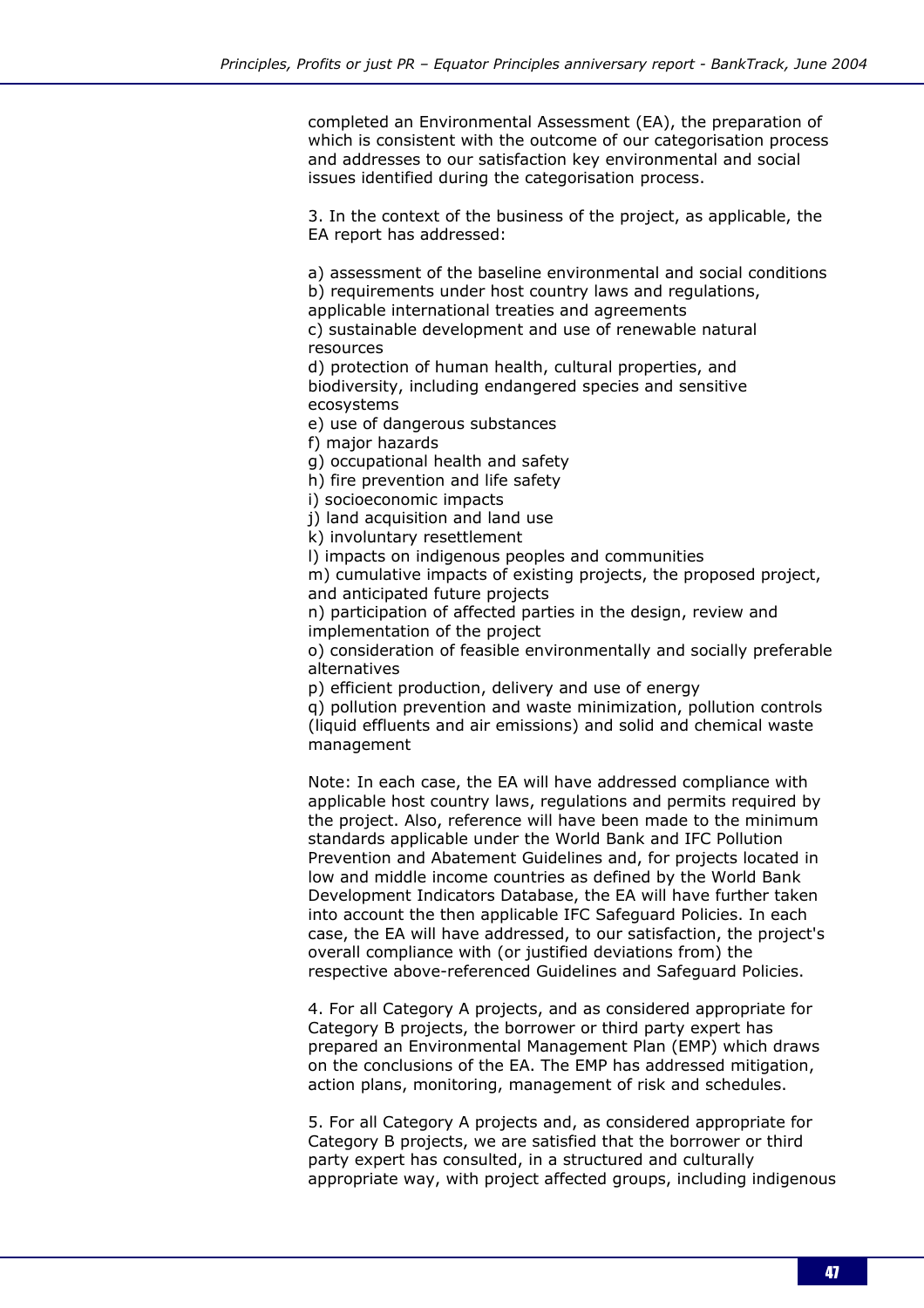peoples and local NGOs. The EA, or a summary thereof, has been made available to the public for a reasonable minimum period in local language and in a culturally appropriate manner. The EA and the EMP will take account of such consultations, and for Category A Projects, will be subject to independent expert review.

6. The borrower has covenanted to:

a) comply with the EMP in the construction and operation of the project

b) provide regular reports, prepared by in-house staff or third party experts, on compliance with the EMP and

c) where applicable, decommission the facilities in accordance with an agreed Decommissioning Plan.

7. As necessary, lenders have appointed an independent environmental expert to provide additional monitoring and reporting services.

8. In circumstances where a borrower is not in compliance with its environmental and social covenants, such that any debt financing would be in default, we will engage the borrower in its efforts to seek solutions to bring it back into compliance with its covenants.

9. These principles apply to projects with a total capital cost of \$50 million or more.

The adopting institutions view these principles as a framework for developing individual, internal practices and policies. As with all internal policies, these principles do not create any rights in, or liability to, any person, public or private. Banks are adopting and implementing these principles voluntarily and independently, without reliance on or recourse to IFC or the World Bank.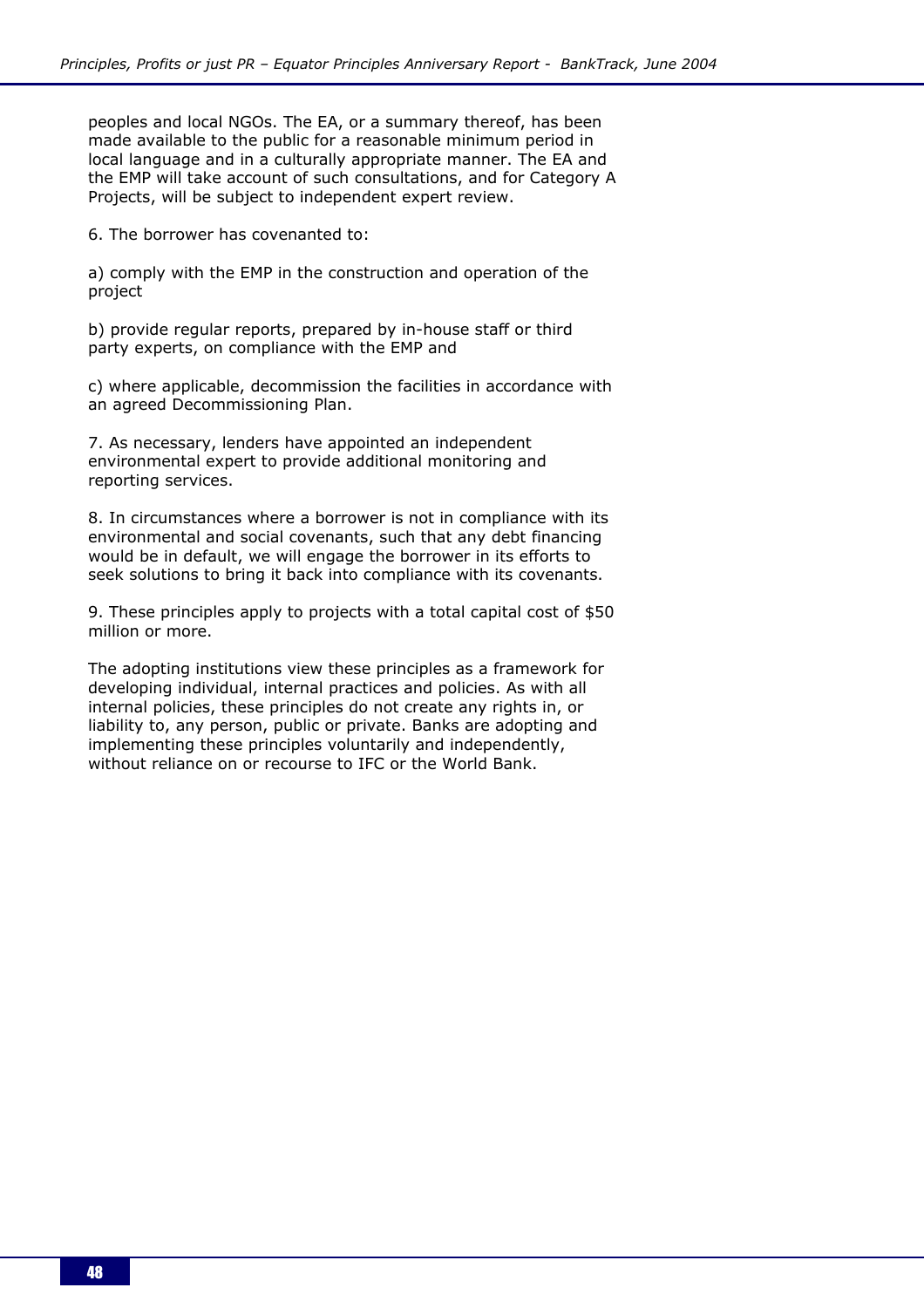# Appendix 2 Signatories to the Equator Principles

As of June 4th 2004, the following financial institutions have signed on to the Equator Principles

| <b>Australia</b>       | <b>Westpac Banking Corporation</b>                                                                |
|------------------------|---------------------------------------------------------------------------------------------------|
| <b>Belgium</b>         | Dexia Group<br>KBC Bank N.V.                                                                      |
| <b>Brazil</b>          | Unibanco                                                                                          |
| <b>Canada</b>          | Canadian Imperial Bank of Commerce<br>Royal Bank of Canada                                        |
| <b>France</b>          | Calyon Corporate and Investment Bank                                                              |
| <b>Denmark</b>         | Eksport Kredit Fonden (Export Credit Agency)                                                      |
| <b>Germany</b>         | Dresdner Bank AG<br><b>HVB Group</b><br>WestLB AG                                                 |
| <b>Italy</b>           | MCC S.p.A.                                                                                        |
| <b>Japan</b>           | Mizuho Corporate Bank, Ltd.                                                                       |
| <b>The Netherlands</b> | <b>ABN AMRO Bank NV</b><br><b>ING Group</b><br>Rabobank Group                                     |
| <b>Spain</b>           | BBVA S.A.                                                                                         |
| <b>Switzerland</b>     | Credit Suisse First Boston                                                                        |
| <b>United Kingdom</b>  | Barclays plc<br><b>HSBC Group</b><br><b>Standard Chartered Bank</b><br>The Royal Bank of Scotland |
| <b>United States</b>   | Bank of America, N.A.<br>Citigroup Inc.                                                           |
| <b>European Union</b>  | European Investment Bank                                                                          |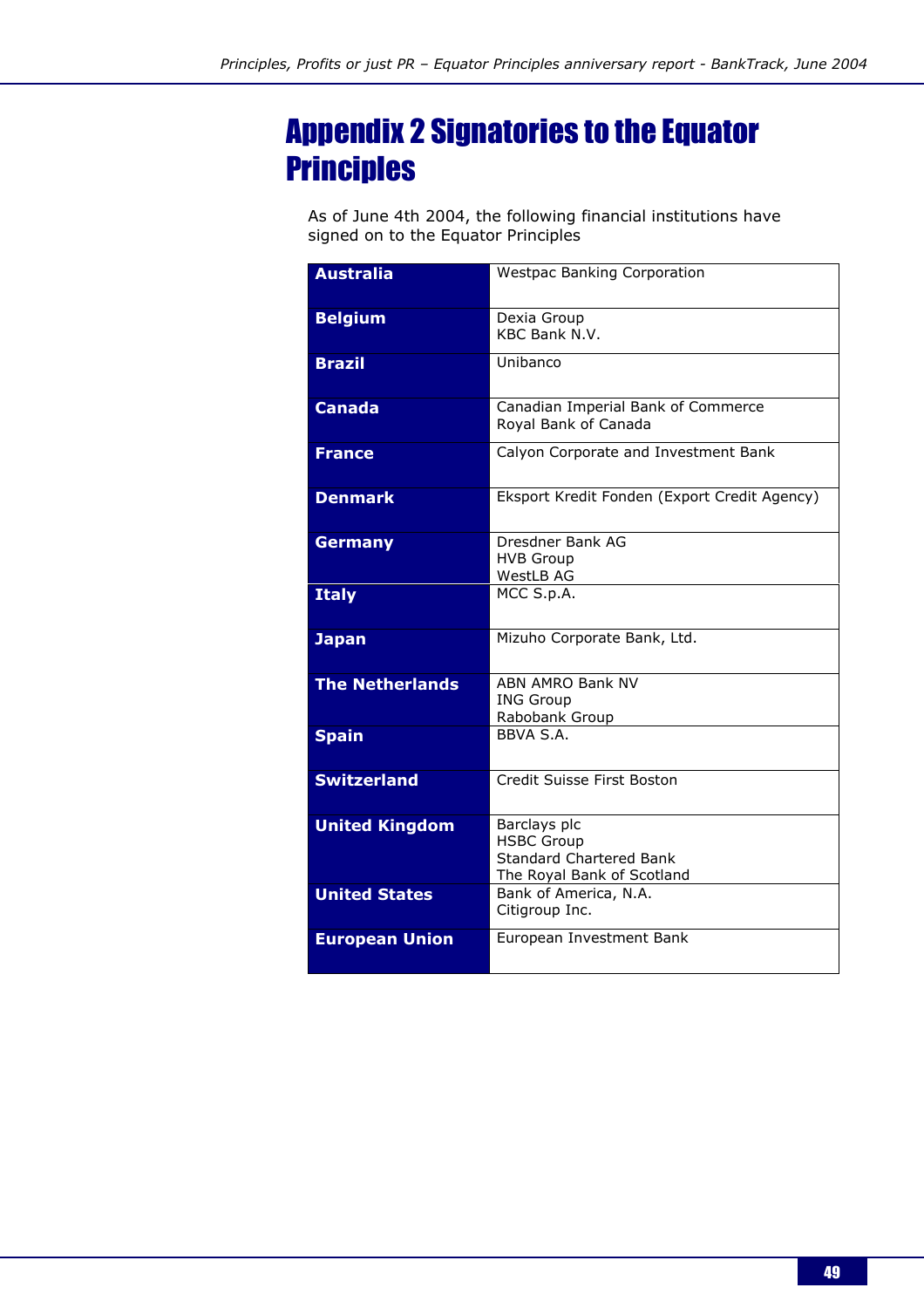# **Notes**

 $<sup>1</sup>$  To illustrate; over the course of the 1990s, capital investment from</sup> public sources stayed relatively static at \$50 - \$60 billion per year, while private financial flows for development projects in the resource-rich Global South increased more than 700 percent in that same time period, skyrocketing from \$30 billion to \$210 billion annually.

<sup>2</sup> See banktrack.org/publications. These same NGOs later founded BankTrack.

<sup>3</sup> See www.banktrack.org/publications

4 See www.equator-principles.com

5 http://www.banktrack.org/index.php?id=4

<sup>6</sup> In a December 2003 letter to Equator banks, BankTrack identified the following projects of concern: the Baku-Tbilisi-Ceyhan pipeline, the Kárahnjúkar hydro project, the Omkareshwar dam, the Camisea gas project, and the Sakhalin II project.

 $7$  See www.carbonweb.org

<sup>8</sup> See www.baku.org.uk/press\_releases/inquiry\_demand.htm

<sup>9</sup> http://www.baku.org.uk/press\_releases/arrested\_tortured.htm

<sup>10</sup> http://www.proyectogato.be/BTC.htm

<sup>11</sup> Website Highlands Pacific (www.highlandspacific.com), Viewed in May 2004.

<sup>12</sup> Loans - Papua New Guinea, Euroweek, London, 16 January 2004.

<sup>13</sup> Highlands Pacific Under Siege as Local Community Revolts, Press release Mineral Policy Institute, Erskineville, 16 March 2004.

<sup>14</sup> Highlands Pacific Under Siege as Local Community Revolts, Press release Mineral Policy Institute, Erskineville, 16 March 2004.

<sup>15</sup> Oil fouls Russian world heritage beaches, Environment News Service, 16 July 2003; Baltic Leaders Blast Russia Over Drilling, Mike Solovyanov, St.Petersburg Times, St. Petersburg, 26 March 2004.

<sup>16</sup> Ecodefense Call On EBRD To Stop Funding For Russian Oil Giant Lukoil, Press Release Ecodefense!, Kaliningrad, 5 May 2003.

<sup>17</sup> Baltic Leaders Blast Russia Over Drilling, Mike Solovyanov, St.Petersburg Times, St. Petersburg, 26 March 2004.

<sup>18</sup> "Oil In Sea Means Oil On Beach" - Says Ecodefense!, Press Release Ecodefense!, Kaliningrad, 9 July 2003.

<sup>19</sup> Environment ministers and the European Commission must stop violations of Helsinki Convention at oil extraction project in the Baltic Sea, Press release Friends of the Earth International, Amsterdam, 20 June 2003; Sweden concerned by LUKoil's plans to drill test hole in Baltic Sea, Pravda, 12 August 2003.

<sup>20</sup> Baltic Leaders Blast Russia Over Drilling, Mike Solovyanov, St.Petersburg Times, St. Petersburg, 26 March 2004.

<sup>21</sup> Europe Worried Over Russian Oil Well's Proximity To Baltic Reserve, Novosti, Vilnius, 19 May 2004.

<sup>22</sup> Russia - Loans, Euroweek, London, 21 November 2003.

<sup>23</sup> Letter by the Forest Working Group of the Brazilian Forum of Brazilian NGOs and Social Movements to the International Finance Corporation, 7 May 2004.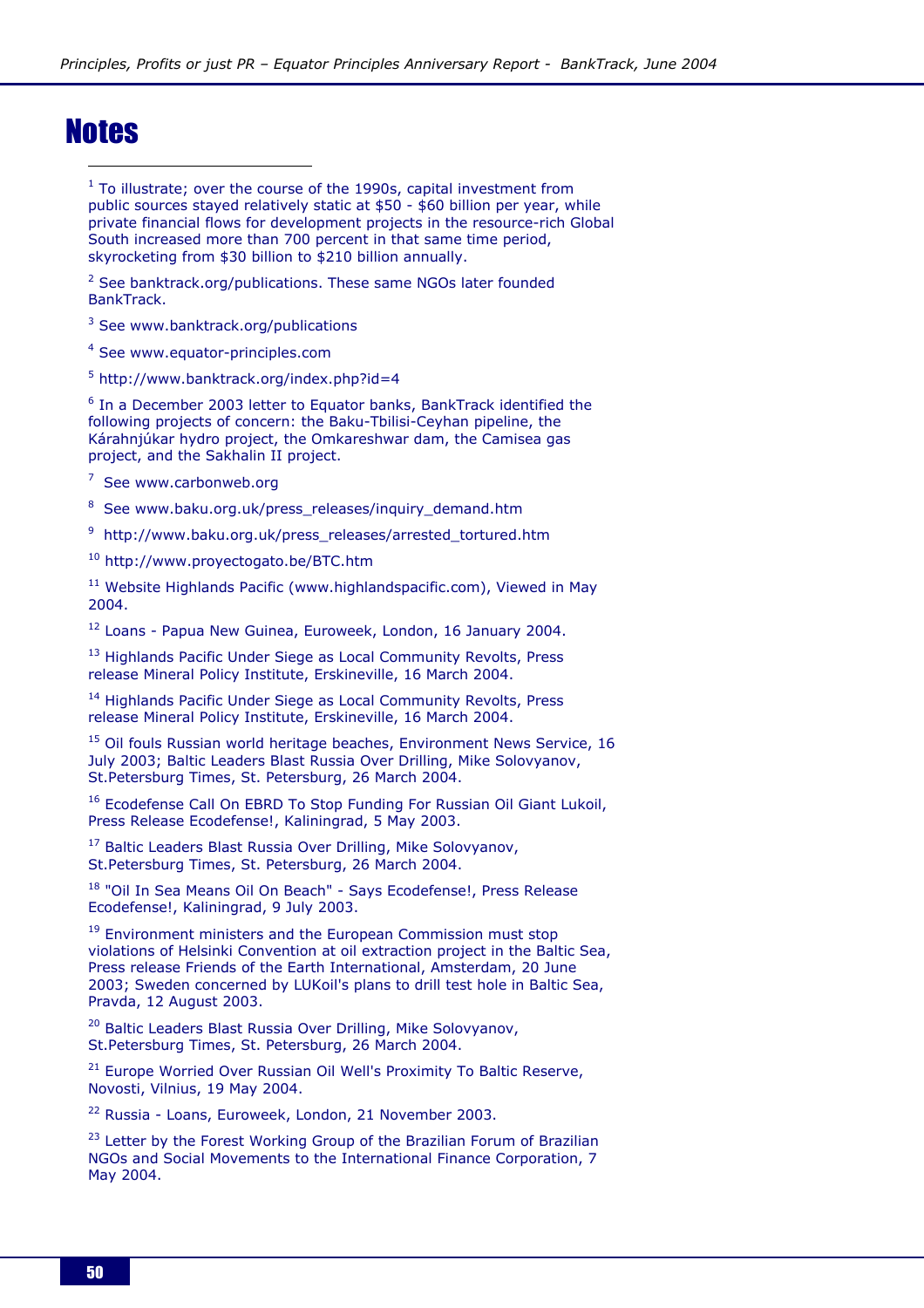<sup>24</sup> The Impacts of Soybean Cultivation on Brazilian Ecosystems - Three Case Studies, Ulrike Bickel and Jan-Maarten Dros, Study commissioned by the WWF Forest Conversion Initiative, AIDEnvironment, Amsterdam, October 2003.

<sup>25</sup> Letter by the Forest Working Group of the Brazilian Forum of Brazilian NGOs and Social Movements to the International Finance Corporation, 7 May 2004.

<sup>26</sup> Maggi fecha empréstimo de US\$ 230 milhões, Gazeta Mercantil, São Paulo, 29 January 2004; Grupo André Maggi capta US\$ 230 milhões, O Valor, São Paulo, 29 January 2004.

<sup>27</sup> Cornerstone laid for Mindanao power plant, Press release STEAG, Essen, 30 January 2004.

<sup>28</sup> Local, international groups unite vs. MisOr coal plant, Mindanews, Cagayan de ORo, 22 June 2003.

<sup>29</sup> Statement of the Archdiocese of Cagayan de Oro on the Coal-Fired Power Plant (to be put up in Villanueva, Misamis Oriental), Cagayan de Oro, November 2002.

<sup>30</sup> Philippines - Steag power deal signed, Project Finance International, 10 December 2003.

<sup>31</sup> Villagers Fume over Thai-Malaysia Gas Pipeline, Yeoh Jit Kooi, Aliran Monthly, Issue 2002-2, March 2002.

 $32$  A season of discontent, Supara Janchitfah, Bangkok Post, Bangkok, 6 July 2003.

<sup>33</sup> Thailand Development Faces Rare Challenge, Wayne Arnold, New York Times, New York, 5 January 2002.

 $34$  UN envoy cites climate of fear, Marisa Chimprabha, The Nation, Bangkok, 28 May 2003.

<sup>35</sup> Another 100 police sent to quard site. Doctor says officer's injuries exaggerated, Vichayant Boonchote, Bangkok Post, Bangkok, 13 November 2003.

<sup>36</sup> Work on Thai-Malaysian gas project not affected, Business Times, Kuala Lumpur, 6 May 2004.

<sup>37</sup> Thailand - Loans, Euroweek, London, 30 April 2004.

<sup>38</sup> Website Transredes (www.transredes.com), Viewed in May 2004.

<sup>39</sup> IDB Approves \$132 Million To Expand Capacity Of Private Sector Natural Gas Pipeline Operations In Bolivia, Press release IDB, Miami, 11 December 2002.

<sup>40</sup> \$220 millones para proyectos de transporte de hidrocarburos - Apoyará programa de inversiones de Transredes S.A., Press release Transredes, La Paz, 27 August 2003.

<sup>41</sup> Website Amazon Watch (www.amazonwatch.org), Viewed in May 2004.

<sup>42</sup> For a full analysis see www.carbonweb.org

43 Laos, Euroweek, London, 27 February 2004; Website Nam Theun 2 (www.namtheun2.com), Viewed in May 2004.

<sup>44</sup> Nam Theun 2, Laos - Another World Bank Disaster In The Making, International Rivers Network, Berkeley, January 2004.

<sup>45</sup> NGO visit to the proposed Nam Theun 2 Hydroelectric Project in Laos, Les Amis de la Terre / Bank Information Center / Campagna per la Riforma della Banca Mondiale / Environmental defense, December 2003.